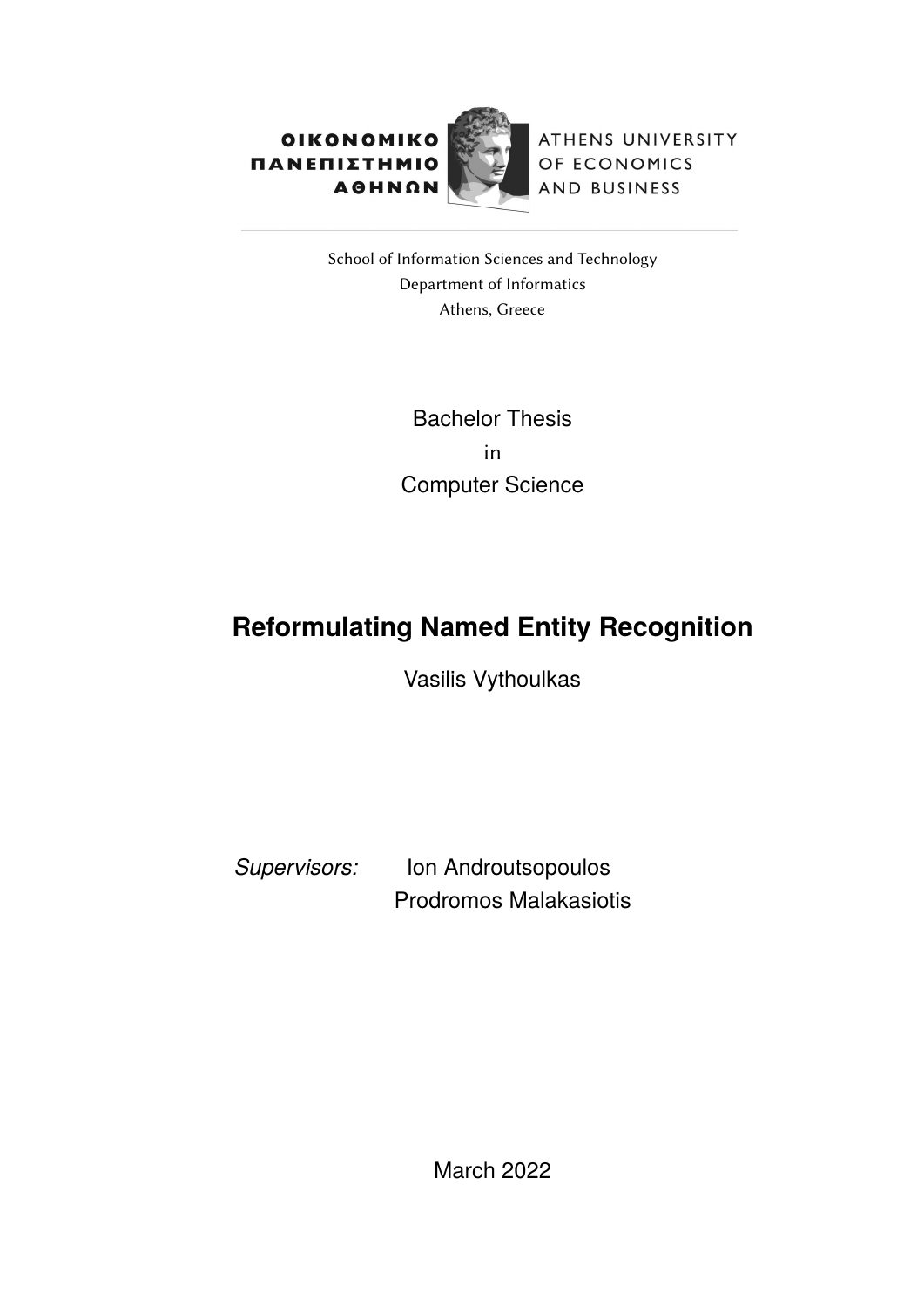#### Vasilis Vythoulkas

Reformulating Named Entity Recognition March 2022 Supervisors: Ion Androutsopoulos, Prodromos Malakasiotis

#### Athens University of Economics and Business

School of Information Sciences and Technology Department of Informatics Natural Language Processing Group Athens, Greece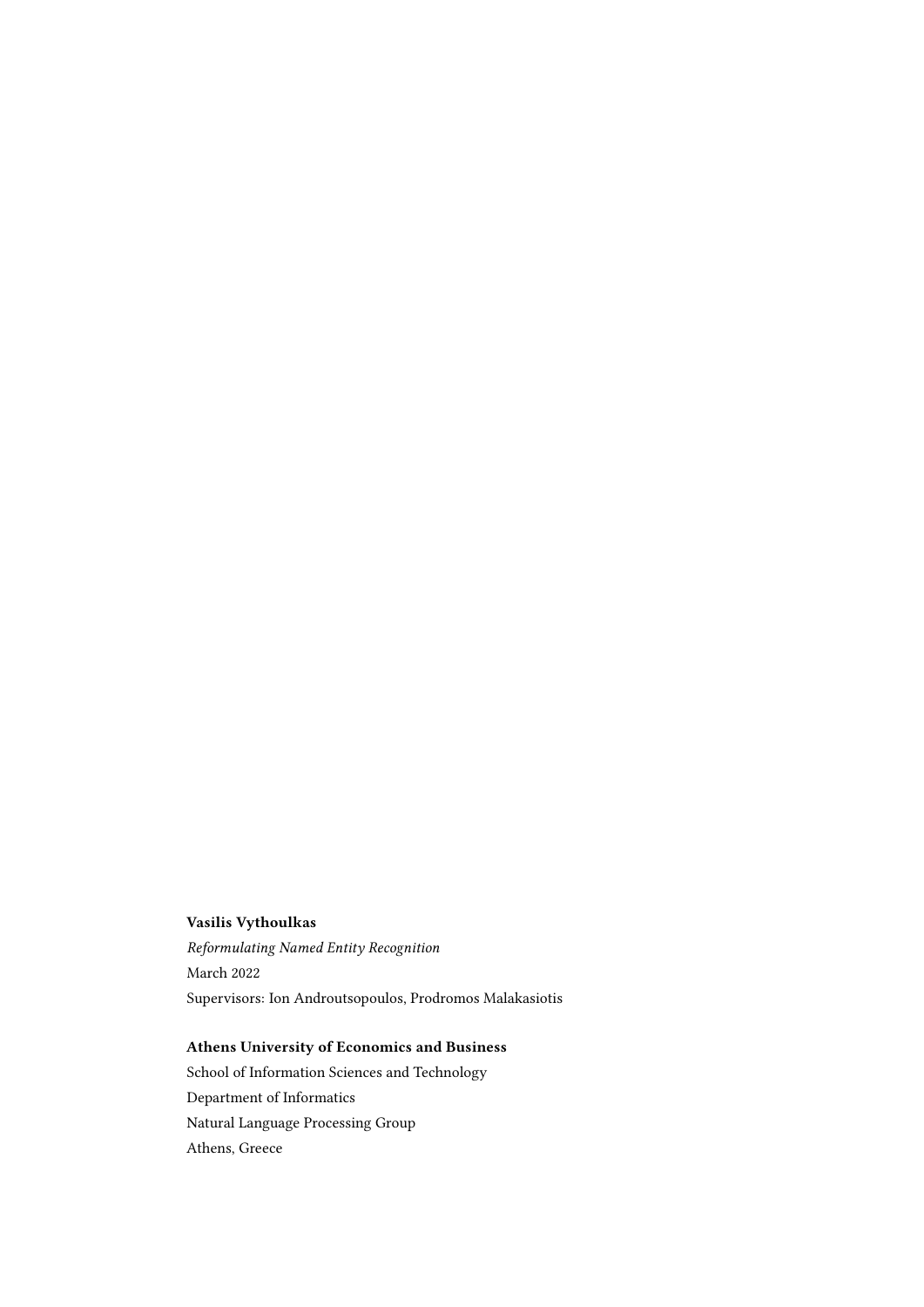## Abstract

In this thesis, we study the task of Named Entity Recognition (NER) which has multiple applications in practice. First, we reformulate Named Entity Recognition as a Question Answering problem (QA). We apply it in few-shot learning which diminishes the necessity of data labelling, making it very appealing in practice. In many cases, in which we applied few-shot learning, we achieve performance comparable to state-of-the-art methods. Nevertheless, NER as QA performs worse compared to other methods in the literature when trained on a lot of training data. Secondly, another issue we focus on is robustness of NER. Existing methods for NER are biased and not robust to adversarial attacks. To address these issues, we propose using an auxiliary task which aims to predict the named entity types based only on the context. The model is trained in the auxiliary task concurrently with the standard NER task in RockNER, an adversarial dataset. Nevertheless, no substantial improvements were observed in the standard NER task, whereas performance in the auxiliary task was reasonably high.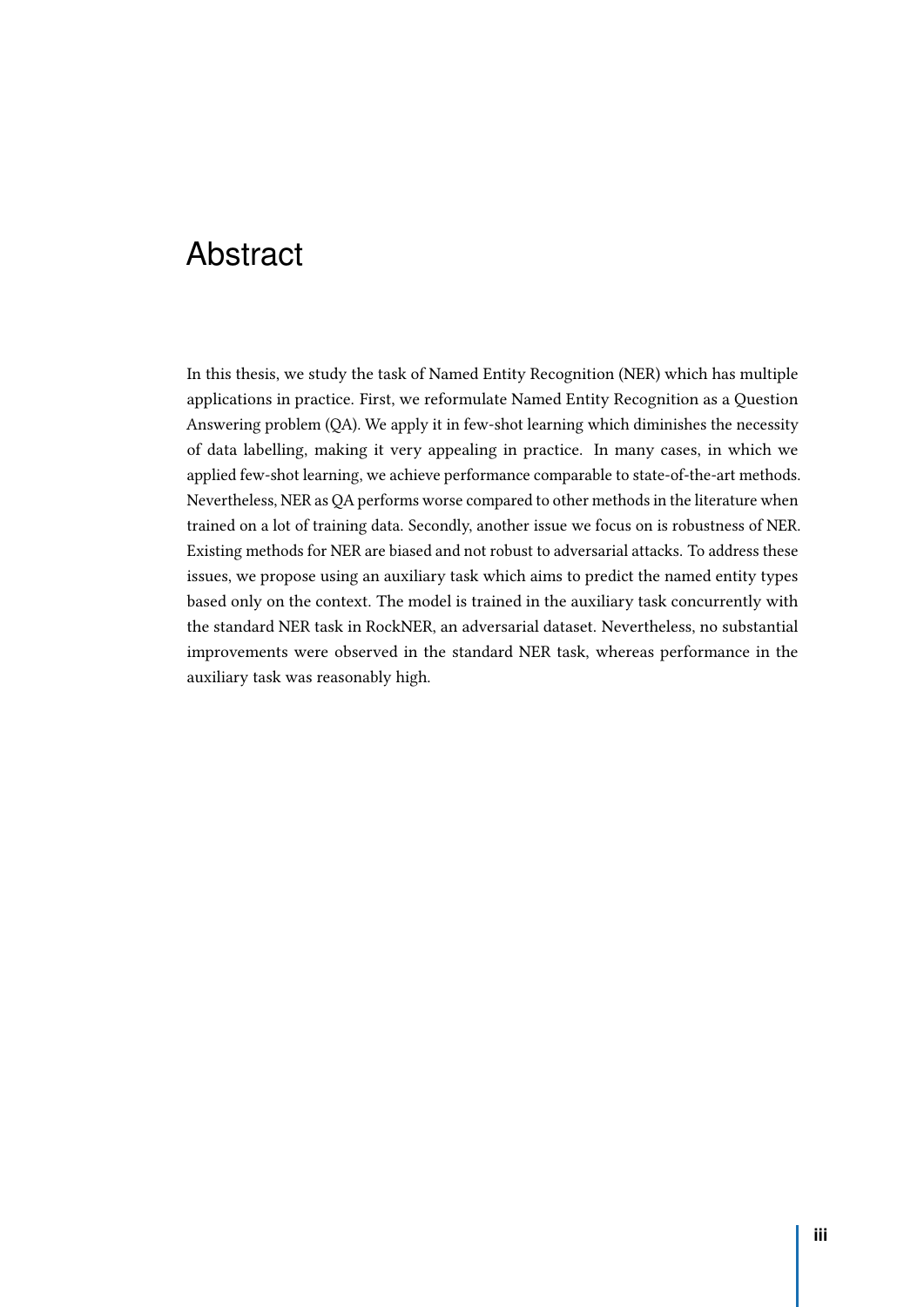# <span id="page-3-0"></span>Περίληψη

Η αναγνώριση ονοµάτων οντοτήτων (Named Entity Recognition) αποτελεί ένα σηµαντικό πρόβλημα στον τομέα της επεξεργασίας φυσικής γλώσσας (ΕΦΓ, Natural Language Processing, NLP), καθώς διαθέτει πολλές εφαρμογές στην πράξη. Αρχικά, μετασχηματίζουµε το πρόβληµα της αναγνώρισης ονοµάτων οντοτήτων σε πρόβληµα απάντησης ερωτήσεων (Question Answering). Εφαρµόσαµε την µέϑοδό µας έχοντας διαϑέσιµα λίγα παραδείγµατα εϰπαίδευσης (few shot learning). H µάϑηση µε λίγα παραδείγµατα εϰπαίδευσης παρουσιάζει ιδιαίτερο ενδιαφέρον, διότι δεν απαιτεί το κόστος της συλλογής πολλών δεδομένων και της ανάθεσης ετικετών σε αυτά. Σε πολλές περιπτώσεις όταν είχαµε λίγα παραδείγµατα εϰπαίδευσης, η µέϑοδός µας ήταν εξίσου επιτυχηµένη µε τις ϰαλύτερες µεϑόδους που υπάρχουν στη βιβλιογραφία. Ωστόσο, η µέϑοδός µας όταν διαϑέτει πολλά παραδείγµατα εϰπαίδευσης δεν είναι εξίσου επιτυχηµένη µε άλλες µεϑόδους που υπάρχουν στη βιβλιογραφία. Στη συνέχεια, ασχολούµαστε µε το ζήτηµα της ανϑεϰτιϰότητας (robustness) στην αναγνώριση ονοµάτων οντοτήτων. Η παλαιότερη βιβλιογραφία δείχνει ότι τα μοντέλα δεν είναι ανθεκτικά κατά την αναγνώριση ονομάτων οντοτήτων, µε αποτέλεσµα να έχουν ϰαι προϰαταλήψεις (bias). Για να περιορίσουµε αυτά τα προβλήµατα, προτείνουµε τη χρήση ενός βοηϑητιϰού προβλήµατος (task), που στοχεύει στο να προβλέπει τις ϰατηγορίες των ονοµάτων οντοτήτων αποϰλειστιϰά από τα συµφραζόµενα. Το µοντέλο εϰπαιδεύεται ταυτόχρονα στο ϰυρίως πρόβληµα (αναγνώριση ονομάτων οντοτήτων) και στο βοηθητικό πρόβλημα (πρόβλεψη κατηγοριών οντοτήτων από τα συµφραζόµενα). Ωστόσο, παρατηρούµε ότι η προσϑήϰη του βοηϑητιϰού προβλήµατος δεν βελτιώνει τις επιδόσεις στο ϰυρίως πρόβληµα, παρ' όλο που οι επιδόσεις στο βοηθητικό πρόβλημα είναι σχετικά υψηλές.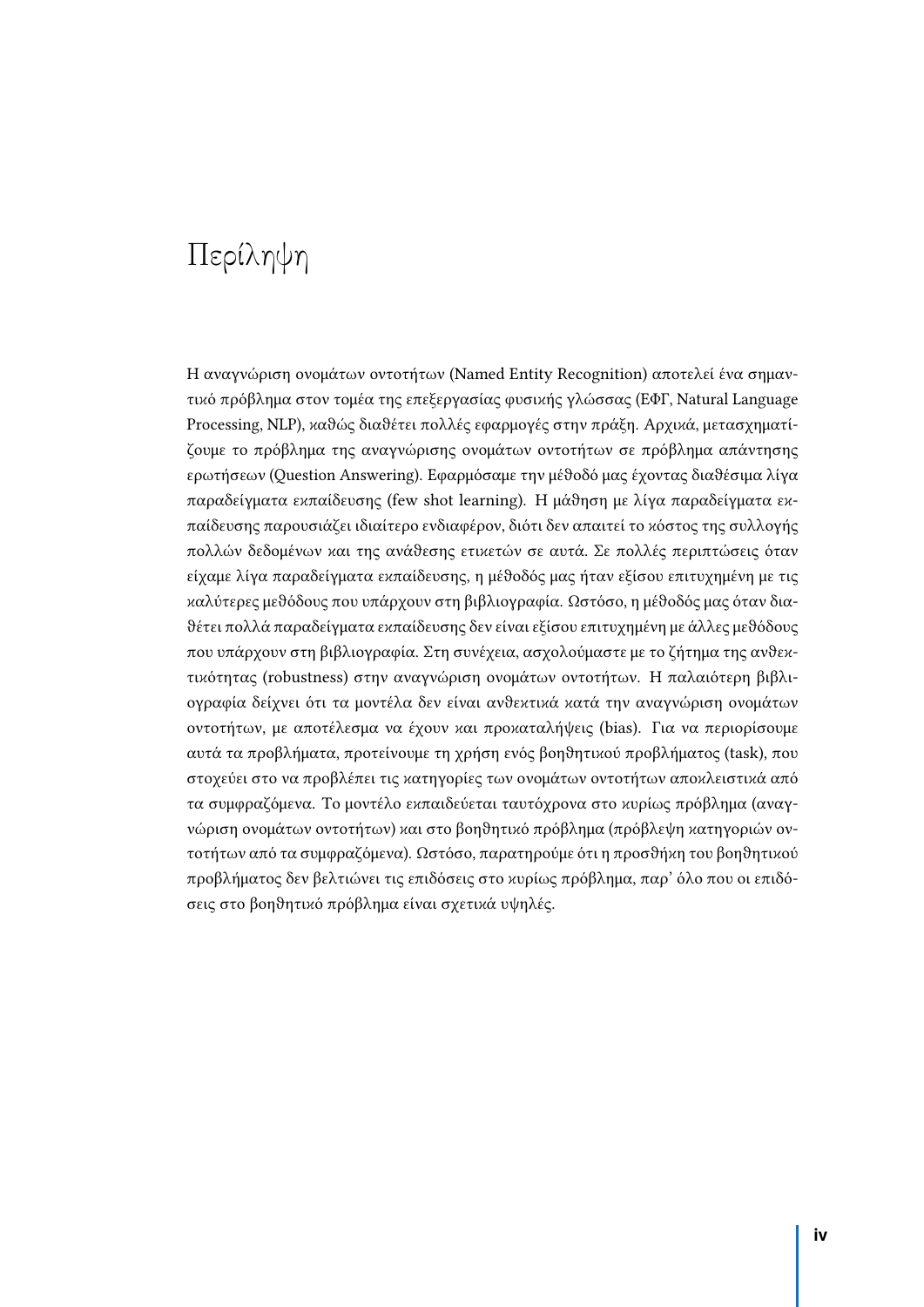# <span id="page-4-0"></span>Acknowledgements

First of all, I would like to thank my supervisor Prof. Ion Androutsopoulos for his continuous support and the opportunity he gave me to work in a very interesting research area. His constructive comments helped me throughout this thesis. Secondly, I would like to thank my co-supervisor postdoctoral researcher Prodromos Malakasiotis for the valuable guidance he provided me.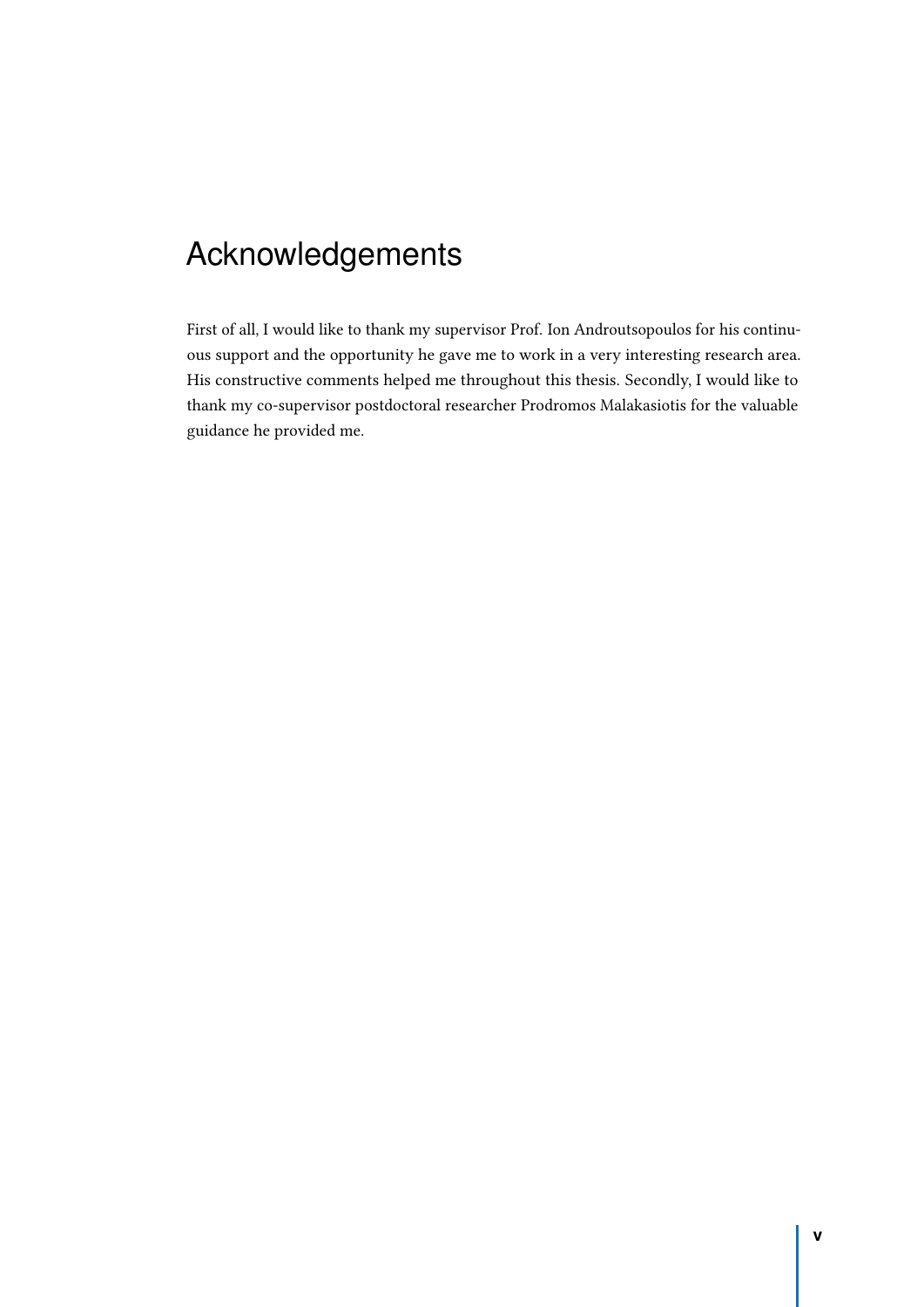# **Contents**

|   | <b>Abstract</b> |                                                                                             | iv               |
|---|-----------------|---------------------------------------------------------------------------------------------|------------------|
|   |                 | Acknowledgements                                                                            | V                |
| 1 |                 | Introduction                                                                                | 1                |
|   | 1.1             | What are the problems we solve? $\ldots \ldots \ldots \ldots \ldots \ldots \ldots$          | $\mathbf{1}$     |
|   | 1.2             | Why are they important? $\dots \dots \dots \dots \dots \dots \dots \dots \dots \dots \dots$ | $\mathbf{1}$     |
|   | 1.3             | What has been done until now and what's our contribution?                                   | $\boldsymbol{2}$ |
|   | 1.4             |                                                                                             | 2                |
| 2 |                 | <b>Background</b>                                                                           | 4                |
|   | 2.1             |                                                                                             | $\overline{4}$   |
|   | 2.2             |                                                                                             | $\overline{4}$   |
|   | 2.3             |                                                                                             | 5                |
|   | 2.4             |                                                                                             | 8                |
|   | 2.5             |                                                                                             | 8                |
|   | 2.6             |                                                                                             | 10               |
|   | 2.7             |                                                                                             | 10               |
| 3 |                 | <b>NER</b> as QA                                                                            | 11               |
|   | 3.1             |                                                                                             | 11               |
|   | 3.2             |                                                                                             | 11               |
|   | 3.3             |                                                                                             | 12               |
|   | 3.4             |                                                                                             | 14               |
|   | 3.5             |                                                                                             | 15               |
|   |                 | 3.5.1                                                                                       | 15               |
|   |                 | 3.5.2                                                                                       | 16               |
|   |                 | 3.5.3                                                                                       | 17               |
|   |                 | <b>Auxiliary Task for NER</b>                                                               | 20               |
|   | 4.1             |                                                                                             | 20               |
|   | 4.2             |                                                                                             | 20               |
|   | 4.3             |                                                                                             | 21               |
|   | 4.4             |                                                                                             | 21               |
|   | 4.5             |                                                                                             | 22               |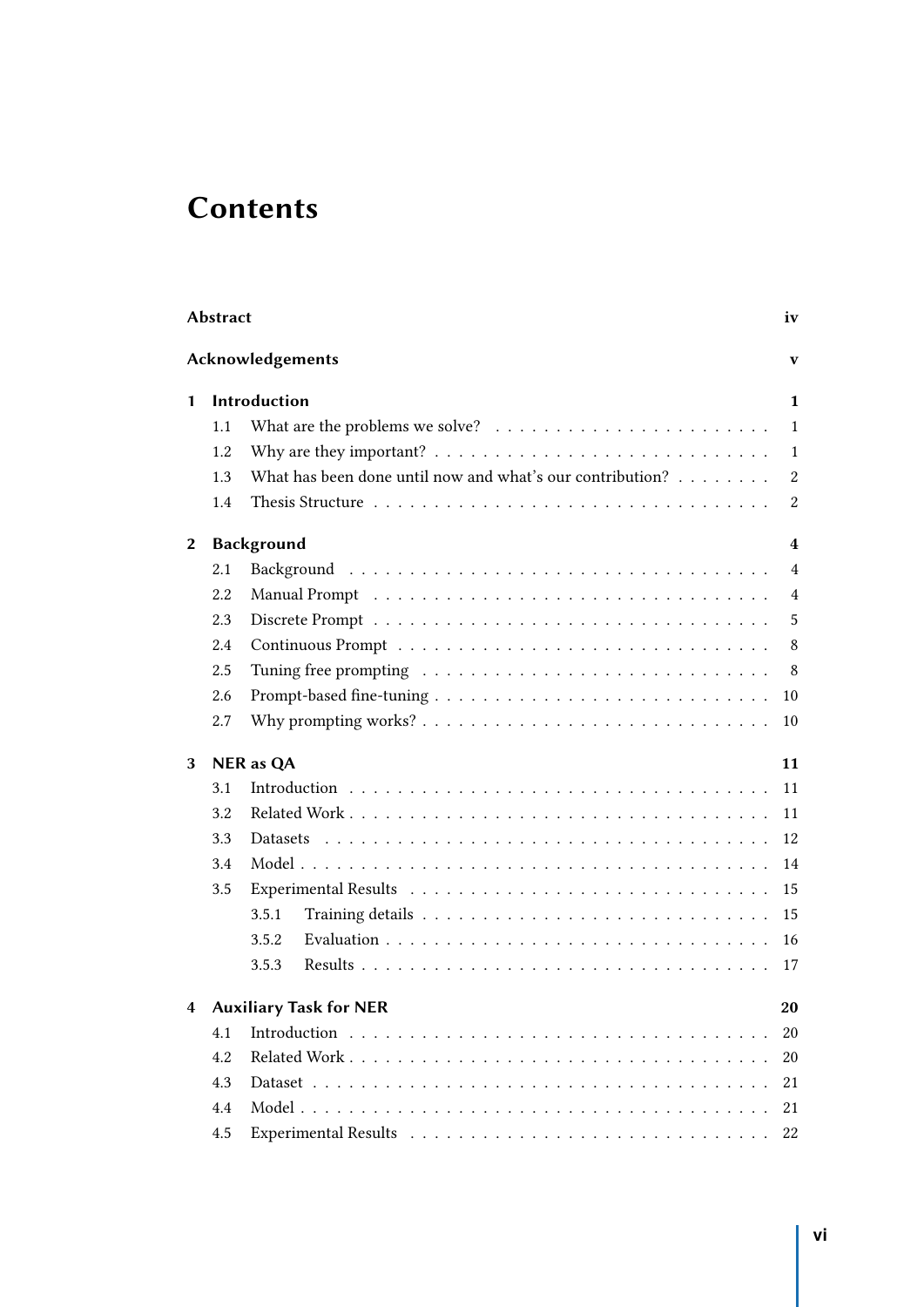|             |                         | 4.5.1       |  |    |  |  |
|-------------|-------------------------|-------------|--|----|--|--|
|             |                         | 4.5.2       |  |    |  |  |
|             |                         | 4.5.3       |  |    |  |  |
| $5^{\circ}$ |                         | Conclusions |  | 26 |  |  |
|             | 5.1                     |             |  | 26 |  |  |
|             | 5.2                     |             |  | 27 |  |  |
|             | <b>Bibliography</b>     |             |  |    |  |  |
|             | <b>List of Acronyms</b> |             |  |    |  |  |
|             | <b>List of Figures</b>  |             |  |    |  |  |
|             | <b>List of Tables</b>   |             |  |    |  |  |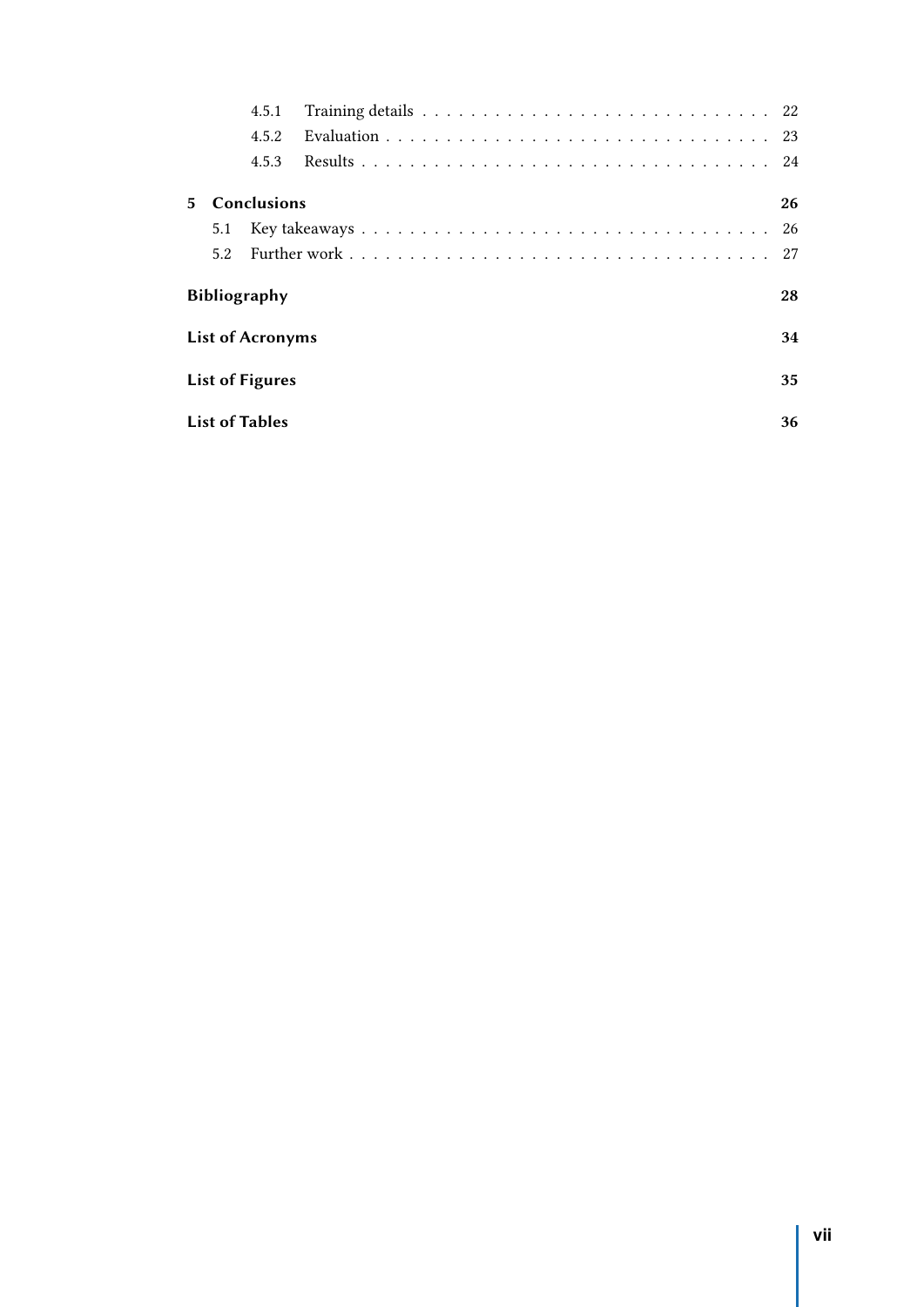# <span id="page-7-0"></span>Introduction and the set of  $\begin{bmatrix} 1 & 1 \\ 1 & 1 \end{bmatrix}$

## 1.1 What are the problems we solve?

<span id="page-7-1"></span>In this thesis we worked on Named Entity Recognition (NER). NER is a subfield of information extraction that aims to find and classify named entities present in some input text [\[44\]](#page-38-0).

First, we give an overview of a new paradigm in NLP, prompting, which reformulates NLP tasks into language modeling (LM) tasks.

Secondly, we reformulate NER as a Question Answering (QA) problem by prompting QA models. We apply it mainly in few-shot scenarios where limited training data are available.

Finally, we propose an auxiliary task hoping that it will help NER models make better decisions using context. We apply the auxiliary task concurrently with the NER task in a fully supervised setting on adversarial datasets. The aim of the adversarial datasets is to check the robustness of NER models against changes in the context and against replacements of the named entities.

## 1.2 Why are they important?

<span id="page-7-2"></span>NER has been used in multiple applications, from improving customer support<sup>[1](#page-7-3)</sup> to extracting Protein–Protein Interactions [\[8\]](#page-34-1).

Prompting has gained much importance recently due to its success in few-shot learning [\[5,](#page-34-2) [47\]](#page-38-1). In many real-world problems we observe a scarcity of available examples and labelling more data requires significant time and resources or might even be unattainable. Therefore, there is an urgent need to learn exclusively from few labelled samples. The use of few-shot learning is really appealing in this respect, because it can diminish the necessity of data collection and labelling and, thus, save time and resources, which are necessary in order to create efficient machine learning models.

<span id="page-7-3"></span><sup>&</sup>lt;sup>1</sup>https://www.allerin.com/blog/exploring-named-entity-recognition-use-cases-across-industries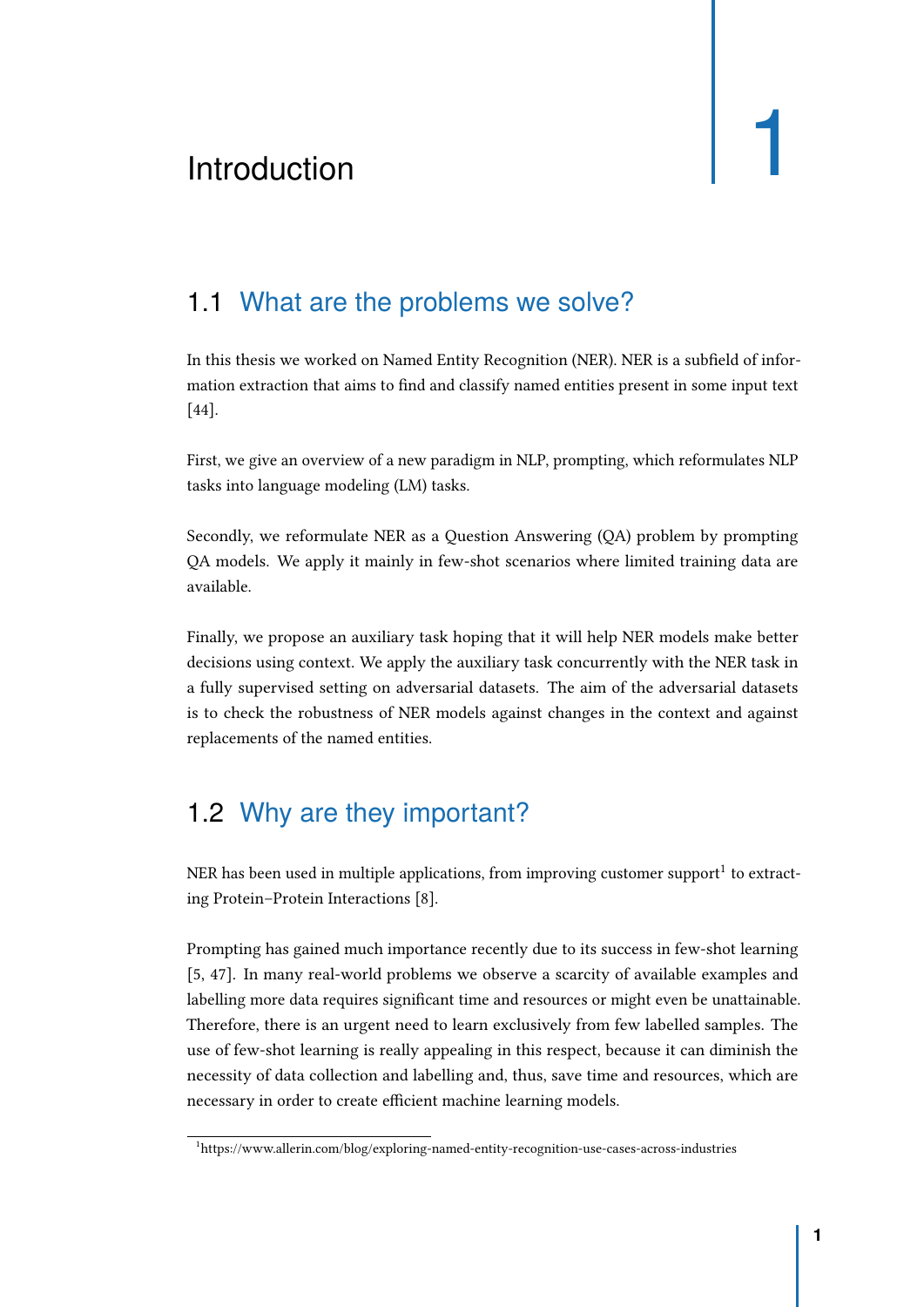Previous work has shown that the main factor influencing NER decisions is the named entities themselves, while context is used in a much smaller degree [\[2\]](#page-34-3). This leads to a lack of robustness and bias problems [\[1,](#page-34-4) [36\]](#page-37-0). By making better use of context, these problems may be significantly reduced.

# 1.3 What has been done until now and what's our contribution?

<span id="page-8-0"></span>Reformulating NER as QA already exists as a concept in the literature. Previous work first fine-tuned NER as QA in a fully supervised setting and then tried zero-shot [\[24\]](#page-36-0) or few-shot evaluation [\[61\]](#page-39-0) on a different dataset. Apart from fine-tuning in a fully supervised setting and trying few-shot on a different dataset, we apply downsampling for some specific or all named entity types of a dataset.

Regarding the auxiliary task, previous work did an interpretability analysis for NER and tried to predict the types of the named entities using only the context exclusively during inference [\[2\]](#page-34-3). In contrast, we train the model to predict the types of the named entities using only the context.

The main findings of this thesis are:

- Reformulating NER as QA performs comparably to state-of-the-art methods for few-shot learning.
- Reformulating NER as QA performs worse than other results in the literature when trained in a fully supervised setting.
- Regarding adversarial datasets, no substantial improvements were observed in the NER task, whereas performance in the auxiliary task was reasonably high.

#### 1.4 Thesis Structure

<span id="page-8-1"></span>The remaining of the thesis is organized as follows:

#### Chapter [2](#page-10-3)

In chapter 2, we survey prominent prompting approaches.

#### Chapter [3](#page-17-3)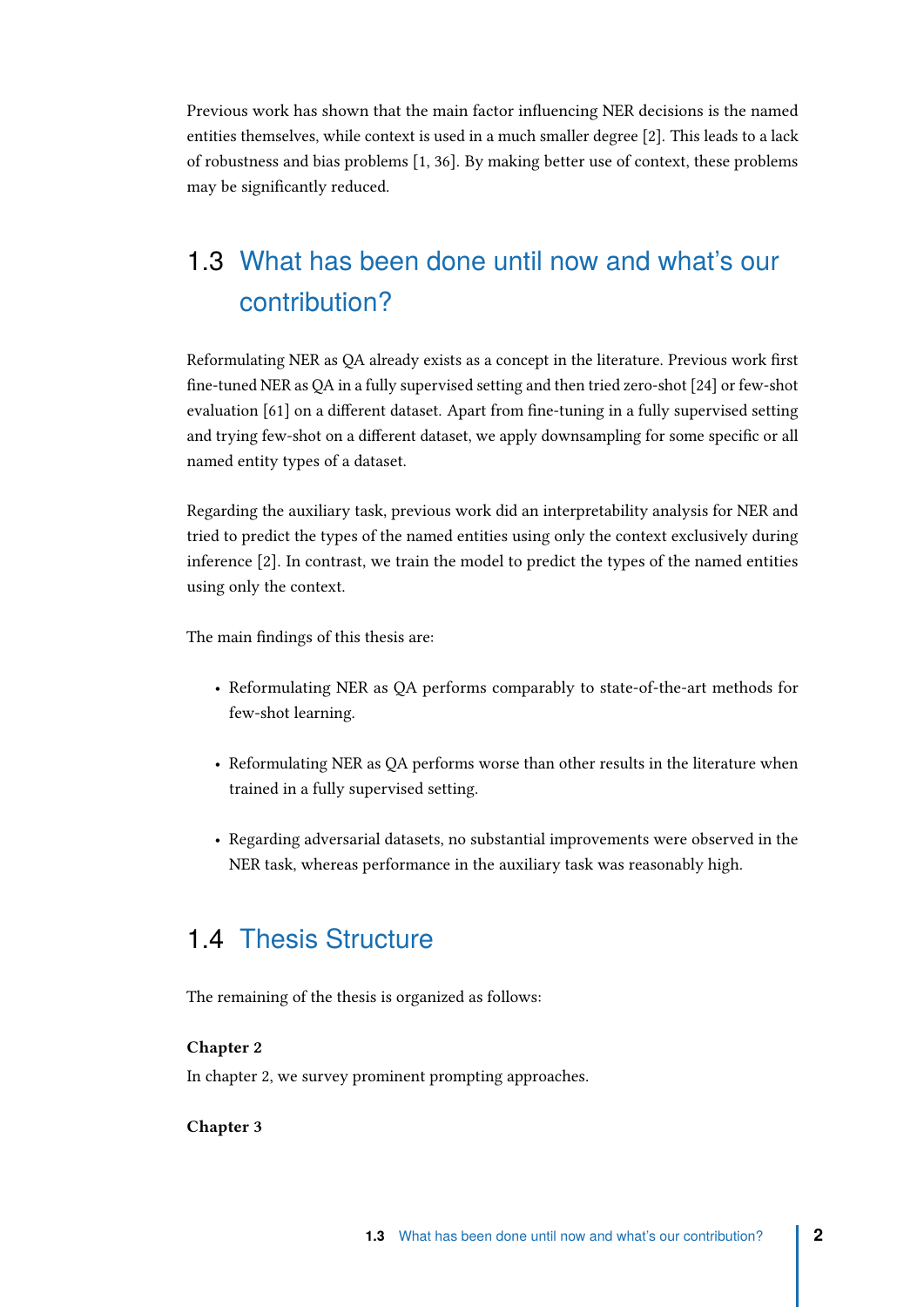In chapter 3, we describe our NER as QA method, the datasets which were used and our experimental results.

#### Chapter [4](#page-26-3)

In chapter 4, we describe our auxiliary task, the dataset we used and the results of this method.

#### Chapter [5](#page-32-2)

Chapter 5 concludes and proposes directions for future work.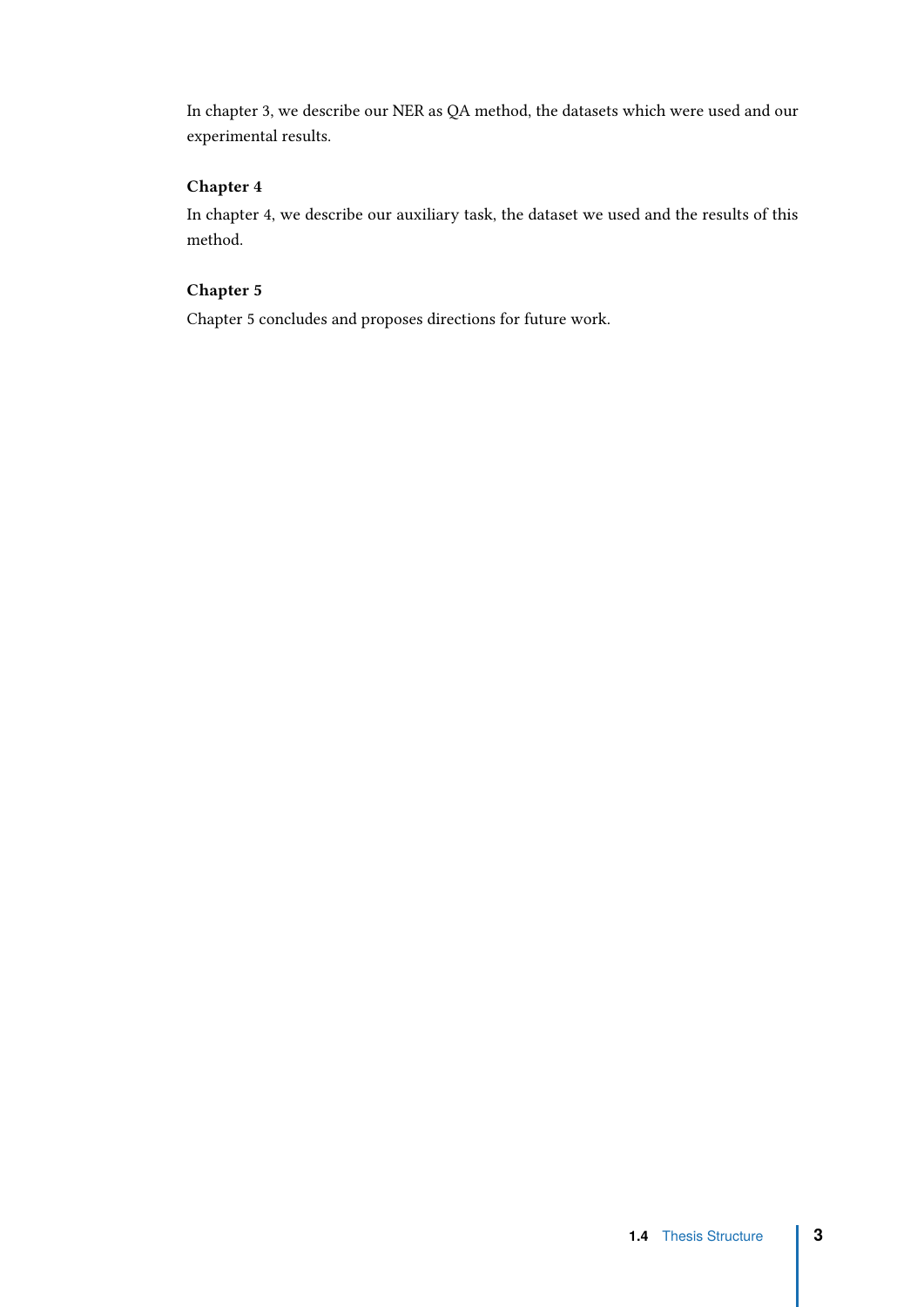# <span id="page-10-3"></span><span id="page-10-0"></span>Background 2

### 2.1 Background

<span id="page-10-1"></span>Recently, much attention has been drawn to prompting. Below, we give an overview of this new paradigm in NLP. Prompting converts downstream tasks to LM tasks. The prompt is created using a template T that adds text including a [MASK] token to an input text x. We also need to create a verbalizer that maps labels to words from the model's vocabulary.

For instance, suppose a downstream task is binary sentiment analysis and an input sentence is  $x =$  'This song is my favourite music of all time.'. We can define a template like '[X] It is [MASK]'. Then after filling slot [X] with input text x, the prompt  $x_{\text{prompt}}$  turns into "This song is my favourite music of all time. It is [MASK]". What is fed into the language model is the prompt  $x_{prompt}$ . We can use label words such as "good" and "bad" which correspond to the labels positive and negative respectively. The model must predict label words, as the most probable filler of the [MASK] slot.

Prompting has seen a great success in few-shot learning. The most famous prompting papers are GPT3 [\[5\]](#page-34-2) and PET [\[47\]](#page-38-1). GPT-3 is an autoregressive language model with 175 billion parameters, which achieved remarkable results without tuning the LM parameters. The PET paper used a much smaller LM (millions of parameters) and suggested to fine-tune (further train on end-task data) the LM while simultaneously using ensemble learning with many dinstict prompts and semi-supervised learning. For a detailed survey you can also read [\[28\]](#page-36-1).

#### 2.2 Manual Prompt

<span id="page-10-2"></span>The simplest way to define a prompt is to manually write templates based on human intuition about the task that we want to solve. However, it is non-intuitive for some tasks and the models are highly sensitive to the context making hand-written templates sub-optimal [\[17,](#page-35-0) [46\]](#page-38-2). As a result, we measure a lower bound of what language models "know".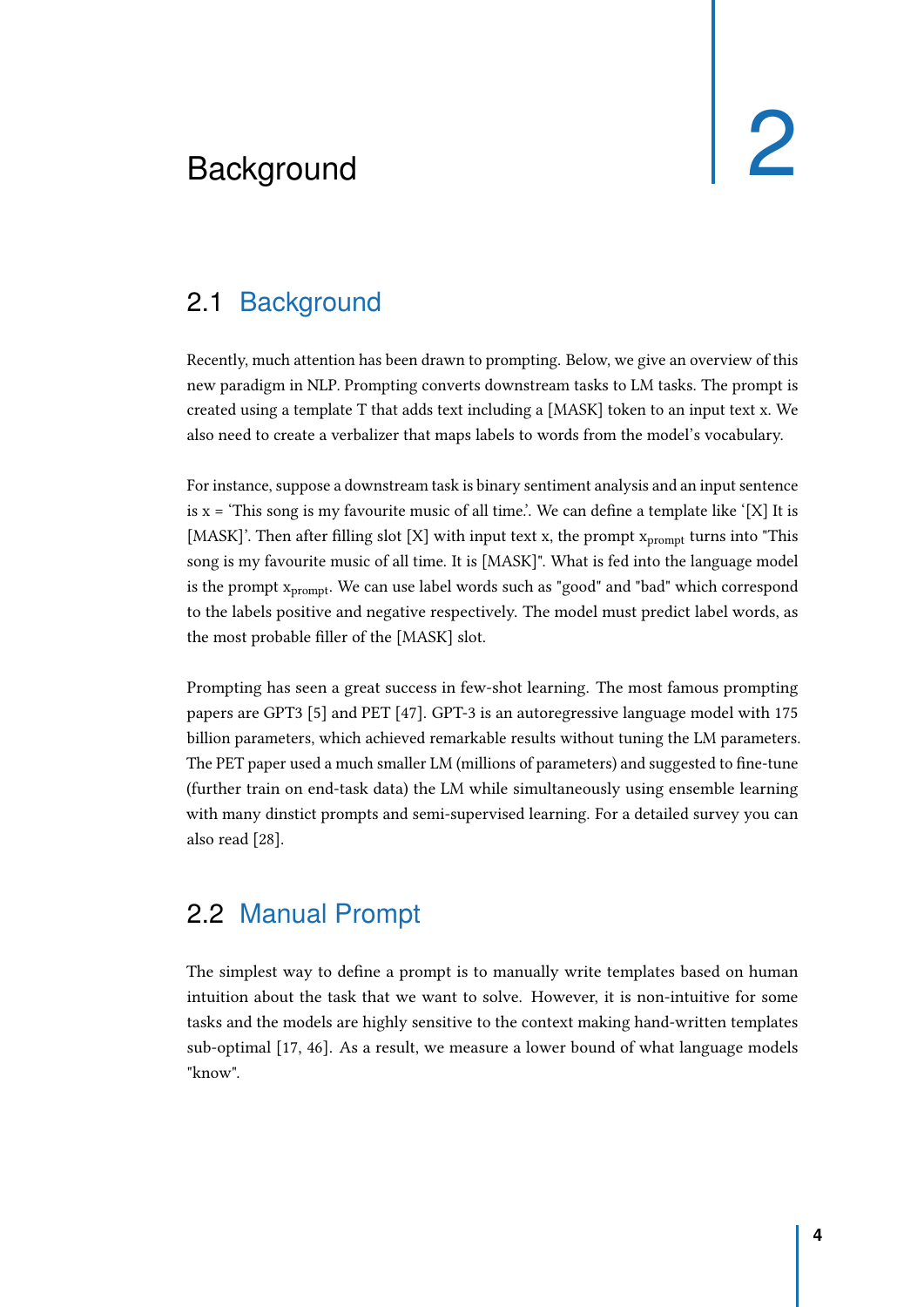In order to deal with these issues, a variety of methods have been recommended to automate the template creation process.

#### 2.3 Discrete Prompt

<span id="page-11-0"></span>Some authors suggest searching in the discrete space for templates. Below, we provide an overview of some basic methods that were proposed recently.

A simple approach is to use a thesaurus to find synonyms of template words [\[58\]](#page-39-1). Round trip translation (also known as back-translation) can also be used to translate an initial manual template to another language and then translate back to the original language in order to generate a paraphrased template with probability  $P_{forward}(b \mid a) * P_{backward}(c \mid b)$ , where a is the initial template, b is the translated template in another language, c is the paraphrased template in the original language [\[17\]](#page-35-0).

Other work trains a masked language model (rewriter) which uses a hand-crafted prompt as an input and then replaces the entire input sequence with the closest tokens in the embedding space. Then, a different frozen (not fine-tuned) BERT model takes these new tokens as an input and makes predictions [\[13\]](#page-35-1). This method is called "BERTese", you can see Figure [2.1](#page-12-0) for an example. A difference from the previous approaches is that "BERTese" first applies the template to the input and then it paraphrases producing a separate paraphrase for each downstream task sentence.

Some authors use the sequence to sequence T5 pre-trained model [\[40\]](#page-37-1) to generate template words [\[10\]](#page-35-2). They add a single sentinel token (e.g. <X>) for the prompt to the input of the model and let T5 fill it. Τhus, they just define the label words and the place where the additional text will be positioned in the input to the model. They don't have to pre-define the length of the additional tokens which is required for masked language models like BERT. This is because T5 has been pre-trained to replace each sentinel token by one or more tokens. An example is given in Figure [2.2.](#page-13-0)

Other work [\[4\]](#page-34-5) uses a domain adaptation algorithm that has a two-step multi-task mechanism. First, they train T5 to generate the domain name and some predefined domain related words for each input and then the task label is predicted. For any unseen domain during training, T5 generates a training domain name and some words from training domains. Then, these are used to create a prompt for a classification task. An example is given in Figure [2.3.](#page-13-1)

Factual probing task aims to measure factual information present in LMs. Prior research scrapes Wikipedia to find templates given subjects and objects of a factual probing task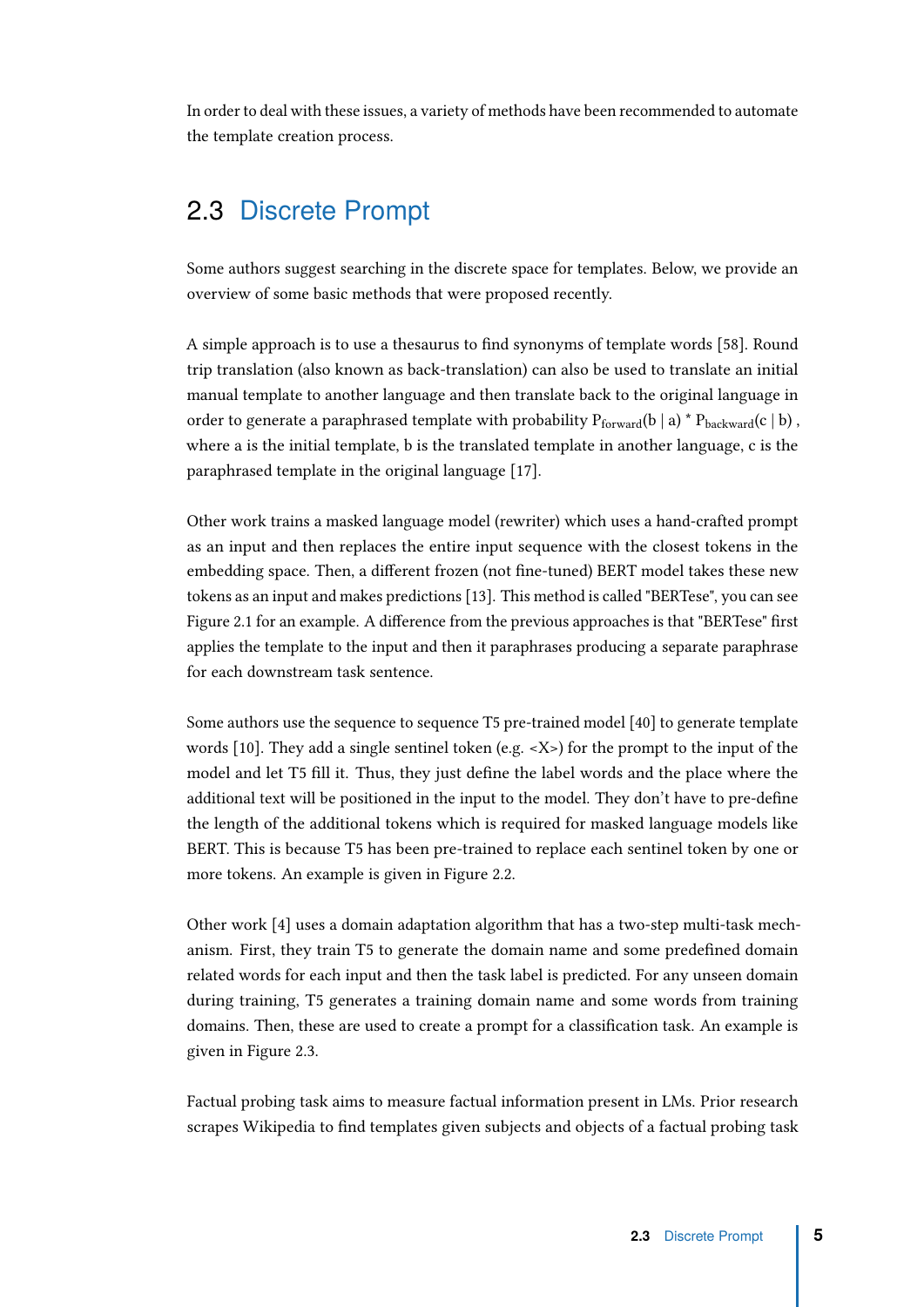(LAMA [\[38\]](#page-37-2)). They use frequent middle words or dependency paths between the subject and the object as a template, because they often indicate the relationship between the subject and the object [\[17\]](#page-35-0).

Some researchers insert "trigger" tokens in the input and initialize them as [MASK] tokens. Then at each step, they use the equation  ${\cal V}_{\rm cand}=$  top- $k$ *w*∈V  $[w_{\text{in}}^T \nabla \log p(y|x_{\text{prompt}})]$ , where the gradient is taken with respect to the input embedding of  $x_{\text{trig}}^{(j)}$  and  $w_{\text{in}}$  is the input embedding of vocabulary word *w*. With this equation they find a candidate set of words that are estimated to give the highest increase in probability. Then, the current trigger token is replaced by the word of the candidate set that maximizes the probability  $p(y|x_{\text{prompt}})$ . A drawback of this method [\[49\]](#page-38-3) is that the "trigger tokens" are not always interpretable.

<span id="page-12-0"></span>

Fig. 2.1: Image from the BERTese paper [\[13\]](#page-35-1).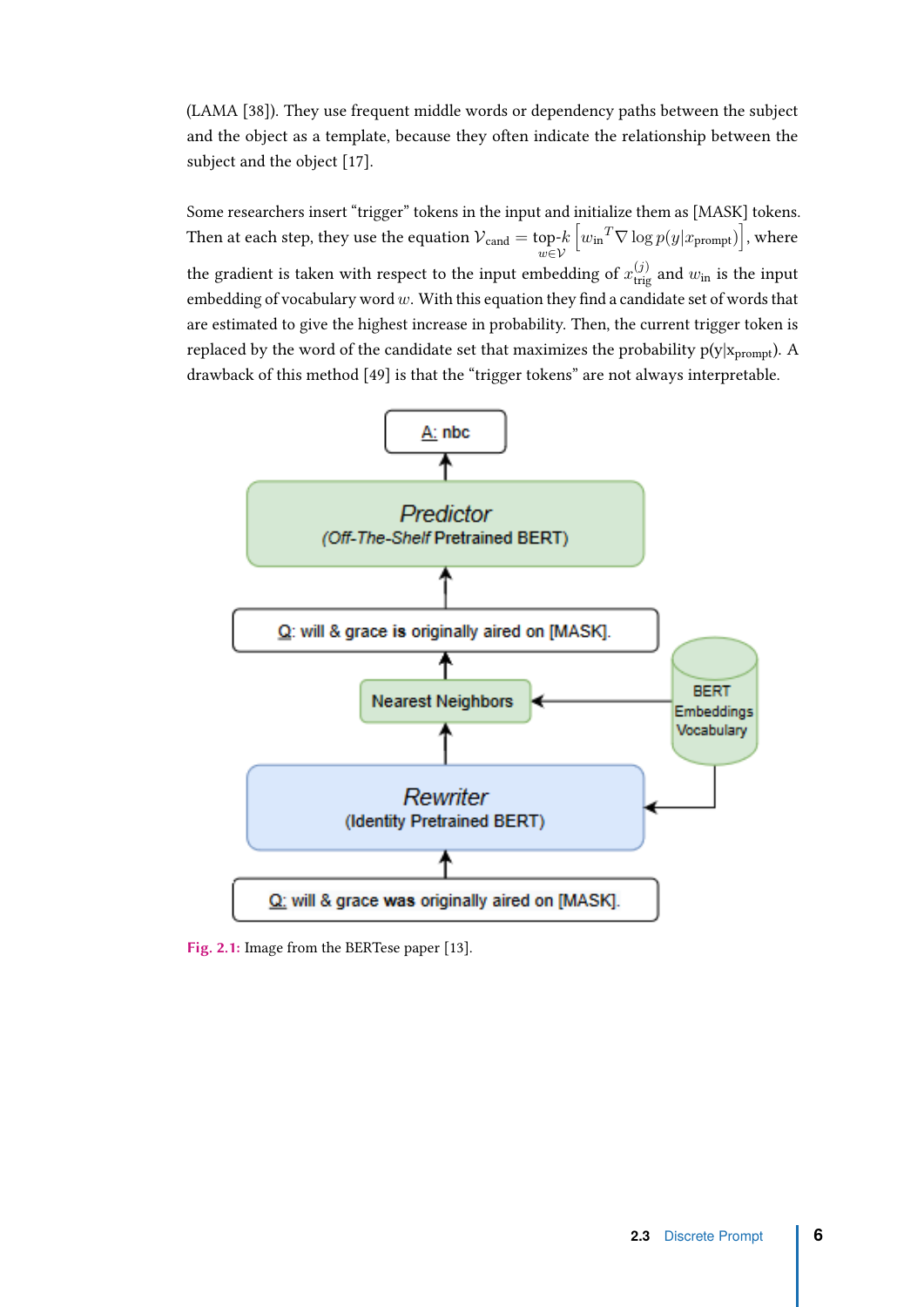<span id="page-13-0"></span>

<span id="page-13-1"></span>Fig. 2.2: Image from the Making Pre-trained Language Models Better Few-shot Learners paper [\[10\]](#page-35-2).



Fig. 2.3: Image from the PADA paper [\[4\]](#page-34-5). Sydney-siege is the domain name and hostages, cafe, gunman are domain related words.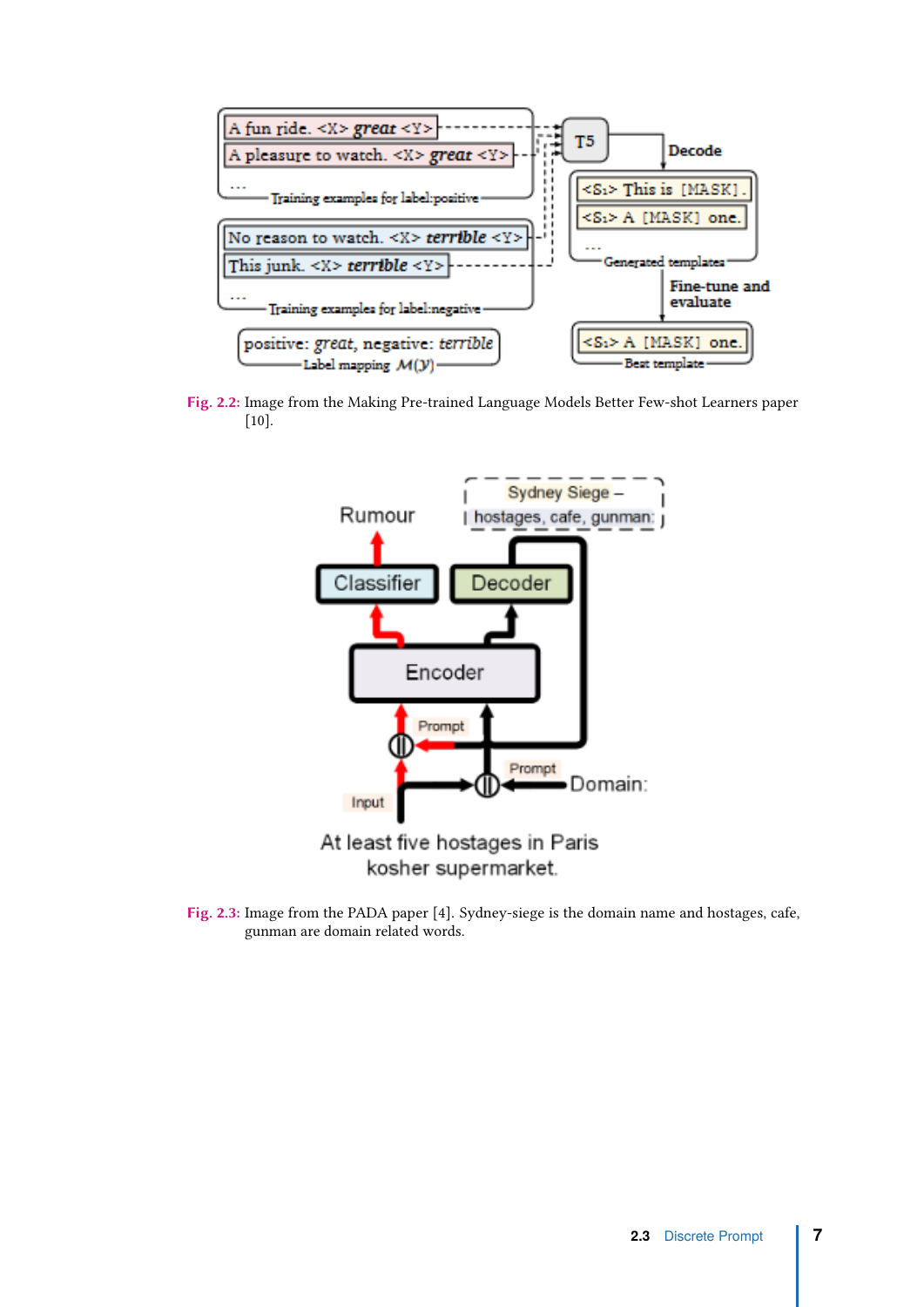#### 2.4 Continuous Prompt

<span id="page-14-0"></span>The previous methods constrain the template words to be vocabulary words. Next, we describe some methods that don't have this constraint and search in the continuous embeddings space for the proper template words. One approach inserts some virtual tokens into the input of LM and learns the word embeddings of them while keeping the LM parameters frozen [\[12,](#page-35-3) [21,](#page-36-2) [60\]](#page-39-2). These embeddings can be initialized randomly, with words from vocabulary or for classification tasks with the embeddings of labels words (a.k.a. verbalizer). Some authors have found that, if models exceed billions of parameters, continuous prompt can perform equally well with updating all LM parameters [\[21\]](#page-36-2). This success may be attributed to the large depth of the large language models. Previous works have shown that the deeper the network is, the more expressive the first layers are [\[32,](#page-37-3) [50\]](#page-38-4). Regarding the interpretability of continuous prompts, prior research has found that even when we add an auxiliary loss term that maps continuous prompts to arbitrary or irrelevant natural language text, the results are similarly successful to the best continuous prompts [\[19\]](#page-36-3). As a result, they suggest not to interpret continuous prompts with nearest neighbour projection.

Prefix-tuning adds a prefix to the input in order to augment the context. This method optimizes all layers of the prefix while keeping the rest of the LM frozen [\[23\]](#page-36-4). Overall, a difference of continuous prompts compared to Adapters [\[15\]](#page-35-4) is that the latter are added between layers. In summary, continuous prompt is both a template construction method and a light-weight parameter update method.

### 2.5 Tuning free prompting

<span id="page-14-1"></span>Another parameter update method is sometimes called "Tuning free prompting". It keeps all LM parameters frozen and predicts using only the help of additional text, which is added in the input. This approach seems very appealing, because it is extremely memory efficient, as we can use the same model for multiple tasks. Moreover, zero-shot learning can be used and catastrophic forgetting [\[43\]](#page-38-5) cannot occur. Nevertheless, models may be very sensitive to the wordings of the template text which is added in the input. One application of this approach is factual probing which is also considered one of the first applications of prompting in the literature [\[38\]](#page-37-2).

Frequently, it is used for few-shot learning by adding at the beginning of the sentence some priming examples (a.k.a demonstrations) as context to the evaluation example. One example is shown in Figure [2.4.](#page-15-0) "In-context learning" or "priming" refers to this combination of demonstrations and tuning free prompting. "In-context learning" became known with the GPT-3 paper [\[5\]](#page-34-2) whose largest model performed well on a wide variety of tasks. By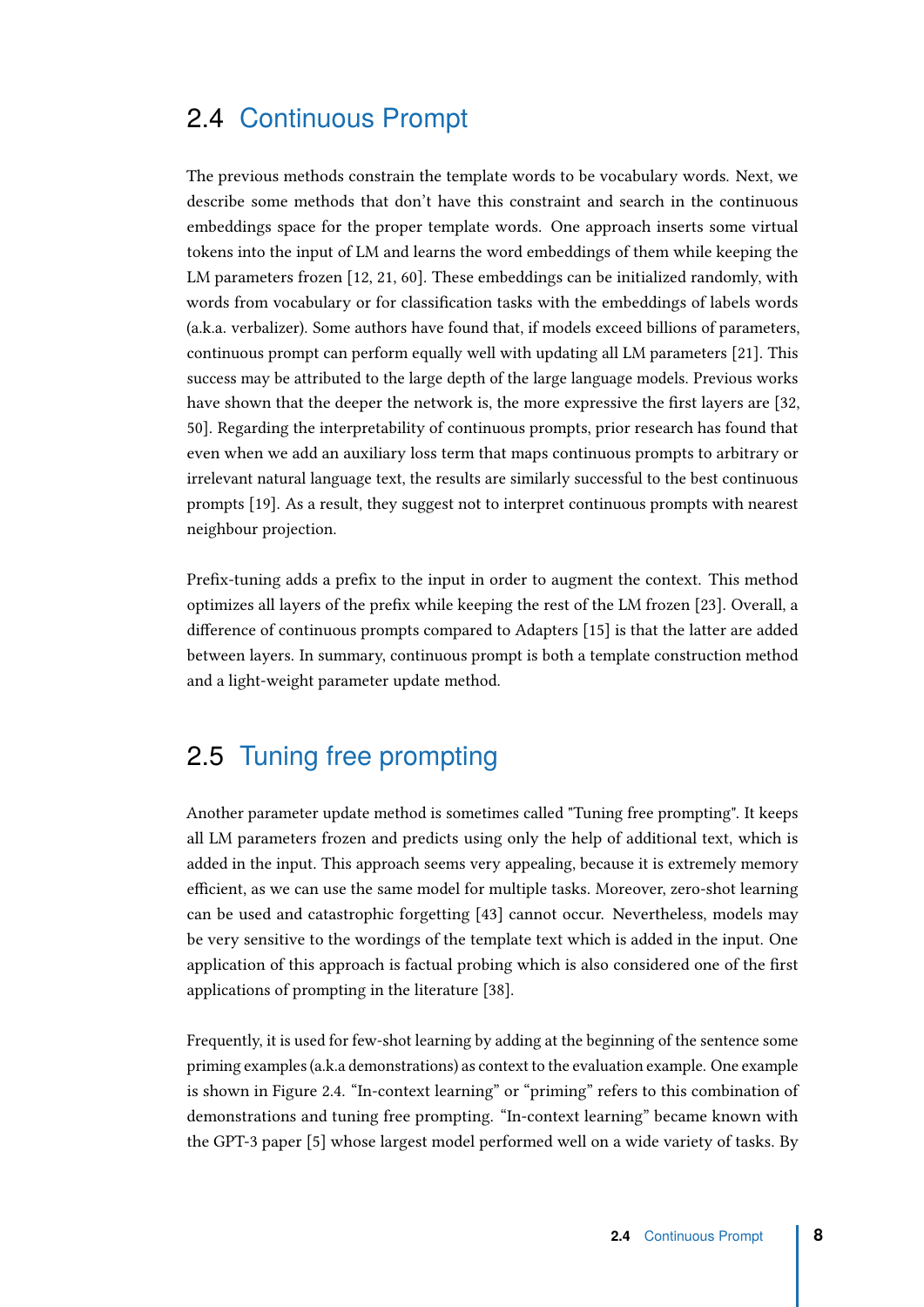employing "in-context learning" in a natural language interface even inexperienced users could create NLP systems. A drawback of "in-context learning" is that it is mostly successful when applied to very large scale models (billions of parameters).

<span id="page-15-0"></span>

Fig. 2.4: Image from GPT-3 paper.

There are several ways to select which demonstrations are added in the input. The simplest approach is to follow the GPT-3 paper and randomly sample examples from the training set in order to concatenate them with the input. However, this approach has several disadvantages. Some scholars suggest that "in-context learning" in GPT-3 is susceptible to majority label bias, i.e., a type of bias which favours label words that are common in the demonstrations [\[59\]](#page-39-3). For example, when performing the binary classification task and providing only demonstrations with positive label, GPT-3 is extremely biased towards predicting that class. They also found that GPT-3 suffers from recency bias which means that it usually predicts answers which are identical to the labels of the most recent demonstrations. Furthermore, recency bias prevails over majority label bias. For instance, in the binary classification task, when performing 4-shot learning where only the last demonstration has a negative label, GPT-3 is biased towards predicting the negative class. Moreover, GPT-3 is prone to common token bias, i.e., it favours outputting tokens which can also be identified in its pre-training distribution [\[59\]](#page-39-3). To mitigate these problems it is proposed to first calculate probabilities for a context-free input (e.g. Input: Subpar acting. Sentiment: Negative Input: Beautiful film. Sentiment: Positive Input: N/A. Sentiment: ). Then they use the real input (e.g. the prompt would be "Input: Subpar acting. Sentiment: Negative Input: Beautiful film. Sentiment: Positive Input: Hilarious. Sentiment:") to get the probability distribution P. To make final predictions they multiply element-wise P with the inverse of context-free probabilities. Entropy-based methods can also be used to rank each prompt ordering and find the best order of demonstrations [\[31\]](#page-37-4). Another approach for choosing which demonstrations to add in the input, is to use sentence embeddings to find training examples that are similar (in terms of sentence embedding similarity) to the test example [\[10,](#page-35-2) [26\]](#page-36-5) .

Some recent works suggest, before applying "in-context learning" for some task, to concurrently train the model on a collection of other tasks, in which they have added demonstrations [\[35,](#page-37-5) [54\]](#page-39-4). A similar approach is to fine-tune on a large collection of tasks using prompting and then do zero-shot learning on different tasks [\[45,](#page-38-6) [54\]](#page-39-4). Using multiple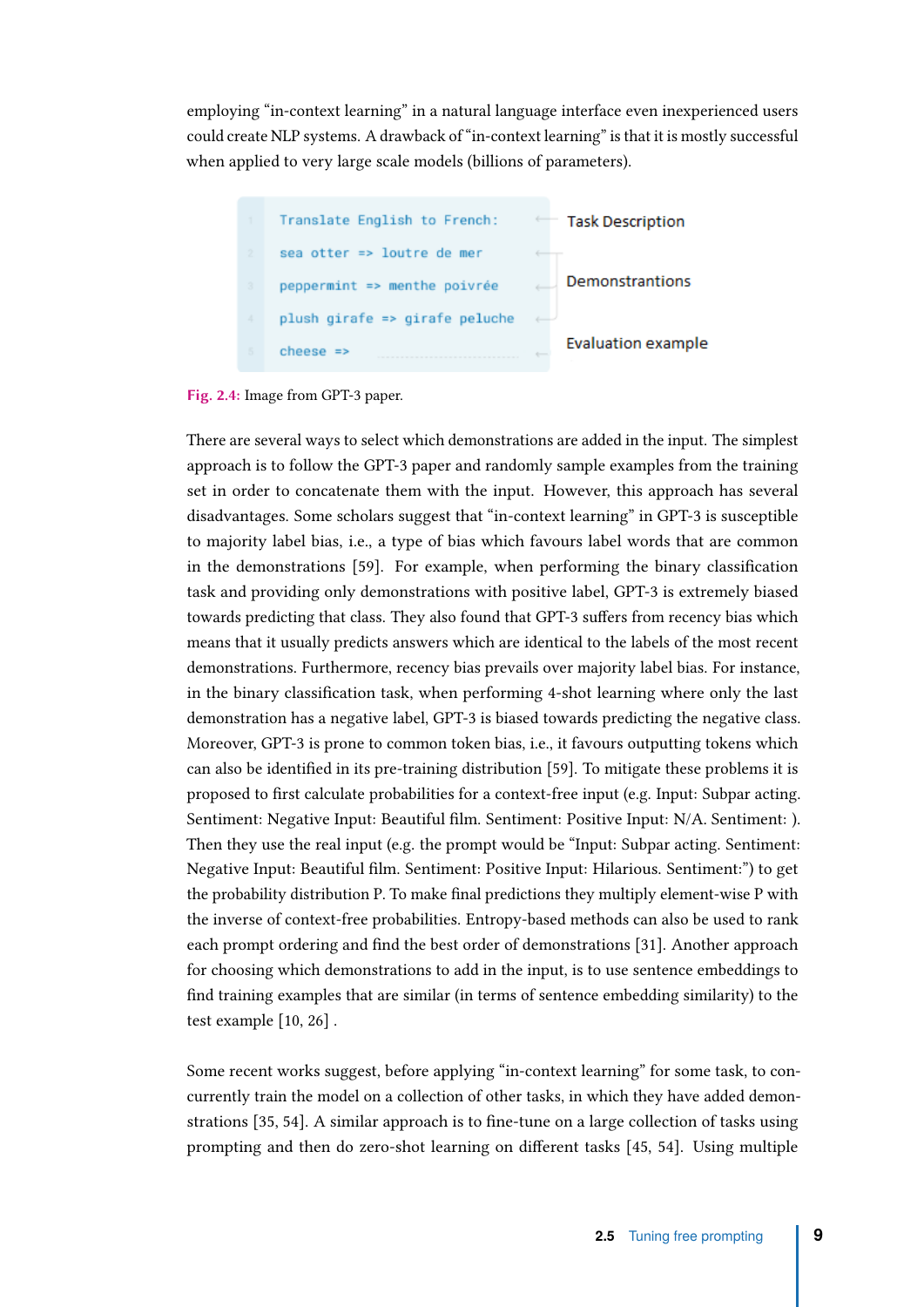prompts per dataset has been found to generalize better to unseen tasks [\[45\]](#page-38-6). This approach matched GPT-3 "in-context learning" performance for several tasks despite being 16 times smaller.

## 2.6 Prompt-based fine-tuning

<span id="page-16-0"></span>Prompt-based fine-tuning uses prompts, but also updates the parameters of the LM. This approach is primarily applied for LM which have only millions of parameters in few-shot scenarios, because it is efficient to train such language models in contrast to larger ones. Prompt-based fine-tuning has been particularly successful for classification tasks that are easily reformulated in a LM format [\[10,](#page-35-2) [46,](#page-38-2) [47\]](#page-38-1). This approach leads to large improvements mainly in low resource settings compared to the standard fine-tuning paradigm without prompts, that was used by papers like RoBERTa [\[29\]](#page-36-6) and BERT [\[9\]](#page-35-5) which use a fine-tune head. Nevertheless, a disadvantage of prompt-based fine-tuning compared to tuning-free prompting is that we usually need to keep a different model for each task increasing memory requirements, except for the case where multi-task learning is applied.

## 2.7 Why prompting works?

<span id="page-16-1"></span>According to the dominant view, the effectiveness of prompts can be attributed to their ability to act as instructions for downstream tasks [\[5,](#page-34-2) [54\]](#page-39-4). Prior work found that when using prompt-based fine-tuning, just adding a [MASK] token to the input (a.k.a NULL prompt) performs comparably to manually written templates [\[30\]](#page-37-6). They believe that the success of prompting is partly because of predicting on a [MASK] token with a pre-trained MLM head. Another work [\[53\]](#page-38-7) does prompt-based fine-tuning for the task of natural language inference and finds no statistically significant difference between relevant and irrelevant templates at any number of few-shot learning training instances. For instance, a relevant template they tried is, '[premise] Should we assume that "[hypothesis]" is true? [MASK]' and an irrelevant template they tried is, '[premise] Single-family zoning is bad for American cities."[hypothesis]"? [MASK]'. Nevertheless, they empirically show that misleading templates, such as '[premise] Does that have the same meaning as "[hypothesis]"? [MASK]', learn slower than instructive templates. They claim that gains from prompting are a result of better pattern matching and not of learning from instructions.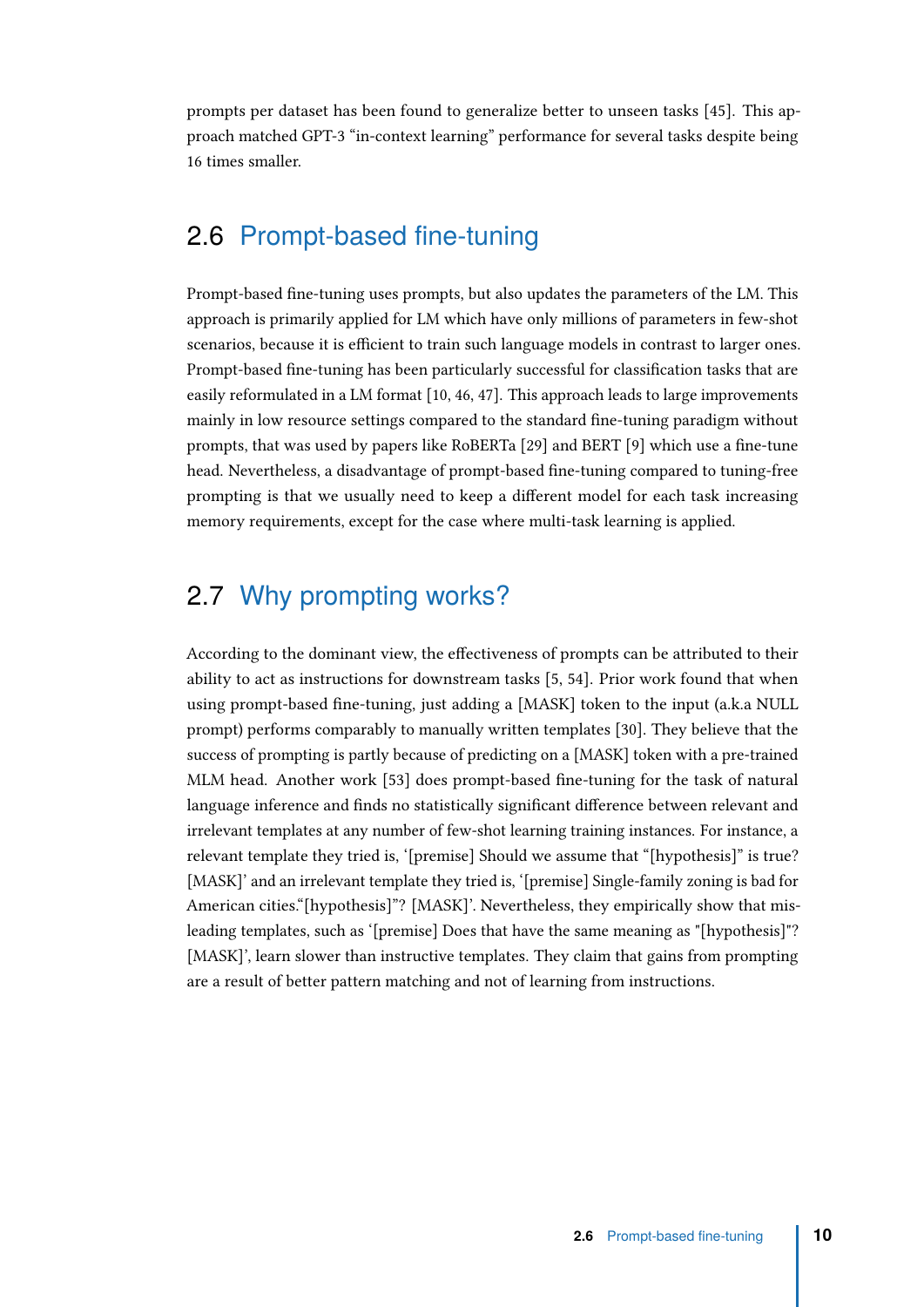# <span id="page-17-3"></span><span id="page-17-0"></span>NER as QA  $\begin{array}{|c|c|c|c|c|}\n\hline\n\text{NER} & \text{a.s.} & \text{A} & \text{B} \\
\hline\n\end{array}$

#### 3.1 Introduction

<span id="page-17-1"></span>In this chapter we reformulate NER as a Question Answering (QA) problem. We apply NER as QA in both fully supervised setting and few-shot scenarios.

#### 3.2 Related Work

<span id="page-17-2"></span>The application of prompting for NER has already drawn the attention of several researchers. Some researchers use BART [\[22\]](#page-36-7) and enumerate all possible n-grams which are applied to pre-determined templates [\[7\]](#page-34-6). They use templates like '[candidate\_span] is a [entity\_type] entity'.

Another work proposes "LightNER" [\[6\]](#page-34-7) which uses the idea of soft-prompting by adding key-value pairs at every layer l of Transformer while updating only prompt parameters. Formally, they use the following equation:

$$
\text{Attention}^{l} = \text{softmax}(\frac{\mathbf{Q}^{l}[\mathbf{K}^{l}; \boldsymbol{\phi}_{k}^{l}]^{T}}{\sqrt{d}})[\mathbf{V}; \boldsymbol{\phi}_{-}v^{l}].
$$
\n(3.1)

"LightNER" also learns weights to leverage different label words of each named entity. Template free-prompt tuning [\[22\]](#page-36-7) uses BERT [\[9\]](#page-35-5) and creates a verbalizer by using wikidata Knowledge-base. They explored mapping labels to frequent words in the knowledge base, to words based on the LM output distribution or to virtual label words (continuous vectors).

The last years, we have observed a trend of transforming NLP tasks to question answering (QA). Some work transformed multiple NLP tasks into question answering [\[34\]](#page-37-7). For instance, for summarization they asked the question "What is the summary?". Regarding reformulating NER as QA, some researchers first fine-tuned in a fully supervised setting and then they tried zero-shot [\[24\]](#page-36-0) or few-shot evaluation [\[61\]](#page-39-0) on a different dataset.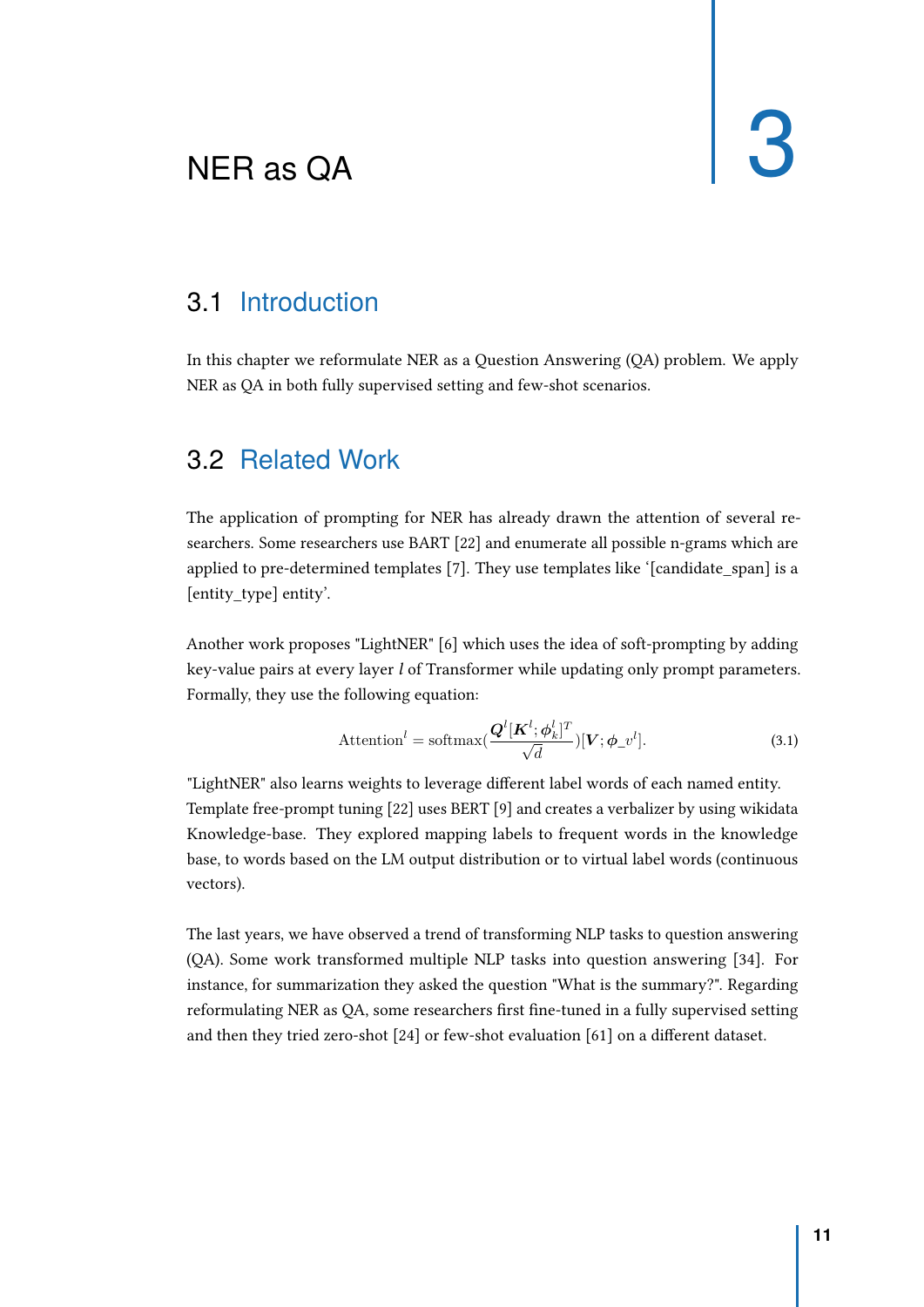## <span id="page-18-0"></span>3.3 Datasets

• The CoNLL03 [\[51\]](#page-38-8) dataset is one of the most widely used datasets for the task of Named Entity Recognition. We use the English version which contains news stories from Reuters in 1996. It contains 4 named entity types as shown in Figure [3.1.](#page-18-1) Miscellaneous entity refers to an entity that is not a person, an organization or a location.

<span id="page-18-1"></span>

Fig. 3.1: CoNLL03 training distribution.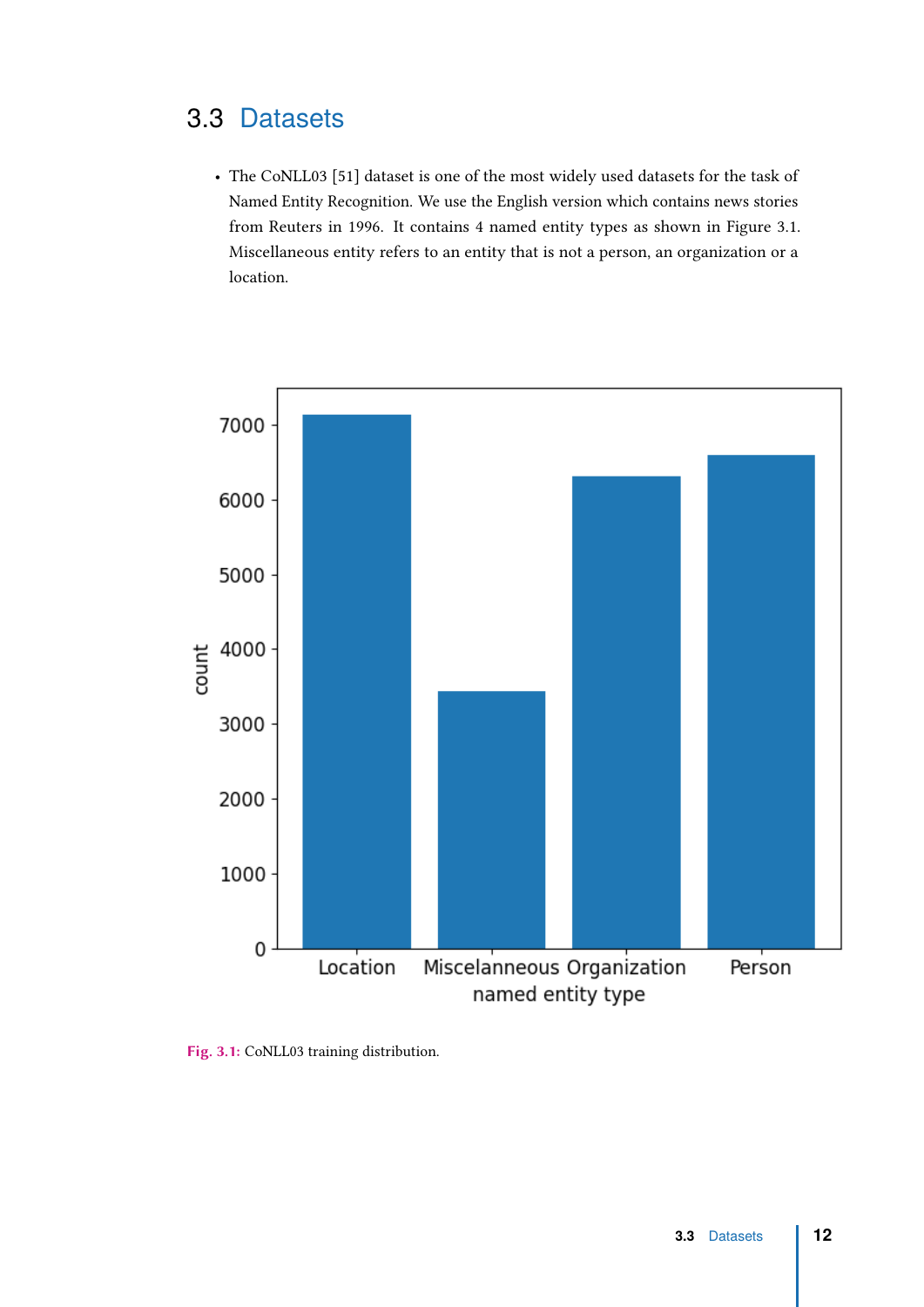• MIT-Restaurant [\[27\]](#page-36-8) dataset consists of spoken queries on restaurant searching and booking. It contains named entity types such as location, price and restaurant names. The test distribution of named entity types is shown in Figure [3.2.](#page-19-0)

<span id="page-19-0"></span>

Fig. 3.2: MIT test distribution.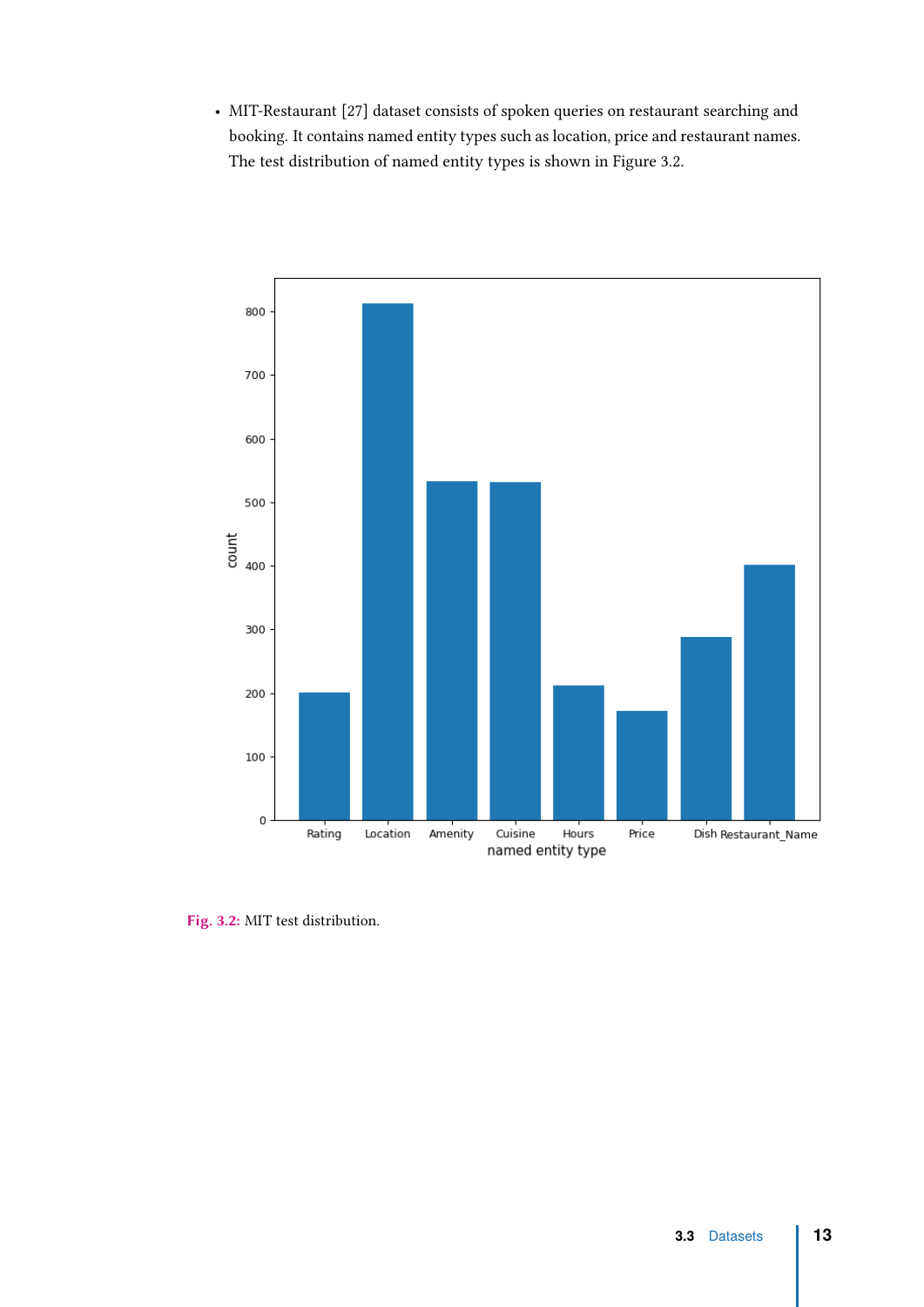#### 3.4 Model

<span id="page-20-0"></span>Our method reformulates Named Entity Recognition as a question answering problem. We create templates such as "Which [E] is present in the text?  $\ln |X|$ ", where [E] is a slot for named entity types like person, location etc. and [X] is an input slot for the input. Symbol "\n" helps to distinguish the question from the input. As an example consider the sentence x="Rare Hendrix song sells for almost \$17000" (Figure [3.3\)](#page-20-1). For the person entity type we have a template of the form "Which Person is present in the text?  $\ln |X|$ ", where  $|X|$  is the input slot. After applying the template to x we get the  $x_{prompt}$  = "Which Person is present in the text? \n Rare Hendrix song sells for almost \$17000". The named entities generated are enclosed in brackets, because we use a text-to-text model and we need to distinguish different named entities of the same named entity type present in a sentence.

<span id="page-20-1"></span>Rare Hendrix song draft sells for almost \$17,000. x



Xprompt

Fig. 3.3: Our NER as QA model.

The model we used is Unified-QA [\[18\]](#page-35-6) which is an instance of T5 already trained on a variety of QA tasks, including extractive QA datasets like SQuAD [\[42\]](#page-38-9) and SQuAD2.0 [\[41\]](#page-37-8). For this reason, we expect good few-shot NER performance. We note that the Unified-QAv2-1363200 base variant of Unified-QA is used. A drawback of utilizing Unified-QA as our question answering model is that we need to learn the beginning and the end identifier of an entity in order to distinguish multiple different named entities present in a sentence. We enclosed named entities inside brackets. During inference, we ask an input sentence a different question for every named entity type, which is not scalable for big datasets with many named entity types.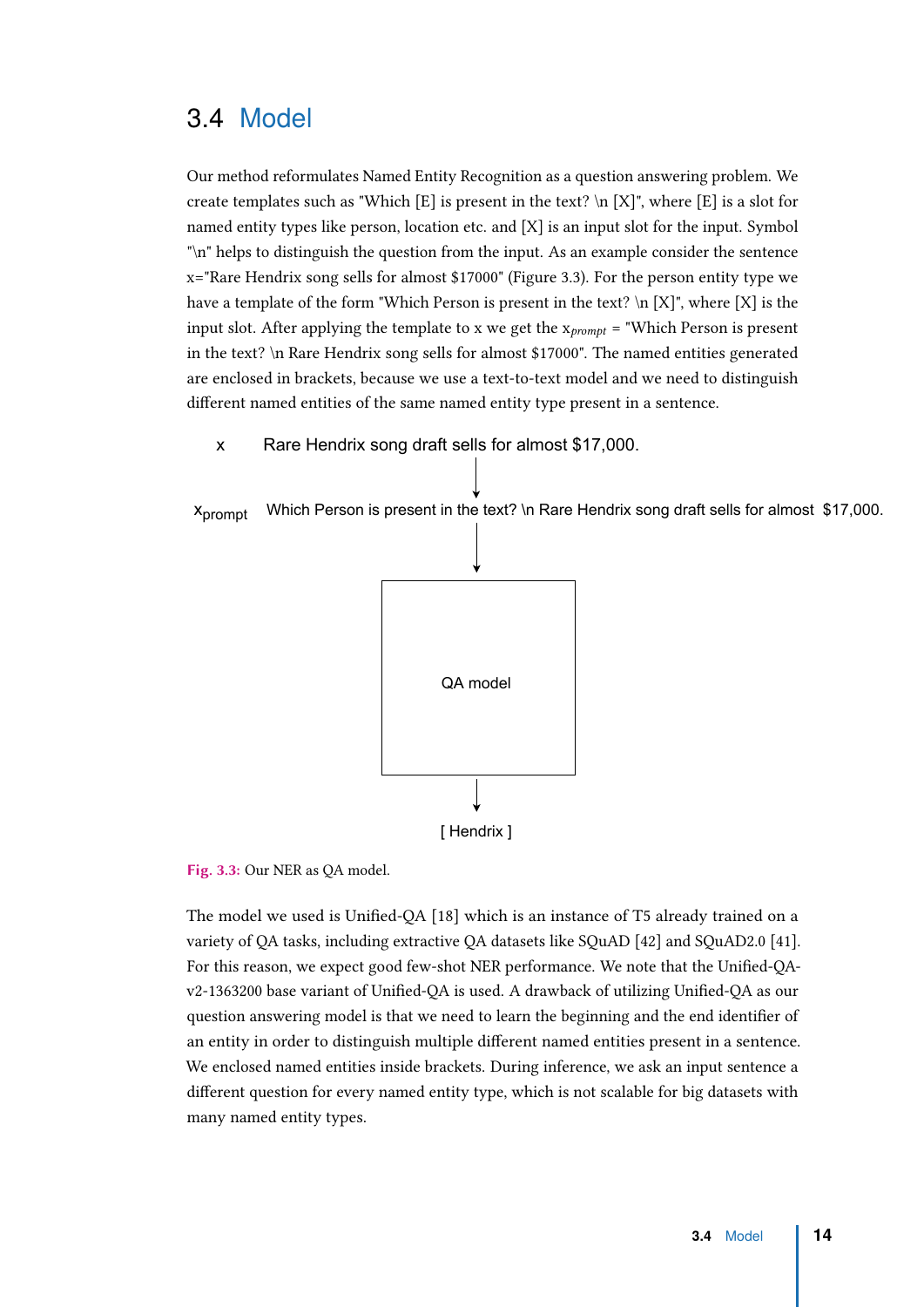Briefly, we describe below a high level formulation of the forward pass. Given an input sentence x we apply a template and we get  $x_{prompt}$  which is fed into Unified-QA encoder producing the following:

<span id="page-21-2"></span>
$$
\mathbf{h}^{enc} = \text{Encoder}(x_{prompt}) \tag{3.2}
$$

where  $\mathbf{h}^{enc} \in \mathcal{R}^{n \times d}$  and *d* is the hidden state dimension.

At each timestep *t* of the decoder, we get a vector

$$
\mathbf{h}_t^{dec} = \text{DECODER}(\mathbf{h}^{enc}, o_{1:t-1})\tag{3.3}
$$

where  $\mathbf{h}^{dec}_{t} \in \mathcal{R}^{d}$  and  $d$  is the hidden state dimension and  $o_{1:t-1}$  are the previous output words of the model (at inference time) or the ground truth previous output words (during training).

The conditional probability of the correct output  $o_t$  at timestep *t* is:

$$
p(o_t|o_{1:t-1}, x_{prompt}) = \text{softmax}(\mathbf{h}_t^{dec}\mathbf{W} + \mathbf{b})
$$
\n(3.4)

where  $\mathbf{W} \in R^{d \times |\mathcal{V}|}$  ,  $\mathbf{b} \in R^{|\mathcal{V}|}$ ,  $d$  is the size (dimensions) of the decoder's hidden state and  $|V|$  is the vocabulary size of the pretrained model. We then apply the negative log likelihood loss between the desired output and decoder output.

<span id="page-21-3"></span>
$$
\mathcal{L} = -\sum_{t=1}^{m} \log p(o_t|o_{1,t-1}, x_{prompt}) \tag{3.5}
$$

## <span id="page-21-0"></span>3.5 Experimental Results

#### <span id="page-21-1"></span>3.5.1 Training details

In all experiments we used Unified-QA-v2-1363200 base model and the Adafactor optimizer [\[48\]](#page-38-10). We tried learning rates 0.0001, 0.001, 0.0002. Usually, smaller learning rates performed better. The batch size is set to 12. The dropout rate is set to 0.1 . Early stopping is also used on F1 to avoid overfitting.

When using CoNLL03 dataset, we trained for 7 epochs. When using MIT-Restaurant dataset, i.e., for few-shot learning, we trained Unified-QA for 30 epochs.

During inference, for every sentence we need to ask a question for every possible named entity type. Nevertheless, a sentence may not have a particular named entity type and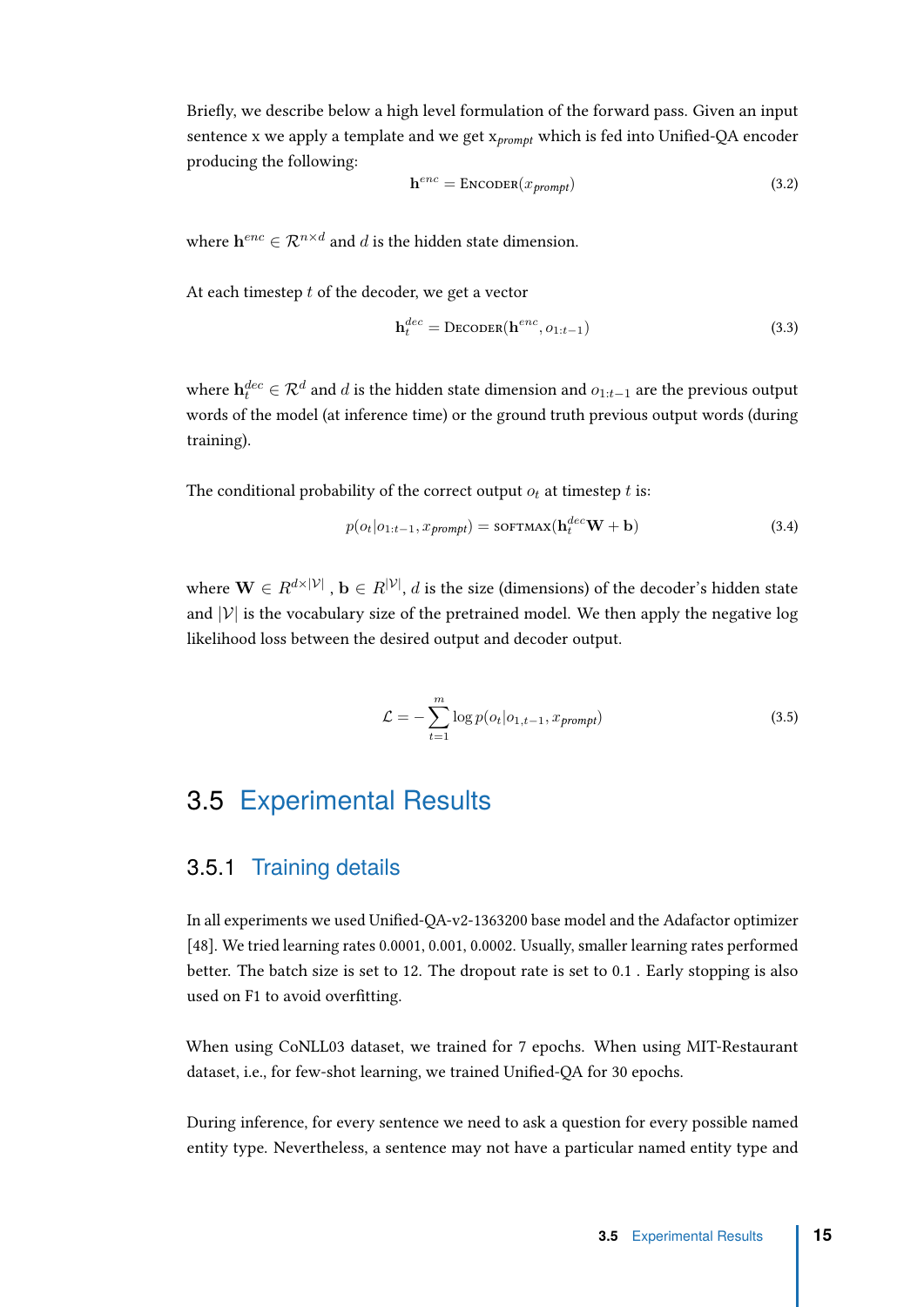the model should learn to generate the proper text for unanswerable questions. For this purpose, during training we add some unanswerable questions. If a question doesn't have an answer, we consider "<no answer>" as the correct (ground truth) answer. Usually, for most named entity types we use an equal amount of questions that have answers and that are unanswerable.

For few shot learning we run all the experiments four times and we report average scores over the four repetitions.

#### <span id="page-22-0"></span>3.5.2 Evaluation

We evaluate all the different models based on their performance over the test datasets. In the following equations TP, FP, and FN represent the True Positives, False Positives, and False Negatives respectively. Precision calculates what percentage of named entities found by the model is correct.

$$
Precision = \frac{TP}{TP + FP}
$$
 (3.6)

Recall calculates what percentage of named entities existing in the dataset is found by the model.

$$
Recall = \frac{TP}{TP + FN}
$$
\n(3.7)

The evaluation metric we report is F1-score. F1-score is the harmonic mean of the precision and recall.

$$
F1 = \frac{2 * Precision * Recall}{Precision + Recall}
$$
 (3.8)

We removed BIO-tags and consider that a named entity is correct only when it is an exact match of the corresponding entity in the dataset sentence. We do entity-based (as opposed to token-based) evaluation, i.e., all the tokens of an entity name (and only those) need to be identified correctly, for the entity name to be counted as a true positive. When our model considers as a named entity words that are not consecutive in the input sentence, we regard it as an extra False Positive that is included when calculating the results.

During inference, when two or more text spans are given distinct labels, despite having text overlap, we only keep the text span with the maximum score to avoid prediction inconsistencies. This approach is also adopted by [\[7\]](#page-34-6).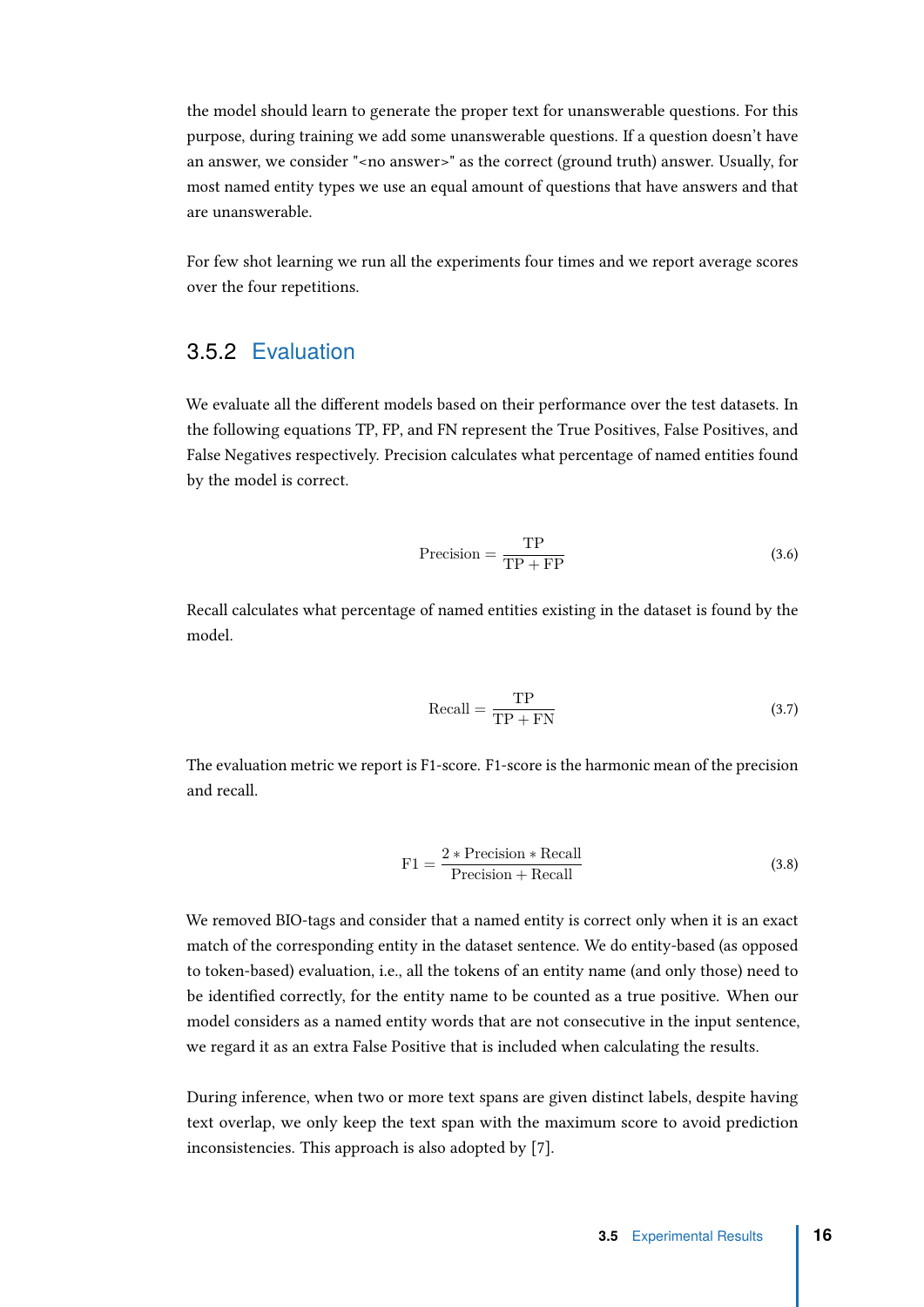#### <span id="page-23-0"></span>3.5.3 Results

We compare our approach with other methods existing in the literature. LSTM-CNNs-CRF [\[33\]](#page-37-9) utilizes a CNN [\[20\]](#page-36-9) for characters representations that are combined with word-level representations. Both are fed into an LSTM [\[14\]](#page-35-7) and followed by a CRF layer. LUKE [\[56\]](#page-39-5) is an MLM that augments the attention mechanism by adding an entity-aware query mechanism, which considers the type of the tokens (words or entities) when calculating self-attention. Label Refinement for Sequence Labeling [\[11\]](#page-35-8) uses ideas from Bayesian Neural Networks and encodes word-to-label interactions in the attention mechanism of the Transformer Architecture [\[52\]](#page-38-11). BERT [\[9\]](#page-35-5) uses a bidirectional Transformer encoder with a fine-tune head on top. MRC for Named Entity Recognition [\[24\]](#page-36-0) and Example-NER [\[61\]](#page-39-0) use BERT and reformulate NER as a QA problem. NER as Dependency Parsing [\[57\]](#page-39-6) uses the Biaffine model on top of a multi-layer LSTM. Sequence Labeling BART [\[7\]](#page-34-6) uses BART encoder with a fine-tune head on top. Label-Agnostic sequence labelling [\[55\]](#page-39-7) uses a nearest-neighbor approach which copies labels from retrieved neighbors. TemplateBART and LightNER were explained in Section [3.2.](#page-17-2) MP-NSP [\[16\]](#page-35-9) is a prototype based method that also performs self-training on external web data.

#### Supervised learning

First, we evaluate our method in a standard fully supervised setting. As shown in Table [3.1,](#page-23-1) our approach does not perform as well as the other methods. We observe that NERasQA has the lowest recall and f1-score. The comparison between our results and the results of MRC for Named Entity Recognition indicates that perhaps UnifiedQA is not the most suitable model for the task. Note that, when comparing different methods, they do not always use the same tokenizers.

<span id="page-23-1"></span>

| <b>Traditional Models</b>                  | Precision | Recall | F1             |
|--------------------------------------------|-----------|--------|----------------|
| LSTM-CNNs-CRF[33]                          |           |        | 91.2           |
| <b>LUKE</b> [56]                           |           |        | 92.4           |
| Label Refinement for Sequence Labeling[11] |           |        | 92.0           |
| MRC for Named Entity Recognition[24]       | 92.4      | 93.2   | 92.8           |
| NER as Dependency Parsing [57]             | 92.8      | 92.1   | 92.5           |
| Sequence Labeling BERT [9]                 | 91.9      | 91.5   | 91.7           |
| Sequence Labeling BART [7]                 | 89.6      | 91.6   | 90.6           |
| <b>Few-shot Friendly Models</b>            | Precision | Recall | F <sub>1</sub> |
| Label-Agnostic Sequence Labelling [55]     |           |        | 89.9           |
| TemplateBart [7]                           | 90.5      | 93.3   | 91.9           |
| LightNER [6]                               | 92.3      | 93.4   | 92.9           |
| NERasQA (Ours)                             | 91.3      | 84.7   | 87.9           |

Tab. 3.1: Fully supervised setting performance on the CoNLL03 dataset.

#### Few-shot learning

First, we create a few-shot learning scenario on CoNLL-2003 by downsampling, which reduces the training examples for some specific named entity types. Specifically, we downsample the CoNLL-2003 training set and generate 4,001 training sentences which include 2,496 Person named entities, 3,763 Organization named entities, 100 Miscellaneous named entities and 100 Location entities. For more information about the training distribution,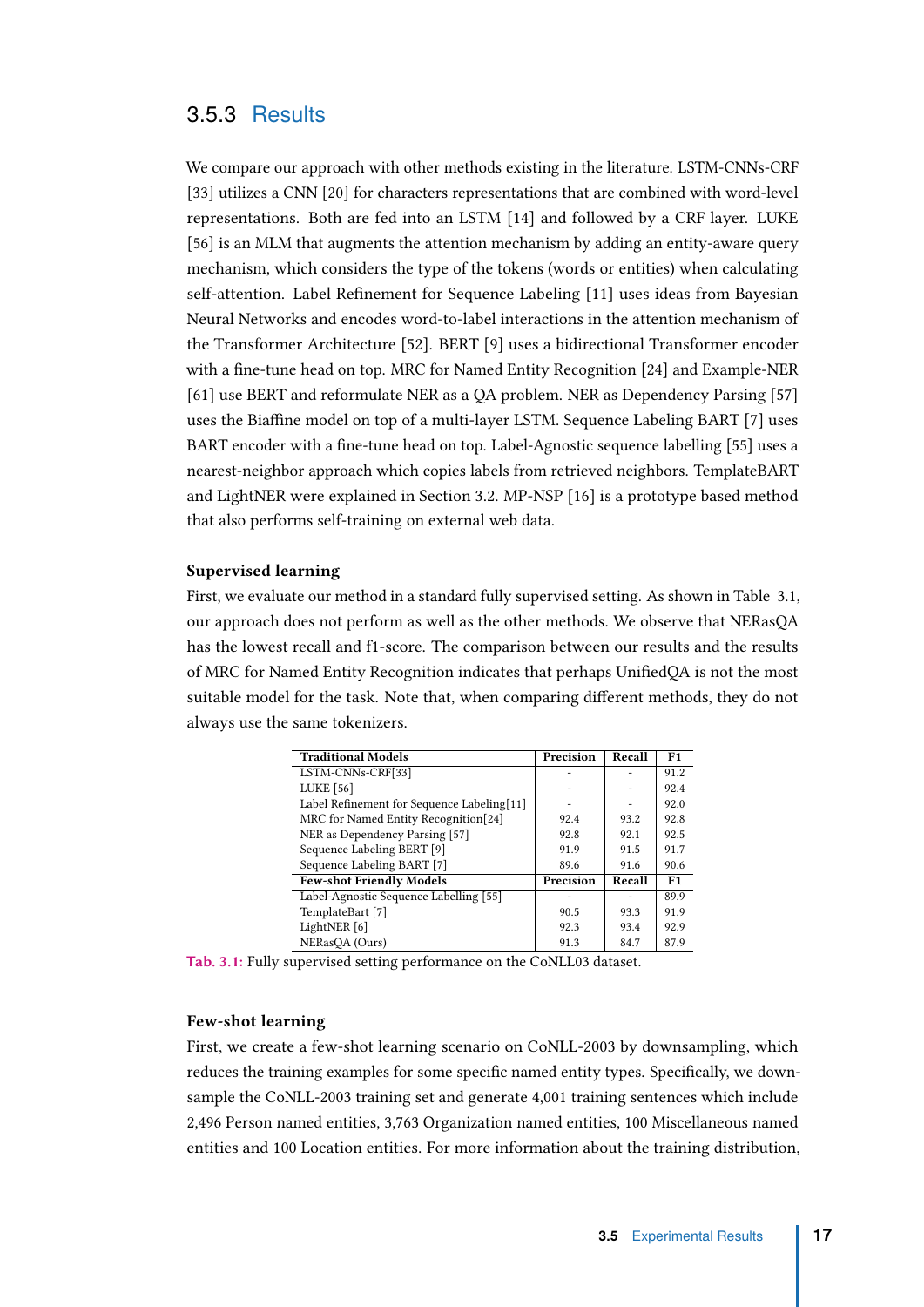<span id="page-24-0"></span>

| Models                     | <b>PER</b> | ORG  | $LOC^*$ | $MISC^*$ | Overall |
|----------------------------|------------|------|---------|----------|---------|
| Sequence Labeling BART [7] | 75.7       | 73.5 | 58.7    | 57.3     | 66.8    |
| BERT[9]                    | 76.2       | 75.3 | 61.5    | 59.3     | 68.1    |
| TemplateNER <sup>[7]</sup> | 84.4       | 72.6 | 71.9    | 73.3     | 75.5    |
| LightNER [6]               | 90.9       | 76.8 | 81.5    | 52.0     | 78.9    |
| NERasQA(ours)              | 86.7       | 74.2 | 78.2    | 56.3     | 76.3    |

Tab. 3.2: In-domain few-shot F1 performance on the CoNLL03 dataset. \* indicates a few-shot entity type.

<span id="page-24-1"></span>

| Source | Methods                        | 10   | 20   | 50   | 100  | 200  | 500  |
|--------|--------------------------------|------|------|------|------|------|------|
| None   | BERT[9]                        | 21.8 | 39.4 | 52.7 | 53.5 | 57.4 | 61.3 |
|        | Sequence Labeling BART[7]      | 6.3  | 8.5  | 51.3 | 52.2 | 56.3 | 60.2 |
|        | TemplateNER[7]                 | 46.0 | 57.1 | 58.7 | 60.1 | 62.8 | 65.0 |
|        | LightNER[6]                    | 48.5 | 58.0 | 62.0 | 70.8 | 75.5 | 80.2 |
|        | NERasQA(ours)                  | 47.3 | 57.8 | 65.8 | 70.2 | 73.7 | 76.2 |
| CoNLL  | Label-Agnostic <sup>[55]</sup> | 4.1  | 3.6  | 4.0  | 4.6  | 5.5  | 8.1  |
|        | Example-NER[61]                | 25.2 | 26.1 | 26.8 | 26.2 | 25.7 | 25.1 |
|        | BERT[9]                        | 27.2 | 40.9 | 56.3 | 57.4 | 58.6 | 75.3 |
|        | $MP-NSP[16]$                   | 46.1 | 48.2 | 49.6 | 49.6 | 50.0 | 50.1 |
|        | Sequence Labeling-BART[7]      | 8.8  | 11.1 | 42.7 | 45.3 | 47.8 | 58.2 |
|        | TemplateNER[7]                 | 53.1 | 60.3 | 64.1 | 67.3 | 72.2 | 75.7 |
|        | LightNER[6]                    | 58.1 | 67.4 | 69.5 | 73.7 | 78.4 | 80.1 |
|        | NERasOA(ours)                  | 47.7 | 60.3 | 66.9 | 69.7 | 74.2 | 77.0 |

Tab. 3.3: Few-shot F1 on the MIT Restaurant dataset when using 10, 20, 50, 100, 200, and 500 training instances per entity type. The "Source" column indicates whether the models where trained from scratch (None) or pre-trained on CoNLL.

we refer readers to Section [3.3.](#page-18-1) As shown in Table [3.2,](#page-24-0) NERasQA performs better than most other methods in this setting. In general, prompt-based methods outperform Sequence Labeling BART and BERT with a large margin. This demonstrates the success of prompting on few-shot scenario. Surprisingly, the two highest performing methods overall, i.e., LightNER and NERasQA, perform better on low-resource type Location compared to high-resource entity type Organization. This may be explained by the hypothesis that these methods better leverage the knowledge of LMs for this entity type.

Next, we used MIT-Restaurant dataset where we randomly sample a fixed number of training instances per entity type (10, 20, 50, 100, 200, 500 instances). First, we train on MIT Restaurant without having trained on CoNLL data beforehand. We observe that NERasQA performs better than all other methods in all k-shot settings except for the LightNER method. However, for k= 50 NERasQA outperforms LightNER. High performance of NERasQA can be explained by the fact that it was trained beforehand on several QA datasets.

In another few shot scenario, we utilized the already fine-tuned on CONLL model and then we further trained the model on MIT-Restaurant. We only used again a limited number of training examples from MIT-Restaurant dataset (10, 20, 50, 100, 200, 500 instances). We observe no gains compared to training from scratch on MIT-Restaurant. Our method is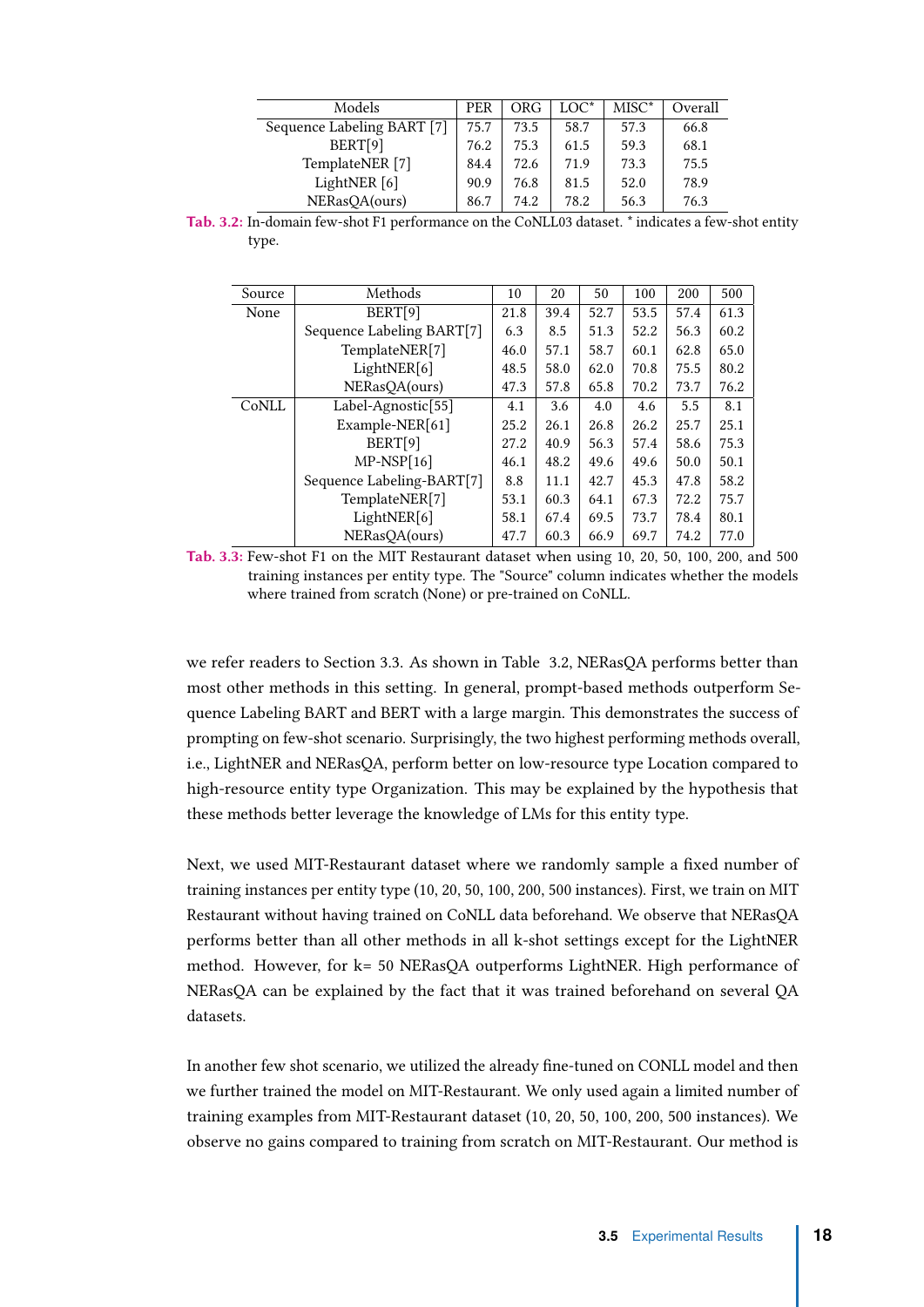closer to Example-NER [\[61\]](#page-39-0) that reformulates NER as QA problem. Example-NER [\[61\]](#page-39-0) performs much worse than our method, because it applies fine-tuning only on the CoNLL dataset not on the MIT-Restaurant dataset.

Note that we tried also other templates apart from "Which [E] is present in the text? \n [X]" but the performance was worse.

Briefly based on the above, NERasQA performed comparably to the best methods when overall we only trained on limited data. Nevertheless, when the model was trained on the full CoNLL dataset and then was evaluated on it or further trained on MIT-Restaurant, it did not perform well.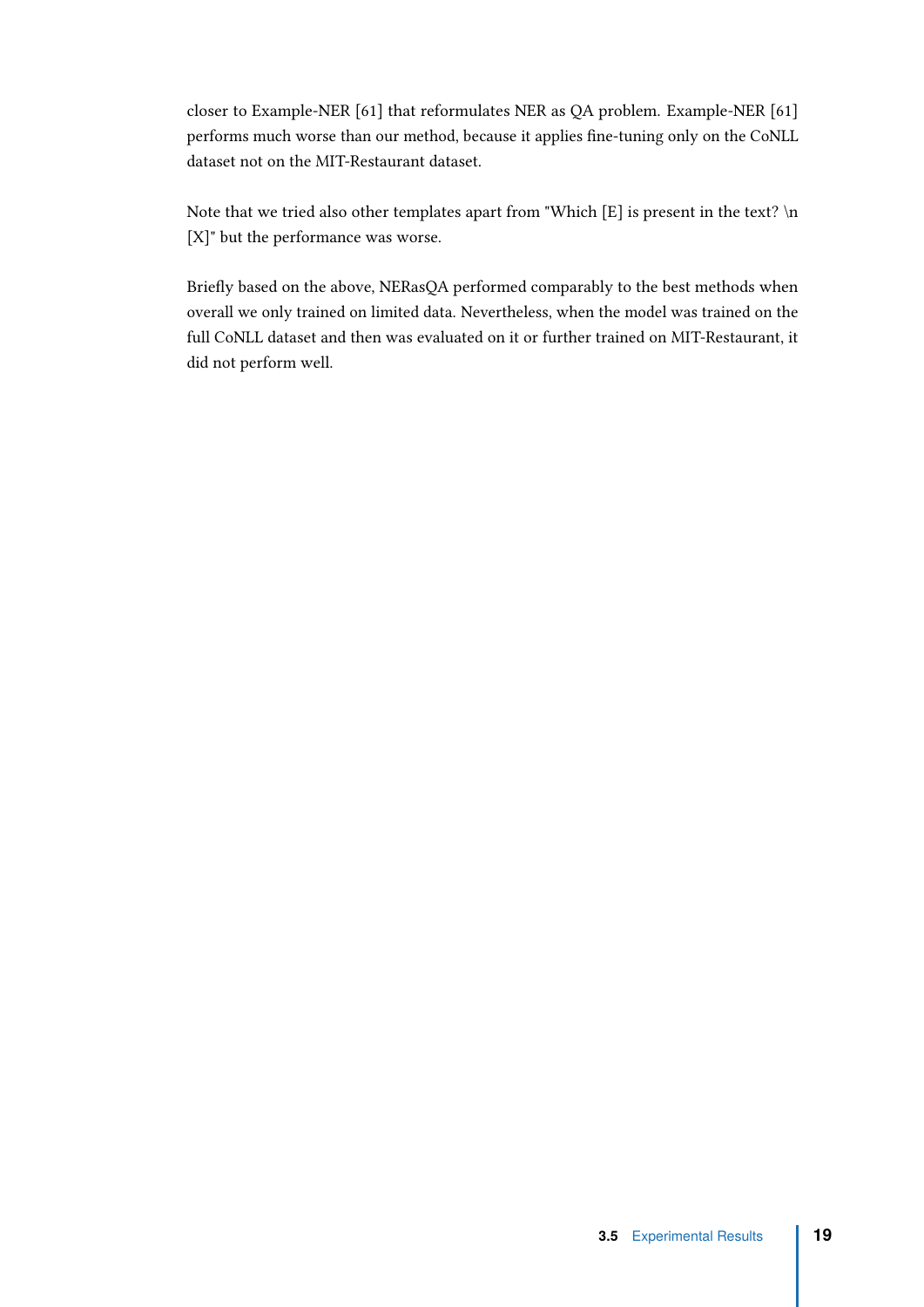# <span id="page-26-3"></span><span id="page-26-0"></span>Auxiliary Task for NER

#### 4.1 Introduction

<span id="page-26-1"></span>Apart from work on few shot learning, we have also developed an auxiliary task for Named Entity Recognition (NER), which the model is trained to perform concurrently with NER, in an attempt to improve performance in the NER task. The auxiliary task requires the model to predict the types (categories) of masked named entities, based only on their context.

#### 4.2 Related Work

<span id="page-26-2"></span>Previous work found that the primary element that influences NER results is learning the named entities, while context affects predictions at a smaller degree [\[2\]](#page-34-3). Specifically, during testing, they masked the entire dataset one word each time and made NER predictions depending only on the context resulting in a large drop in performance. Each word was masked exclusively during the testing process, while masking was not applied while fine-tuning. Another finding of the study is BERT's ability to recognize successfully the entity type from the context, despite the fact that humans are often unsuccessful in this respect.

Other researchers created adversarial attacks and observed significant drop in NER performance when replacing named entities with others of the same named entity category [\[25\]](#page-36-10). BERT has been found not to be robust to named entity replacements on Natural Language Inference, Coreference Resolution, and Grammar Error Correction tasks [\[3\]](#page-34-8). Other work substituted named entities with other similar entities of a different nationality and found that the performance of NER models highly depends on the entities of each country [\[1\]](#page-34-4). Similarly, other work empirically showed that models have better performance when person named entities are white names [\[36\]](#page-37-0).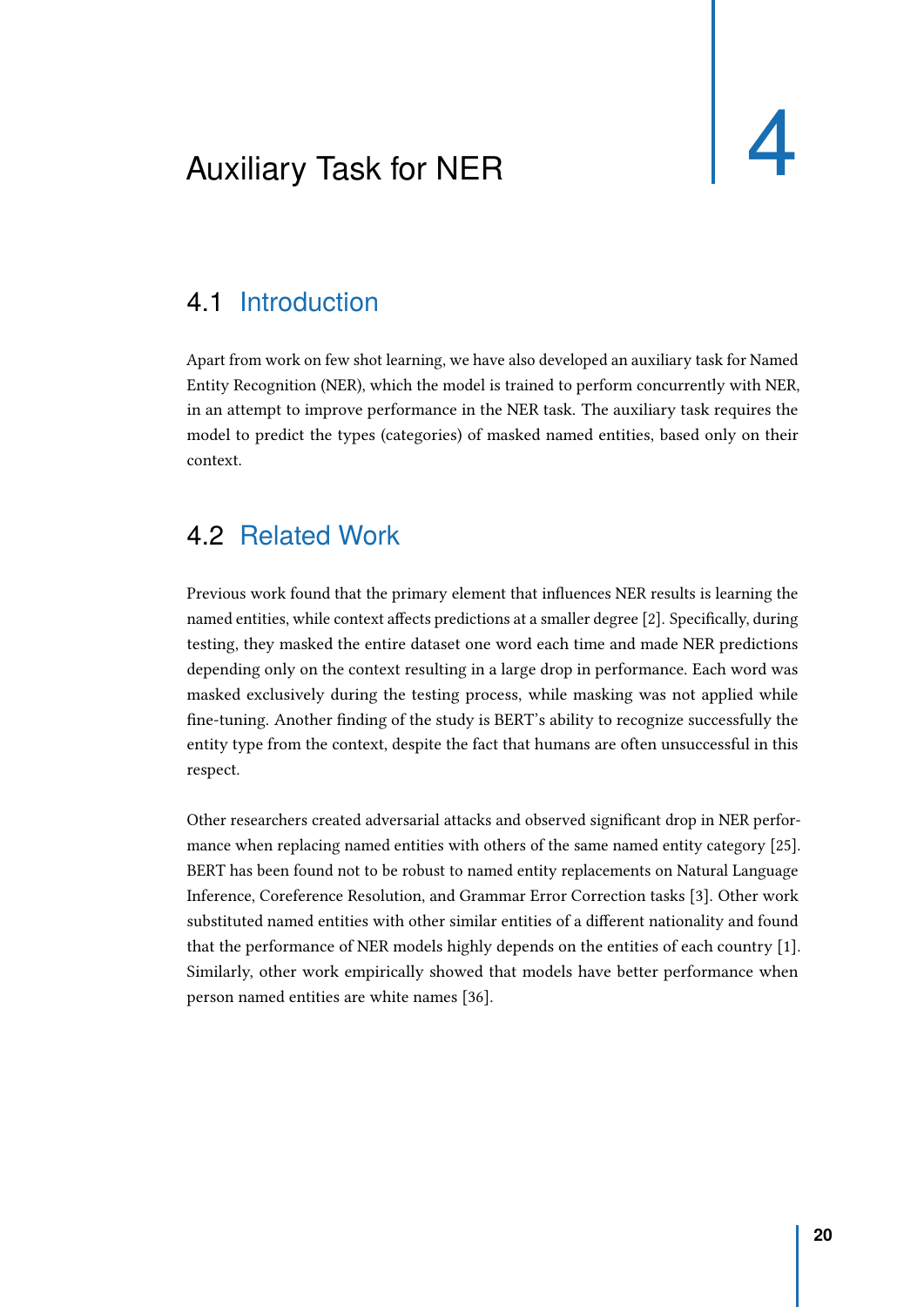#### 4.3 Dataset

<span id="page-27-0"></span>The dataset we used is OntoRock [\[25\]](#page-36-10). The dataset is created by applying two different types of attacks to the development set and the test set of OntoNotes [\[39\]](#page-37-10). Firstly, the original entities were substituted from Wikidata, which are out of the training distribution, in order to create entity-level attacks. Secondly, by using BERT [\[9\]](#page-35-5), the context words were replaced by others of similar semantics but out of the training distribution, in order to create context-level attacks. It is important to note that while the context changed, the syntax remains correct. Both adversarial attacks were also applied concurrently. OntoRock contains 11 named entity types. More information about OntoRock Dataset can be found in Table [4.1.](#page-27-2)

<span id="page-27-2"></span>

|                          | Train  | Dev    | <b>Test</b> |
|--------------------------|--------|--------|-------------|
| # Sentences              | 59,924 | 8,528  | 8,262       |
| # Tokens                 | 1.1M   | 148k   | 153k        |
| # Entities               | 55,008 | 7,482  | 7,433       |
| # Attacked Entities      | N/A    | 6,962  | 6,939       |
| % Attacked Entities      | N/A    | 93.05  | 93.35       |
| # Attacked Context Words | N/A    | 16,155 | 15.664      |
| % Attacked Sentences     | N/A    | 98.03  | 97.53       |
|                          |        |        |             |

Tab. 4.1: Statistics of the OntoRock dataset [\[25\]](#page-36-10).

#### 4.4 Model

<span id="page-27-1"></span>We create an auxiliary task that tries to predict the types of the named entities using only the context. We mask the named entities present in the sentence and feed the result into the T5 model [\[40\]](#page-37-1). The desired output of T5 is a sequence containing the types of named entities present in the initial NER sentence. The auxiliary task is trained concurrently with the NER task.

Figure [4.1](#page-28-2) illustrates the following example. Consider the sentence 'John broke his leg'. We mask the named entities present in the sentence and get ' $\epsilon$ xtra id 0> broke his leg' which is fed into T5 model. The desired output is a sequence containing the types of named entities in the input sentence, i.e., in the specific example ' $\epsilon$ extra id 0> Person  $\leq$  extra id 1>'. We have a distinct sentinel token ( $\leq$  extra id >) for every named entity in the input sentence. Intuitively, with the auxiliary task we hope that the model learns to predict named entities using the context exclusively.

For the main task we feed into the T5 model the initial NER sentence and expect Τ5 to generate for every named entity their named entity type followed by the respective named entity itself. Figure [4.2](#page-29-1) shows the following example. Consider the previous sentence 'John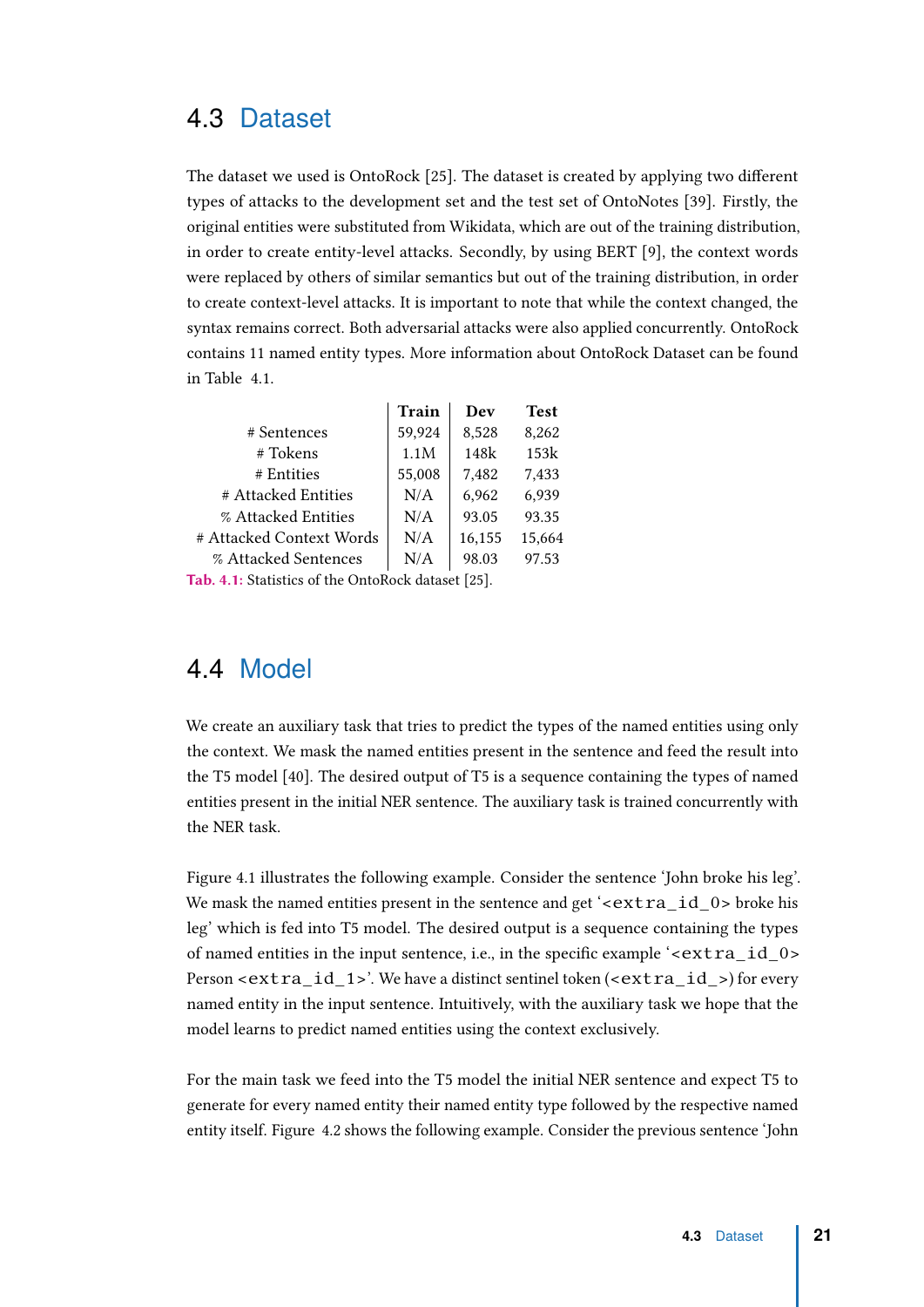<span id="page-28-2"></span>

Fig. 4.1: Auxiliary task using the T5 model. The model is expected to generate the named entity category of every named entity present in the sentence.

broke his leg' which is fed into T5 model. The desired output is a sequence containing the types of named entities in the input sentence followed by the named entities themselves, i.e., in the specific example 'Person John'.

The training procedure uses the same equations (Eq. [3.2](#page-21-2) - [3.5\)](#page-21-3) as mentioned in Section 3.2 above. We use use the base variant of T5, which has 220 million parameters.

#### <span id="page-28-0"></span>4.5 Experimental Results

#### <span id="page-28-1"></span>4.5.1 Training details

As stated previously we trained concurently the main and the auxiliary task. We concatenate the two datasets and randomly sample examples from the combined dataset. Regarding the auxiliary task, we removed the following sentences, as there was nothing the model should learn from them:

- all the sentences without any named entities,
- all sentences whose tokens are all part of a named entity,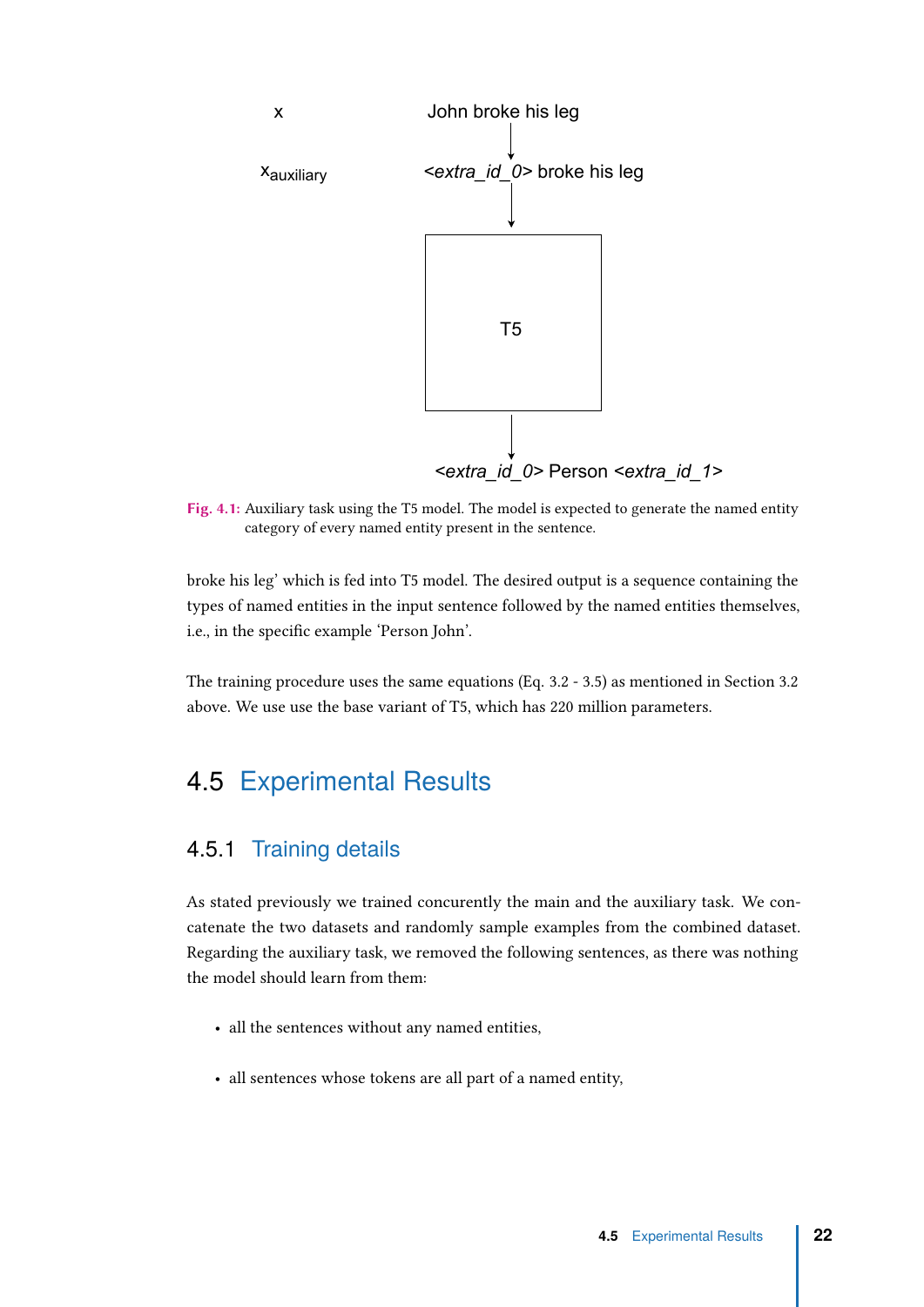<span id="page-29-1"></span>

- Fig. 4.2: Main NER task using the T5 model. The model is expected to generate a sequence containing the types of named entities in the input sentence followed by the named entities themselves.
	- all sentences whose tokens are all part of a named entity or stopwords or punctuation marks.

The dataset size of the auxiliary task ended up being less than half the main dataset size. We used the extra prefix tokens <prefix1>,<prefix2> to differentiate the 2 tasks. We tried learning rates 0.0001, 0.001 for Adafactor optimizer. We also tried AdamW optimizer with learning rate 0.0001. We set batch size to 12. Some experiments were done with gradient accumulation 2. We trained for 6 epochs. Early stopping is also used on F1 in order to avoid overfitting. We set dropout to 0.1.

#### <span id="page-29-0"></span>4.5.2 Evaluation

Suppose you have the aforementioned sentence 'John broke his leg'. As stated previously, for the auxiliary task we mask the named entities, i.e., 'John'. We consider as a correct answer generating the types of named entities in the input sentence, i.e., 'Person'.

For both tasks we calculated the F1-score using exact match. For more information about this metric, we refer readers to Section [3.5.2.](#page-22-0)

**4.5** Experimental Results **23**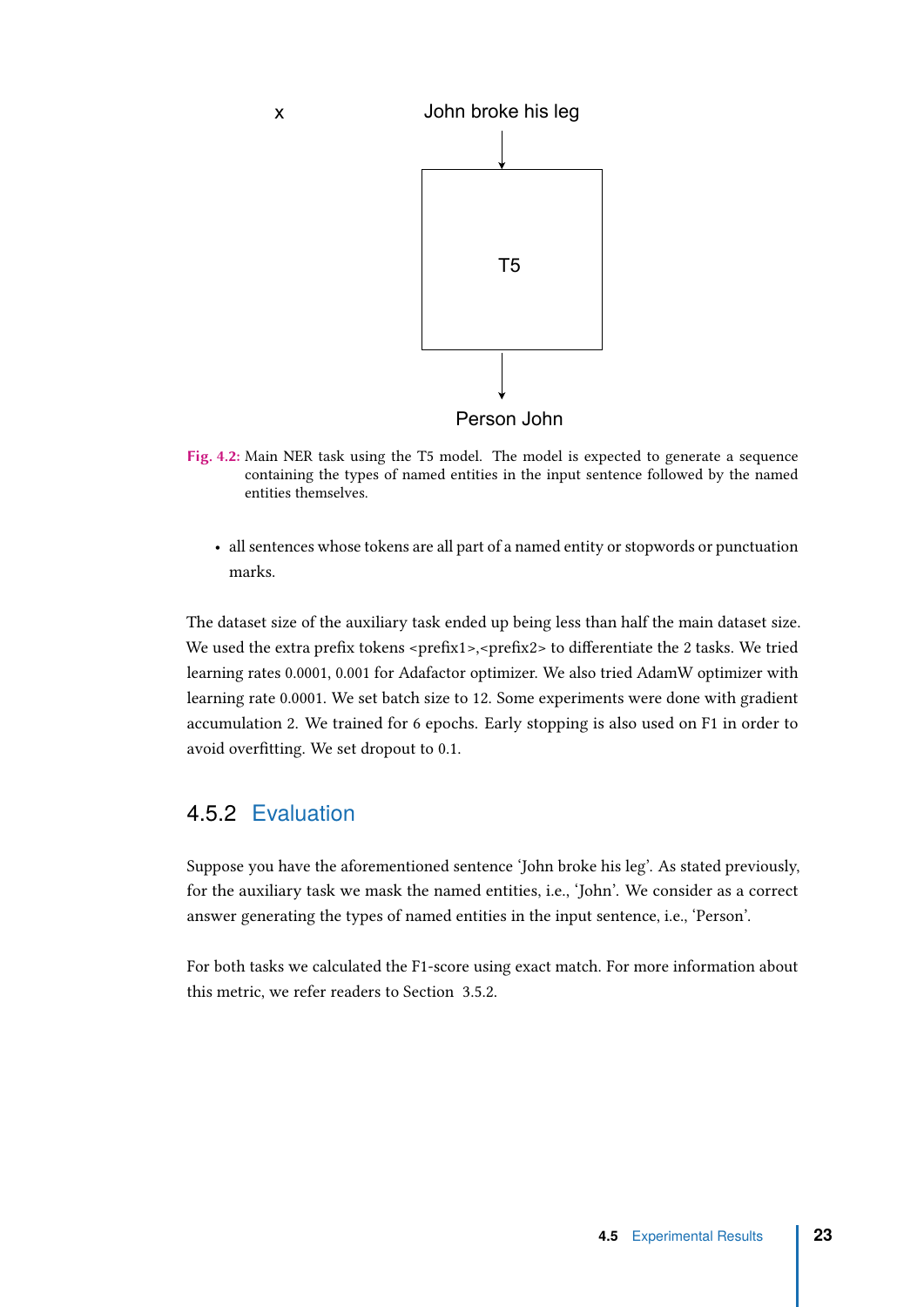<span id="page-30-1"></span>

| Models                   | EntityDev F1 | ContextDev F1 |
|--------------------------|--------------|---------------|
| RoBERTa-CRF              | 61.6         | 84.8          |
| RB-CRF+Entity Switching* | 63.1         | 83.7          |
| RB-CRF+Random Masking*   | 63.8         | 84.3          |
| RB-CRF+Mixing Up*        | 59.0         | 85.0          |
| SimpleT5(ours)           | 55.6         | 76.2          |
| MultiTaskT5(ours)        | 56.8         | 76.9          |

Tab. 4.2: Validation performance on OntoRock datasets. EntityDev implies attacks were made on the named entities. ContextDev implies attacks were made on the context . \* implies data augmentantion techniques were used. MultiTaskT5 indicates results on the standard NER dataset when training concurently the main and auxiliary task.

| Models                |      | EntityDev F1   ContextDev F1 |
|-----------------------|------|------------------------------|
| MultiTaskT5 (ours)    | 56.8 | 76.9                         |
| MultiAuxTaskT5 (ours) | 70.3 | 70.6                         |

<span id="page-30-2"></span>Tab. 4.3: MultiTaskT5 indicates results on the standard NER dataset when training concurently main and auxiliary task. MultiAuxTaskT5 indicates results on the auxiliary task we created when training concurently main and auxiliary task.

#### <span id="page-30-0"></span>4.5.3 Results

We compare our methods with the existing in the literature. RoBERTa with a CRF layer on top is one baseline. To improve the robustness of NER models, data augmentantion techniques [\[25\]](#page-36-10) have been proposed. Entity Switching replaces each named entity with a different named entity of the same type. Random Masking randomly changes every letter of every named entity. Mixing Up concatenates the first half of a sentence with the second half of another sentence, where both sentences contain a common named entity type. We provide other methods' results as illustrated in RockNER paper [\[25\]](#page-36-10).

Regarding our methods, we train T5 on OntoRock using only the main NER task (SimpleT5). We observe worse performance compared to Roberta-CRF and other methods which use data augmentantion ideas in both datasets. All methods showed much better performance on Context-Dev, where context-level attacks were made, comparing to Entity-Dev where entity-level attacks were made. This confirms the view that the primary factor that influences NER results is learning the named entities.

Next, we use concurrently both the auxiliary and the main NER task (MultiTaskT5). As we can see in Table [4.2](#page-30-1) only marginal improvements were observed on main NER task of RockNER dataset when trained concurrently with the auxiliary NER-dataset. Surprisingly, the auxiliary task (MultiAuxTaskT5) performed pretty well even for the ContextDev (see Table [4.3\)](#page-30-2). The above demonstrate that T5 may provide the correct answer in the auxiliary task for the wrong reasons and not due to making better use of the context.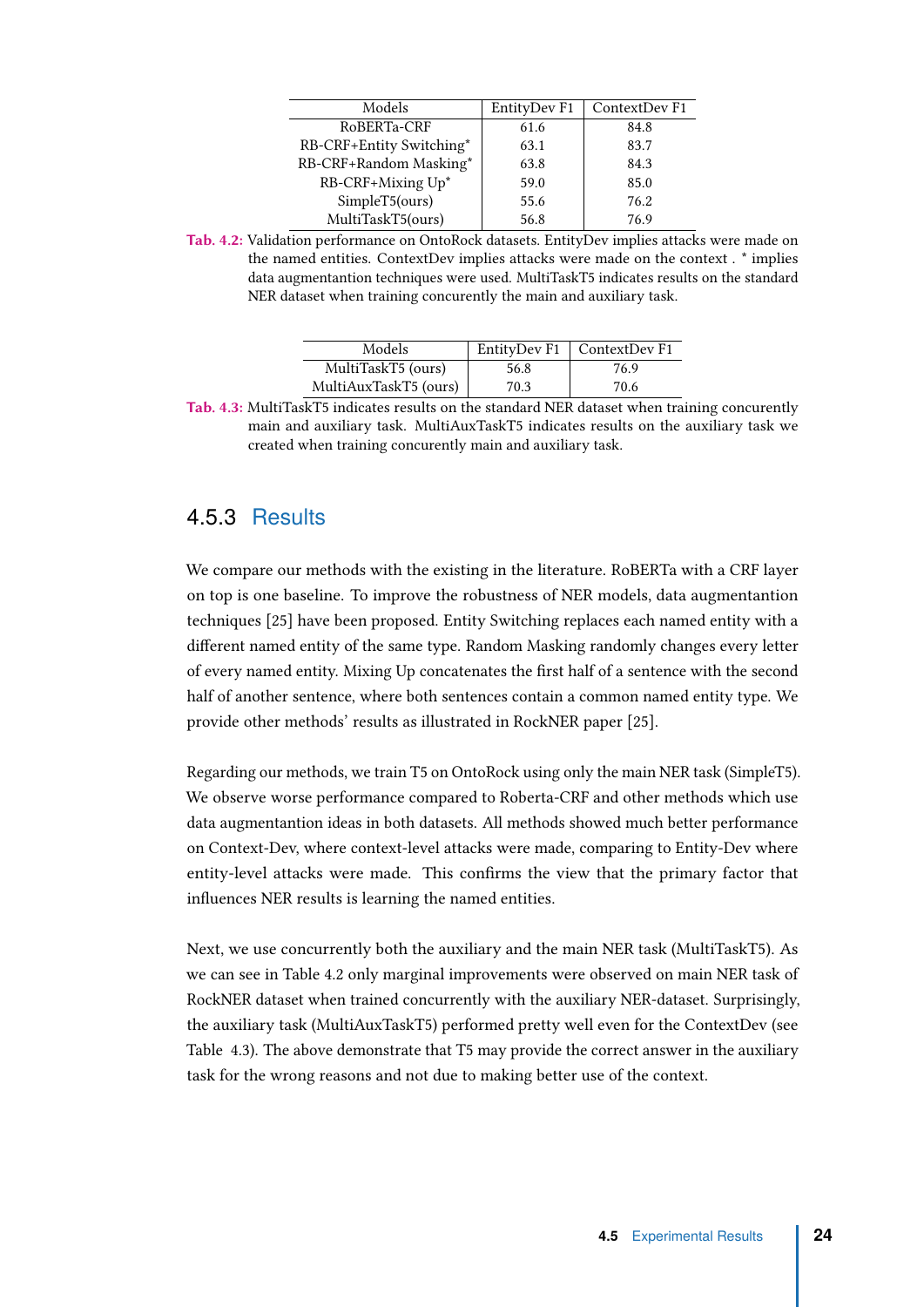| Models                         | EntityDev F1 |
|--------------------------------|--------------|
| MultiTaskT5 (ours)             | 56.8         |
| MultiTaskT5-Negative (ours)    | 56.7         |
| MultiAuxTaskT5 (ours)          | 70.3         |
| MultiAuxTaskT5-Negative (ours) | 71.3         |

<span id="page-31-0"></span>Tab. 4.4: MultiTaskT5 and MultiAuxTaskT5 are the models we reported in Table [4.3.](#page-30-2) MultiTaskT5- Negative indicates results on the standard NER dataset when training concurently main and auxiliary task using additionally some negative examples. MultiAuxTaskT5-Negative indicates results on the auxiliary task we created when training concurently main and auxiliary task using additionally some negative examples.

T5 probably exploits some spurious correlations to perform relatively well on the auxiliary task, because this doesn't transfer to improvement in the NER task. In order to reduce spurious correlations between the named entity types and the masked tokens of T5 (the  $\epsilon$  -extra id  $>$  tokens), we added some negative examples during training. We used Sentence-T5 [\[37\]](#page-37-11) to find training sentences from those which did not have any named entities, that are similar (in terms of sentence embedding similarity) to the training examples of auxiliary task. For example, suppose Sentence-T5 selected the sentence 'What kind of memory ?'. We added a sentinel token '<extra\_id\_0>' at a random position inside the selected sentence and T5 should generate '<extra\_id\_0> none <extra\_id\_1>'. Nevertheless, as we can see in Table [4.4,](#page-31-0) no substantial improvements were observed. Performance in the auxiliary task (MultiAuxTaskT5-Negative) continued to be reasonably high.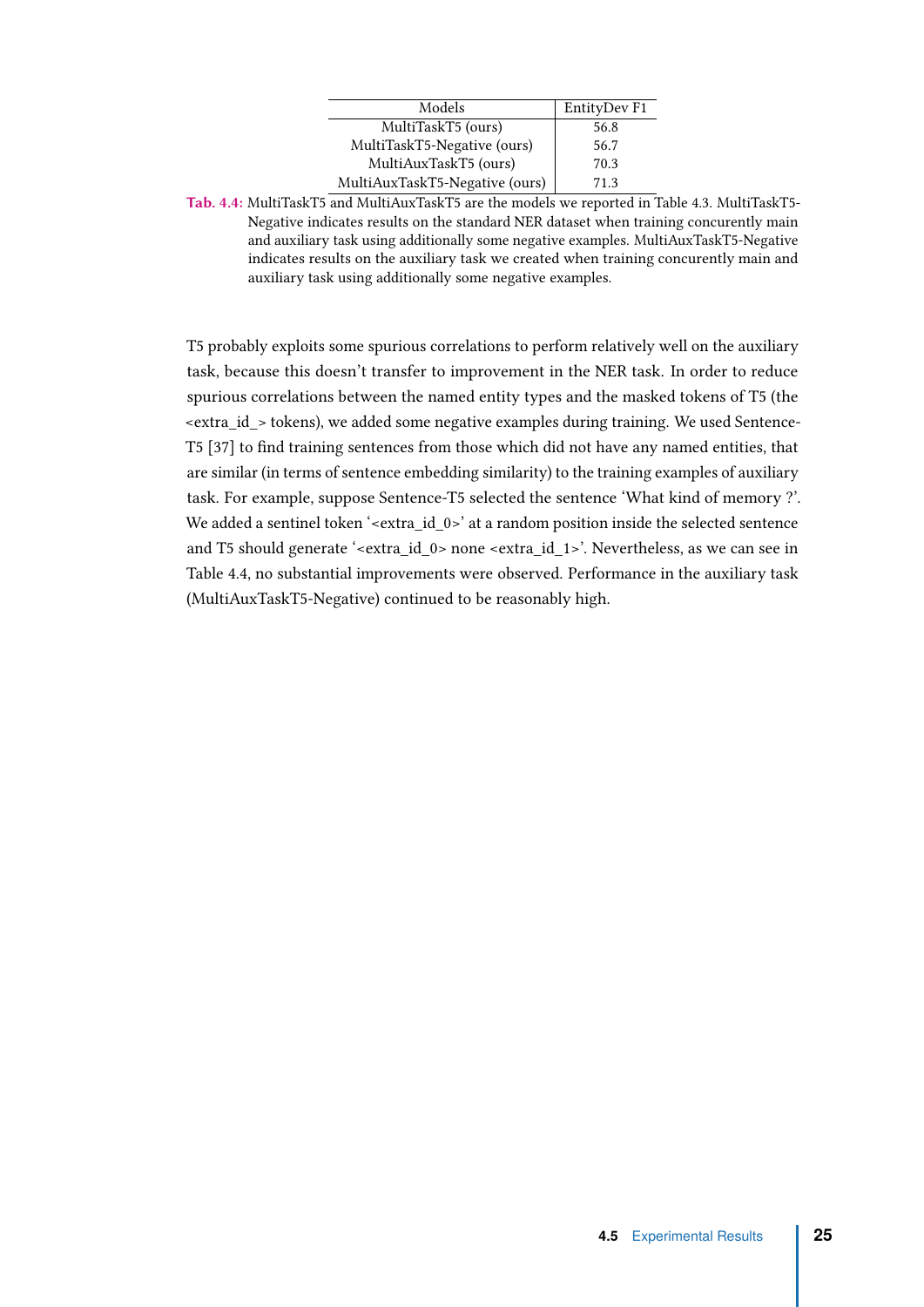# <span id="page-32-2"></span><span id="page-32-0"></span>Conclusions 5

### 5.1 Key takeaways

<span id="page-32-1"></span>In this thesis we examined different scenarios of the Named Entity Recognition (NER) task. Initially, following the work of [\[24,](#page-36-0) [61\]](#page-39-0), we reformulated NER as a Question Answering (QA) problem. The model we used was Unified-QA [\[18\]](#page-35-6) which is trained on a variety of QA tasks.

First, we only kept few-shot examples for some named entity types, whereas the other types contained a lot of examples in the CoNLL03 dataset [\[51\]](#page-38-8). Our approach outperforms most other methods like BERT or prompt-based template-NER [\[7\]](#page-34-6) except for LightNER [\[6\]](#page-34-7). In another few-shot setting, where every named entity type has only few examples, our method similarly performed better than most other methods on the MIT-Restaurant [\[27\]](#page-36-8) dataset. These results can be explained by the fact that the model we used, Unified-QA [\[18\]](#page-35-6), was trained on multiple QA tasks.

Nevertheless, when trained on the full CoNLL03 dataset [\[51\]](#page-38-8) and evaluated on its test set, our method performed worse than the results in the literature. When the already fine-tuned model on CoNLL03 was further trained on MIT Restaurant and evaluated on MIT-Restaurant test set, similarly our method had no gains in performance from using the fine-tuned on CoNLL03 model. These results illustrate that Unified-QA does not work well when training on a lot of data.

Concerning NER robustness, previous work found that the primary factor that influences NER results is learning the named entities themselves [\[2\]](#page-34-3). This characteristic of NER models leads also to bias problems [\[1,](#page-34-4) [36\]](#page-37-0). We tried to alleviate this problem by using an auxiliary task that tries to predict the named entity type using only the context. This task was trained concurrently with the standard NER task using the T5 model [\[40\]](#page-37-1). However, no substantial improvements were observed in the main NER task of the OntoRock dataset, whereas in the auxiliary task T5 performed moderately well. We suspect that this result is attributed to spurious correlations between the context and the named entity types or spurious correlations between the named entity types and the masked tokens of T5 (the <extra\_id\_> tokens).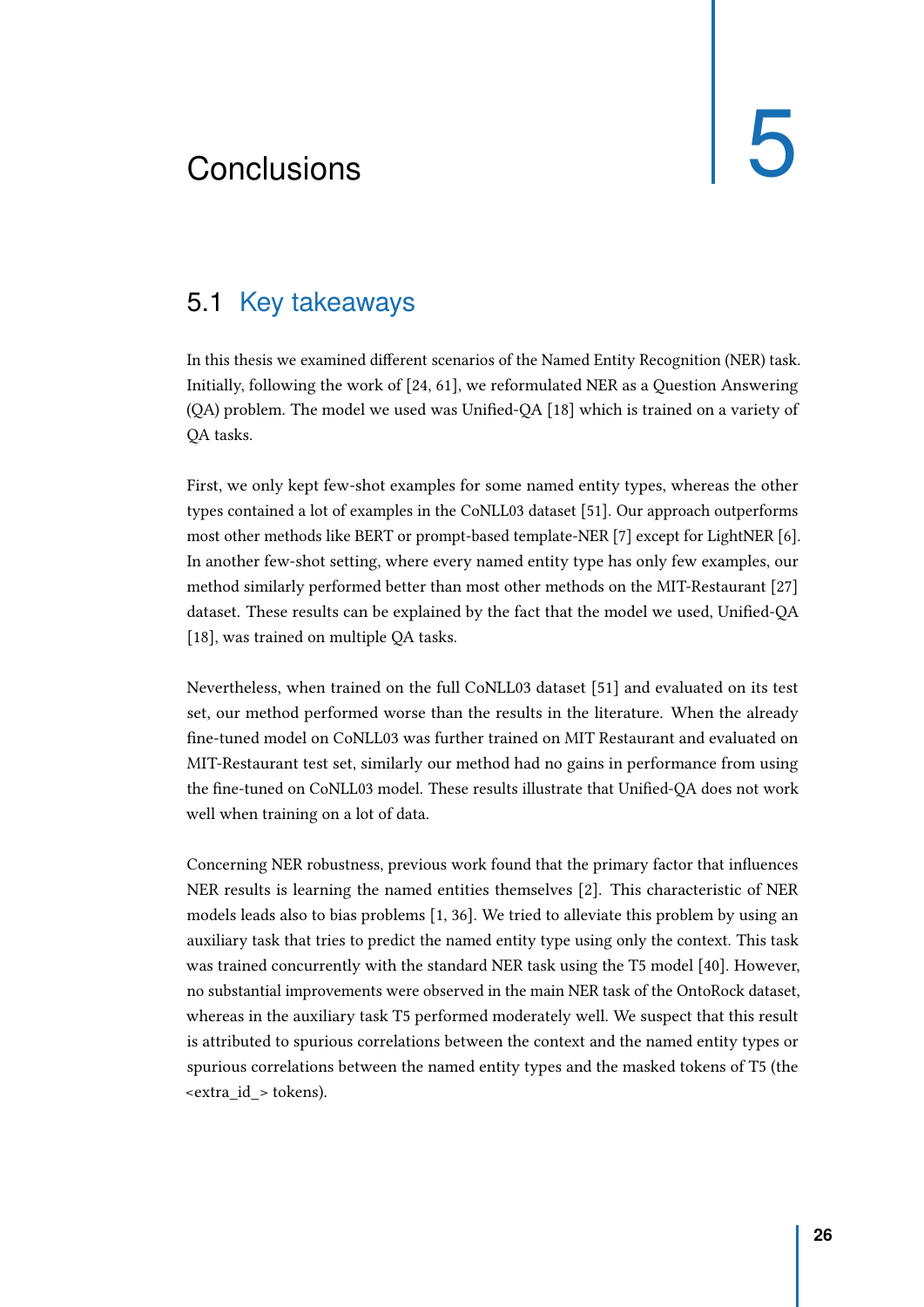## 5.2 Further work

<span id="page-33-0"></span>In future work, we plan to better understand the spurious correlations present in the auxiliary task. We will also try alternative training strategies for the auxiliary and the main task, e.g. using an auxiliary loss weight in order to better control the contribution of the auxiliary task. We also plan to implement this approach in models trained with Masked Language Modeling (MLM), which are more suitable for the task of Named Entity Recognition. MLM models do not have the problem of text-to-text models (such as T5) which can generate non-successive words as named entities. MLM models also performed much better on the OntoRock dataset compared to T5. We also plan to evaluate on the validation set which contains both context and entity attacks and then evaluate on Test-sets.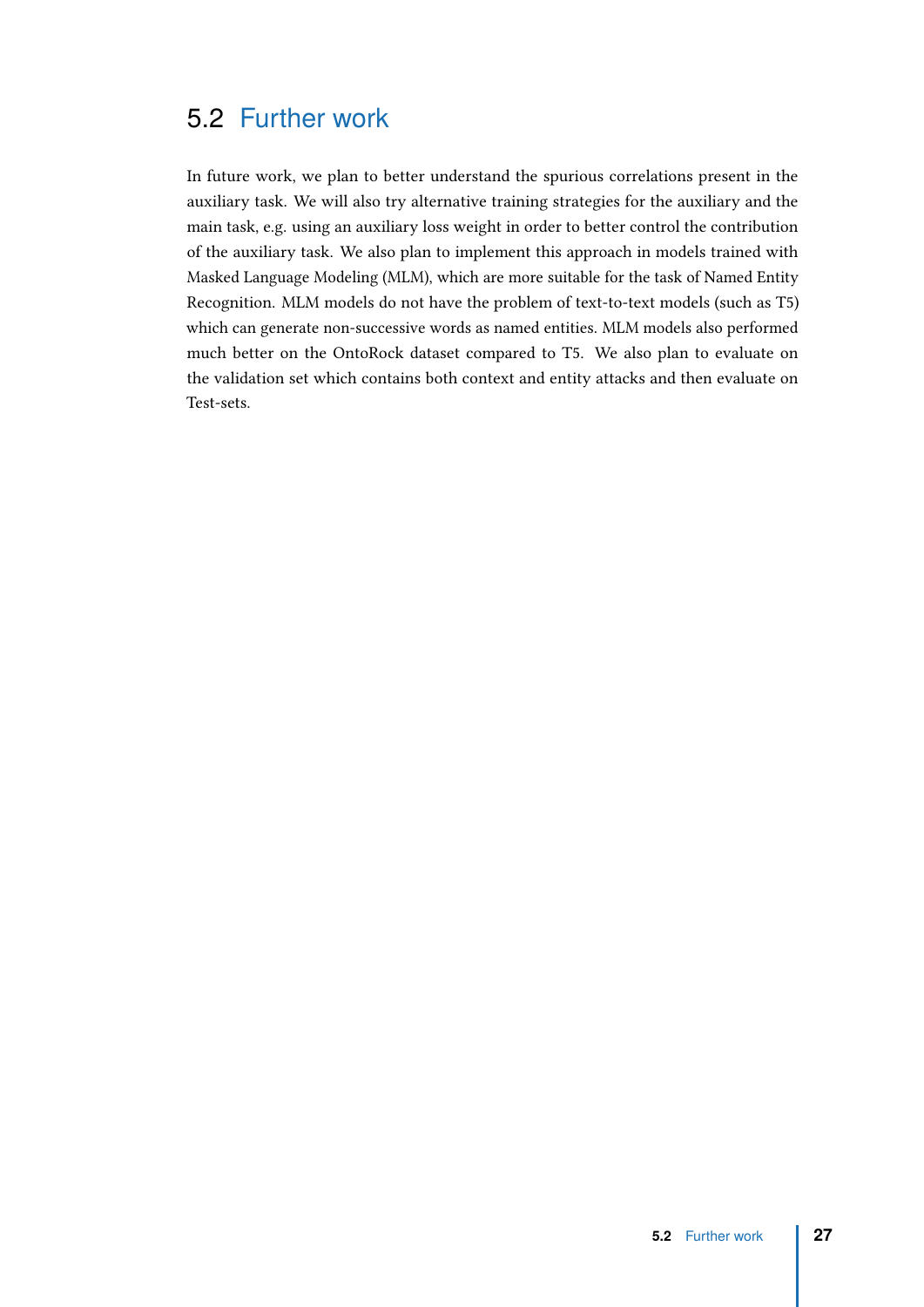# <span id="page-34-0"></span>Bibliography

- <span id="page-34-4"></span>[1]Oshin Agarwal, Yinfei Yang, Byron C Wallace, and Ani Nenkova. ""Entity-switched datasets: An approach to auditing the in-domain robustness of named entity recognition models". 2020.
- <span id="page-34-3"></span>[2]Oshin Agarwal, Yinfei Yang, Byron C. Wallace, and Ani Nenkova. "Interpretability Analysis for Named Entity Recognition to Understand System Predictions and How They Can Improve". In: Computational Linguistics 47.1 (2021), pp. 117–140.
- <span id="page-34-8"></span>[3]Sriram Balasubramanian, Naman Jain, Gaurav Jindal, Abhijeet Awasthi, and Sunita Sarawagi. "What's in a Name? Are BERT Named Entity Representations just as Good for any other Name?" In: Proceedings of the 5th Workshop on Representation Learning for NLP. 2020, pp. 205–214.
- <span id="page-34-5"></span>[4]Eyal Ben-David, Nadav Oved, and Roi Reichart. "Pada: A prompt-based autoregressive approach for adaptation to unseen domains". 2021.
- <span id="page-34-2"></span>[5]Tom Brown, Benjamin Mann, Nick Ryder, Melanie Subbiah, Jared D Kaplan, Prafulla Dhariwal, Arvind Neelakantan, Pranav Shyam, Girish Sastry, Amanda Askell, Sandhini Agarwal, Ariel Herbert-Voss, Gretchen Krueger, Tom Henighan, Rewon Child, Aditya Ramesh, Daniel Ziegler, Jeffrey Wu, Clemens Winter, Chris Hesse, Mark Chen, Eric Sigler, Mateusz Litwin, Scott Gray, Benjamin Chess, Jack Clark, Christopher Berner, Sam McCandlish, Alec Radford, Ilya Sutskever, and Dario Amodei. "Language Models are Few-Shot Learners". In: Advances in Neural Information Processing Systems. Vol. 33. 2020, pp. 1877–1901.
- <span id="page-34-7"></span>[6]Xiang Chen, Ningyu Zhang, Lei Li, Xin Xie, Shumin Deng, Chuanqi Tan, Fei Huang, Luo Si, and Huajun Chen. "Lightner: A lightweight generative framework with prompt-guided attention for low-resource ner". 2021.
- <span id="page-34-6"></span>[7]Leyang Cui, Yu Wu, Jian Liu, Sen Yang, and Yue Zhang. "Template-Based Named Entity Recognition Using BART". In: Findings of the Association for Computational Linguistics: ACL-IJCNLP 2021. Online, 2021, pp. 1835–1845.
- <span id="page-34-1"></span>[8]Roxana Danger, Ferran Pla, Antonio Molina, and Paolo Rosso. "Towards a Protein–Protein Interaction information extraction system: Recognizing named entities". In: Knowledge-Based Systems 57 (2014), pp. 104–118.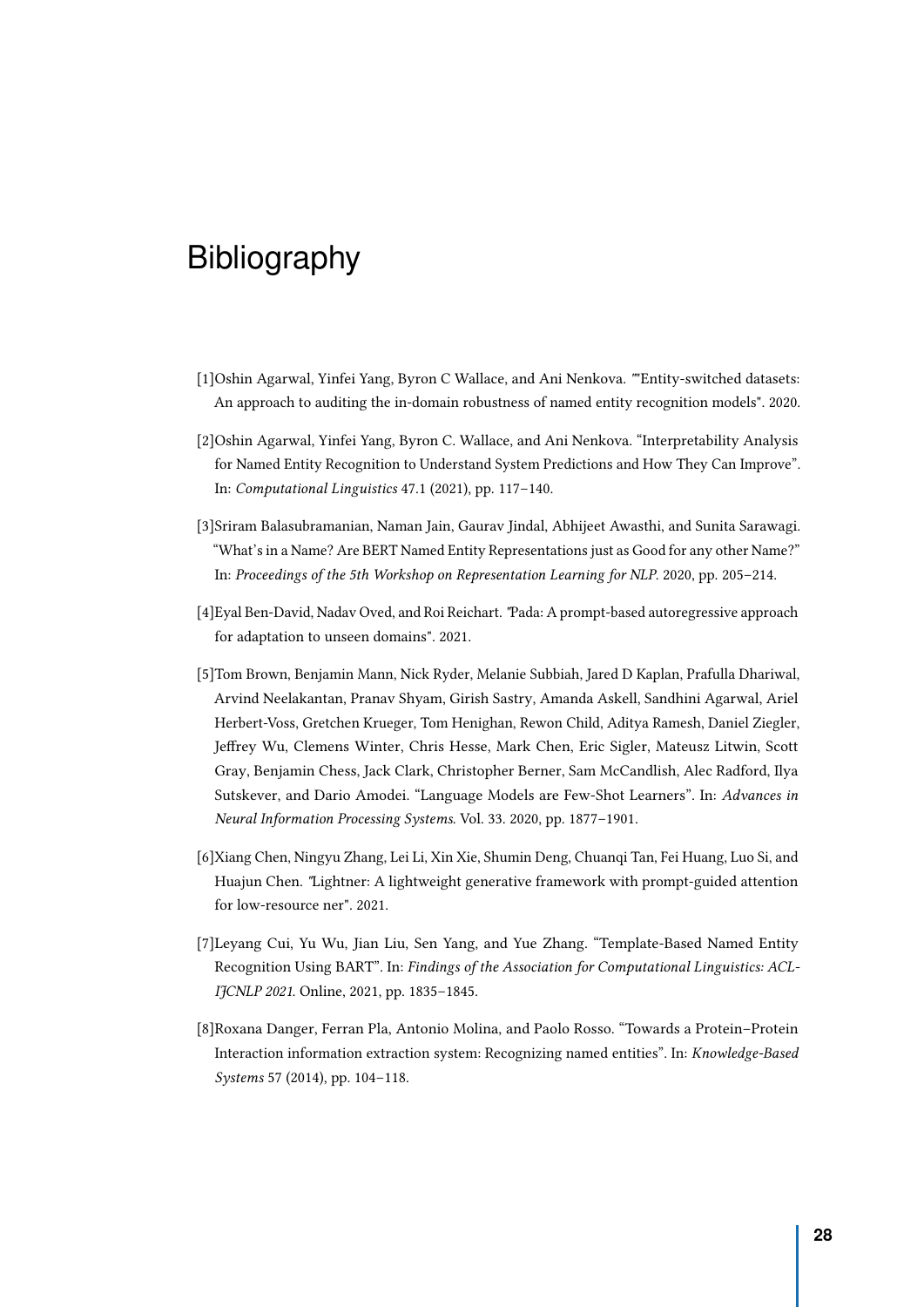- <span id="page-35-5"></span>[9]Jacob Devlin, Ming-Wei Chang, Kenton Lee, and Kristina Toutanova. "BERT: Pre-training of Deep Bidirectional Transformers for Language Understanding". In: Proceedings of the 2019 Conference of the North American Chapter of the Association for Computational Linguistics: Human Language Technologies, Volume 1 (Long and Short Papers). Minneapolis, Minnesota, 2019, pp. 4171–4186.
- <span id="page-35-2"></span>[10]Tianyu Gao, Adam Fisch, and Danqi Chen. "Making Pre-trained Language Models Better Fewshot Learners". In: Proceedings of the 59th Annual Meeting of the Association for Computational Linguistics and the 11th International Joint Conference on Natural Language Processing (Volume 1: Long Papers). Online, 2021, pp. 3816–3830.
- <span id="page-35-8"></span>[11]Tao Gui, Jiacheng Ye, Qi Zhang, Zhengyan Li, Zichu Fei, Yeyun Gong, and Xuanjing Huang. "Uncertainty-Aware Label Refinement for Sequence Labeling". In: Proceedings of the 2020 Conference on Empirical Methods in Natural Language Processing (EMNLP). Online, 2020, pp. 2316– 2326.
- <span id="page-35-3"></span>[12]Karen Hambardzumyan, Hrant Khachatrian, and Jonathan May. "WARP: Word-level Adversarial ReProgramming". In: Proceedings of the 59th Annual Meeting of the Association for Computational Linguistics and the 11th International Joint Conference on Natural Language Processing (Volume 1: Long Papers). Online, 2021, pp. 4921–4933.
- <span id="page-35-1"></span>[13]Adi Haviv, Jonathan Berant, and Amir Globerson. "BERTese: Learning to Speak to BERT". In: Proceedings of the 16th Conference of the European Chapter of the Association for Computational Linguistics: Main Volume. Online, 2021, pp. 3618–3623.
- <span id="page-35-7"></span>[14]Sepp Hochreiter and Jürgen Schmidhuber. "Long short-term memory". In: Neural computation 9.8 (1997), pp. 1735–1780.
- <span id="page-35-4"></span>[15]Neil Houlsby, Andrei Giurgiu, Stanislaw Jastrzebski, Bruna Morrone, Quentin De Laroussilhe, Andrea Gesmundo, Mona Attariyan, and Sylvain Gelly. "Parameter-Efficient Transfer Learning for NLP". In: Proceedings of the 36th International Conference on Machine Learning. 2019, pp. 2790–2799.
- <span id="page-35-9"></span>[16]Jiaxin Huang, Chunyuan Li, Krishan Subudhi, Damien Jose, Shobana Balakrishnan, Weizhu Chen, Baolin Peng, Jianfeng Gao, and Jiawei Han. "Few-Shot Named Entity Recognition: An Empirical Baseline Study". In: Proceedings of the 2021 Conference on Empirical Methods in Natural Language Processing. Online and Punta Cana, Dominican Republic, 2021, pp. 10408–10423.
- <span id="page-35-0"></span>[17]Zhengbao Jiang, Frank F. Xu, Jun Araki, and Graham Neubig. "How Can We Know What Language Models Know?" In: Transactions of the Association for Computational Linguistics 8 (2020), pp. 423–438.
- <span id="page-35-6"></span>[18]Daniel Khashabi, Yeganeh Kordi, and Hannaneh Hajishirzi. "UnifiedQA-v2: Stronger Generalization via Broader Cross-Format Training". 2022.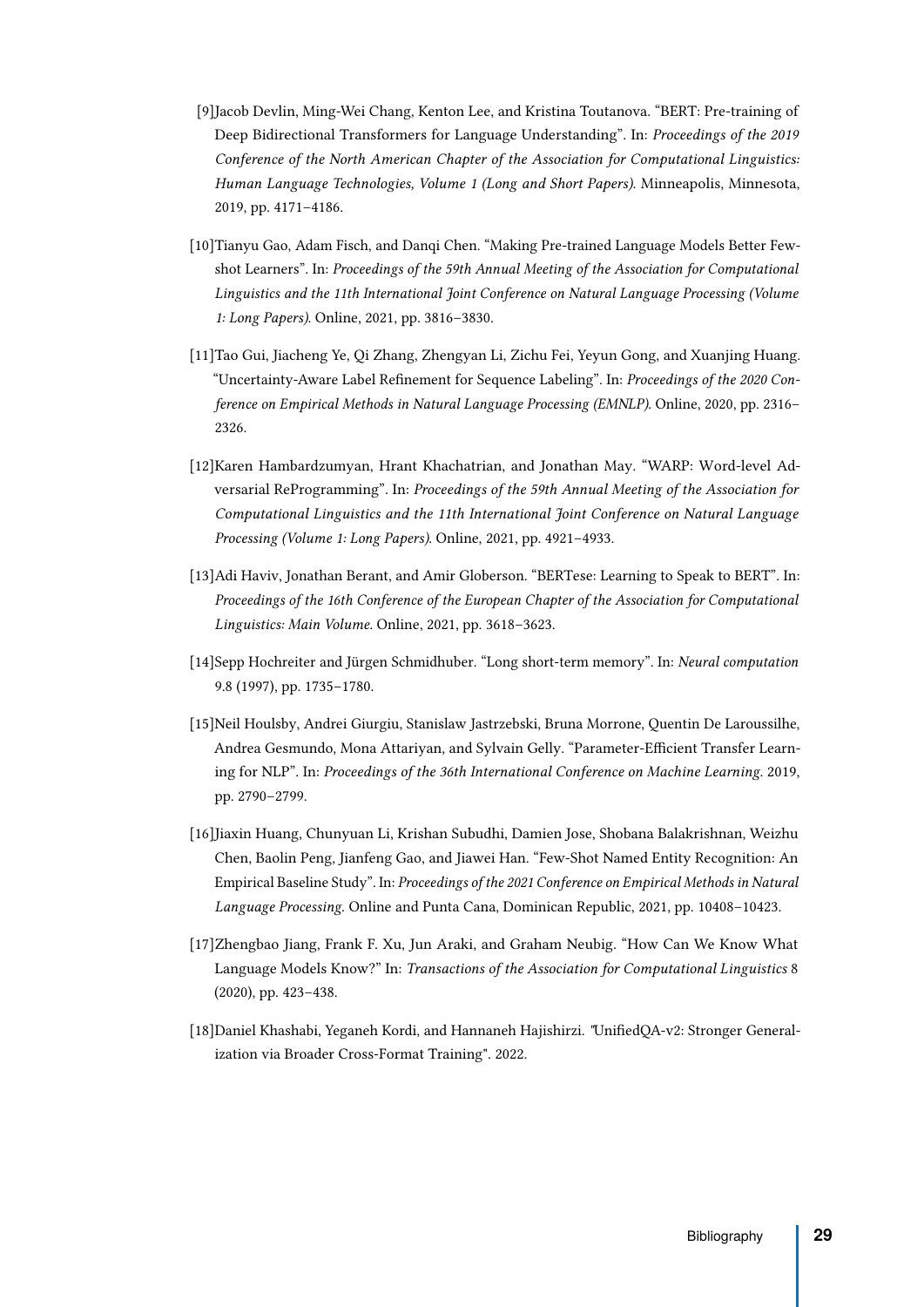- <span id="page-36-3"></span>[19]Daniel Khashabi, Shane Lyu, Sewon Min, Lianhui Qin, Kyle Richardson, Sameer Singh, Sean Welleck, Hannaneh Hajishirzi, Tushar Khot, Ashish Sabharwal, and Yejin Choi. "PROMPT WAYWARDNESS: The Curious Case of Discretized Interpretation of Continuous Prompts". 2021.
- <span id="page-36-9"></span>[20]Yann LeCun, Bernhard Boser, John S Denker, Donnie Henderson, Richard E Howard, Wayne Hubbard, and Lawrence D Jackel. "Backpropagation applied to handwritten zip code recognition". In: Neural computation 1.4 (1989), pp. 541–551.
- <span id="page-36-2"></span>[21]Brian Lester, Rami Al-Rfou, and Noah Constant. "The Power of Scale for Parameter-Efficient Prompt Tuning". In: Proceedings of the 2021 Conference on Empirical Methods in Natural Language Processing. Online and Punta Cana, Dominican Republic, 2021, pp. 3045–3059.
- <span id="page-36-7"></span>[22]Mike Lewis, Yinhan Liu, Naman Goyal, Marjan Ghazvininejad, Abdelrahman Mohamed, Omer Levy, Veselin Stoyanov, and Luke Zettlemoyer. "BART: Denoising Sequence-to-Sequence Pretraining for Natural Language Generation, Translation, and Comprehension". In: Proceedings of the 58th Annual Meeting of the Association for Computational Linguistics. Online, 2020, pp. 7871– 7880.
- <span id="page-36-4"></span>[23]Xiang Lisa Li and Percy Liang. "Prefix-Tuning: Optimizing Continuous Prompts for Generation". In: Proceedings of the 59th Annual Meeting of the Association for Computational Linguistics and the 11th International Joint Conference on Natural Language Processing (Volume 1: Long Papers). Online, 2021, pp. 4582–4597.
- <span id="page-36-0"></span>[24]Xiaoya Li, Jingrong Feng, Yuxian Meng, Qinghong Han, Fei Wu, and Jiwei Li. "A Unified MRC Framework for Named Entity Recognition". In: Proceedings of the 58th Annual Meeting of the Association for Computational Linguistics. Online, 2020, pp. 5849–5859.
- <span id="page-36-10"></span>[25]Bill Yuchen Lin, Wenyang Gao, Jun Yan, Ryan Moreno, and Xiang Ren. "RockNER: A Simple Method to Create Adversarial Examples for Evaluating the Robustness of Named Entity Recognition Models". In: Proceedings of the 2021 Conference on Empirical Methods in Natural Language Processing. Online and Punta Cana, Dominican Republic, 2021, pp. 3728–3737.
- <span id="page-36-5"></span>[26]Jiachang Liu, Dinghan Shen, Yizhe Zhang, Bill Dolan, Lawrence Carin, and Weizhu Chen. "What Makes Good In-Context Examples for GPT-3?" 2021.
- <span id="page-36-8"></span>[27]Jingjing Liu, Panupong Pasupat, Scott Cyphers, and Jim Glass. "Asgard: A portable architecture for multilingual dialogue systems". In: IEEE International Conference on Acoustics, Speech and Signal Processing. 2013, pp. 8386–8390.
- <span id="page-36-1"></span>[28]Pengfei Liu, Weizhe Yuan, Jinlan Fu, Zhengbao Jiang, Hiroaki Hayashi, and Graham Neubig. "Pre-train, prompt, and predict: A systematic survey of prompting methods in natural language processing". 2021.
- <span id="page-36-6"></span>[29]Yinhan Liu, Myle Ott, Naman Goyal, Jingfei Du, Mandar Joshi, Danqi Chen, Omer Levy, Mike Lewis, Luke Zettlemoyer, and Veselin Stoyanov. "Roberta: A robustly optimized bert pretraining approach". 2019.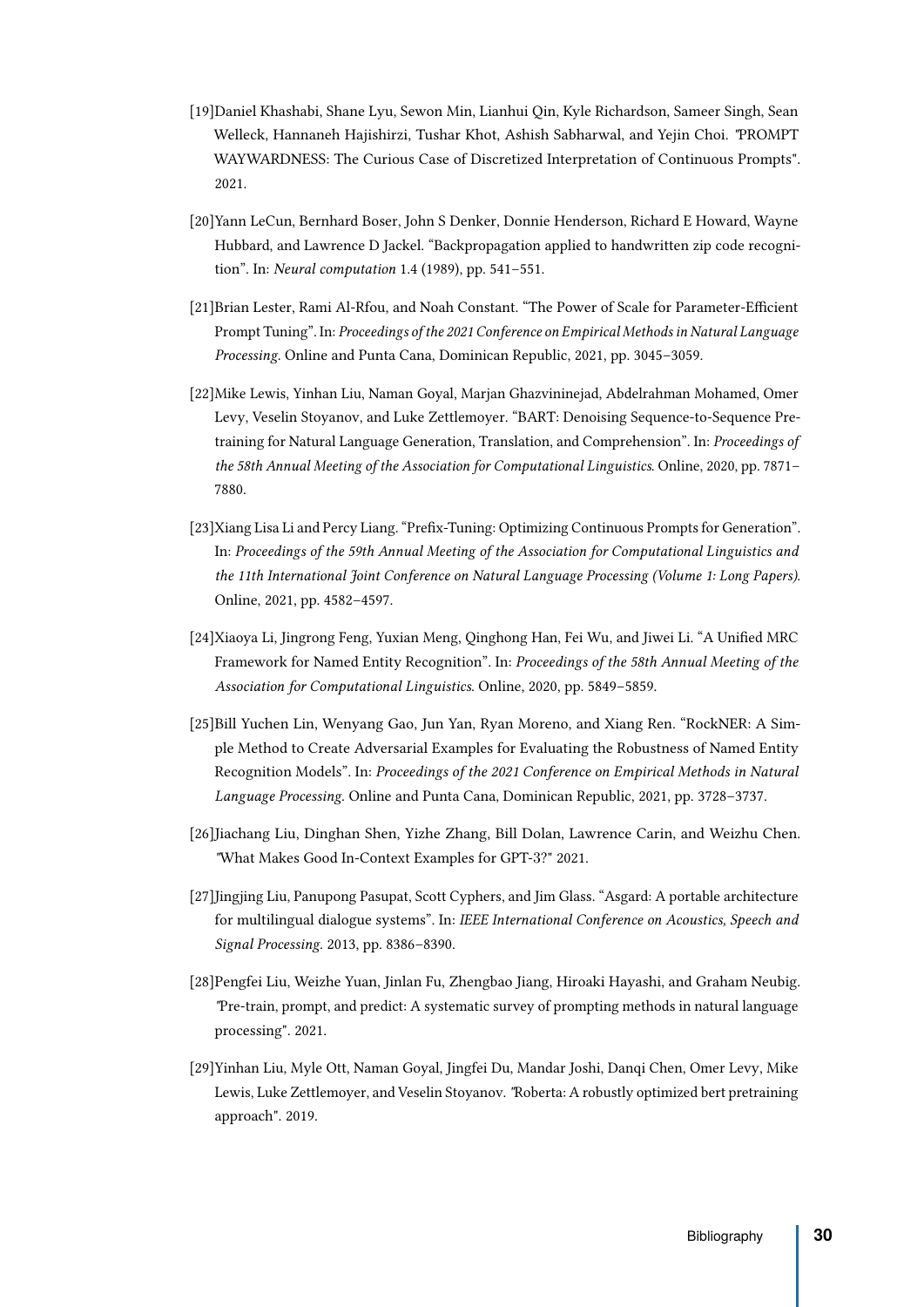- <span id="page-37-6"></span>[30]Robert L Logan IV, Ivana Balažević, Eric Wallace, Fabio Petroni, Sameer Singh, and Sebastian Riedel. "Cutting down on prompts and parameters: Simple few-shot learning with language models". 2021.
- <span id="page-37-4"></span>[31]Yao Lu, Max Bartolo, Alastair Moore, Sebastian Riedel, and Pontus Stenetorp. "Fantastically ordered prompts and where to find them: Overcoming few-shot prompt order sensitivity". 2021.
- <span id="page-37-3"></span>[32]Zhou Lu, Hongming Pu, Feicheng Wang, Zhiqiang Hu, and Liwei Wang. "The Expressive Power of Neural Networks: A View from the Width". In: Proceedings of the 31st International Conference on Neural Information Processing Systems. 2017, pp. 6232–6240.
- <span id="page-37-9"></span>[33]Xuezhe Ma and Eduard Hovy. "End-to-end Sequence Labeling via Bi-directional LSTM-CNNs-CRF". In: Proceedings of the 54th Annual Meeting of the Association for Computational Linguistics (Volume 1: Long Papers). Berlin, Germany, 2016, pp. 1064–1074.
- <span id="page-37-7"></span>[34]Bryan McCann, Nitish Shirish Keskar, Caiming Xiong, and Richard Socher. "The natural language decathlon: Multitask learning as question answering". 2018.
- <span id="page-37-5"></span>[35]Sewon Min, Mike Lewis, Luke Zettlemoyer, and Hannaneh Hajishirzi. "Metaicl: Learning to learn in context". 2021.
- <span id="page-37-0"></span>[36]Shubhanshu Mishra, Sijun He, and Luca Belli. ""Assessing Demographic Bias in Named Entity Recognition". 2020.
- <span id="page-37-11"></span>[37]Jianmo Ni, Gustavo Hernández Ábrego, Noah Constant, Ji Ma, Keith B Hall, Daniel Cer, and Yinfei Yang. "Sentence-t5: Scalable sentence encoders from pre-trained text-to-text models". 2021.
- <span id="page-37-2"></span>[38]Fabio Petroni, Tim Rocktäschel, Sebastian Riedel, Patrick Lewis, Anton Bakhtin, Yuxiang Wu, and Alexander Miller. "Language Models as Knowledge Bases?" In: Proceedings of the 2019 Conference on Empirical Methods in Natural Language Processing and the 9th International Joint Conference on Natural Language Processing (EMNLP-IJCNLP). Hong Kong, China, 2019, pp. 2463–2473.
- <span id="page-37-10"></span>[39]Sameer Pradhan, Alessandro Moschitti, Nianwen Xue, Hwee Tou Ng, Anders Björkelund, Olga Uryupina, Yuchen Zhang, and Zhi Zhong. "Towards Robust Linguistic Analysis Using OntoNotes". In: Proceedings of the Seventeenth Conference on Computational Natural Language Learning. 2013, pp. 143–152.
- <span id="page-37-1"></span>[40]Colin Raffel, Noam Shazeer, Adam Roberts, Katherine Lee, Sharan Narang, Michael Matena, Yanqi Zhou, Wei Li, and Peter J. Liu. "Exploring the Limits of Transfer Learning with a Unified Text-to-Text Transformer". In: Journal of Machine Learning Research 21.140 (2020), pp. 1–67.
- <span id="page-37-8"></span>[41]Pranav Rajpurkar, Robin Jia, and Percy Liang. "Know What You Don't Know: Unanswerable Questions for SQuAD". In: Proceedings of the 56th Annual Meeting of the Association for Computational Linguistics (Volume 2: Short Papers). Melbourne, Australia, 2018, pp. 784–789.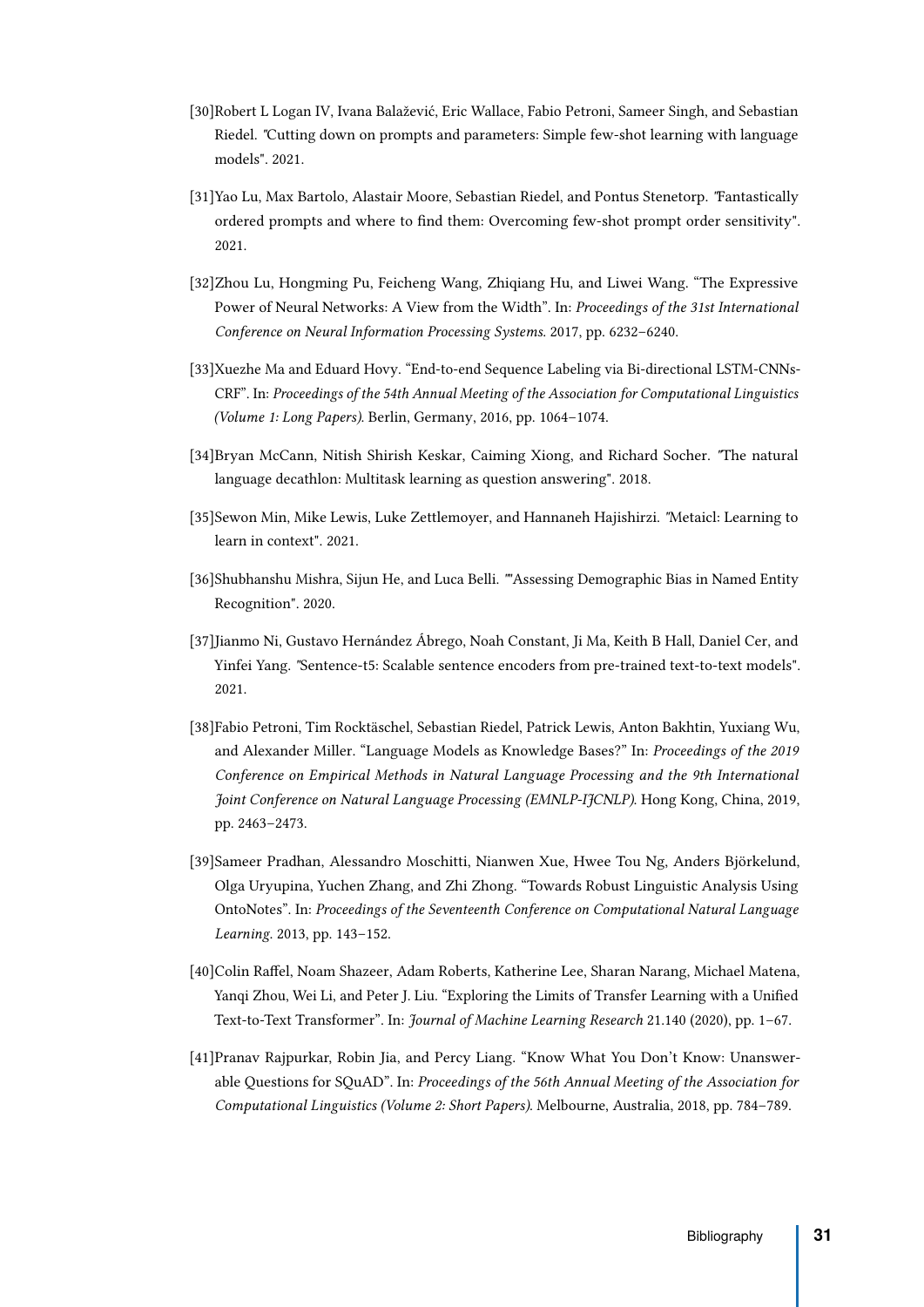- <span id="page-38-9"></span>[42]Pranav Rajpurkar, Jian Zhang, Konstantin Lopyrev, and Percy Liang. "SQuAD: 100,000+ Questions for Machine Comprehension of Text". In: Proceedings of the 2016 Conference on Empirical Methods in Natural Language Processing. Austin, Texas, 2016, pp. 2383–2392.
- <span id="page-38-5"></span>[43]Roger Ratcliff. "Connectionist models of recognition memory: constraints imposed by learning and forgetting functions." In: Psychological review 97.2 (1990), p. 285.
- <span id="page-38-0"></span>[44]Lisa F. Rau. "Extracting Company Names from Text". In: Proceedings of the 7th IEEE Conference on Artificial Intelligence Applications (1991), pp. 29–32.
- <span id="page-38-6"></span>[45]Victor Sanh, Albert Webson, Colin Raffel, Stephen Bach, Lintang Sutawika, Zaid Alyafeai, Antoine Chaffin, Arnaud Stiegler, Teven Le Scao, Arun Raja, et al. "Multitask Prompted Training Enables Zero-Shot Task Generalization". In: The Tenth International Conference on Learning Representations. 2022.
- <span id="page-38-2"></span>[46]Timo Schick and Hinrich Schütze. "Exploiting Cloze-Questions for Few-Shot Text Classification and Natural Language Inference". In: Proceedings of the 16th Conference of the European Chapter of the Association for Computational Linguistics: Main Volume. Online, 2021, pp. 255–269.
- <span id="page-38-1"></span>[47]Timo Schick and Hinrich Schütze. "It's Not Just Size That Matters: Small Language Models Are Also Few-Shot Learners". In: Proceedings of the 2021 Conference of the North American Chapter of the Association for Computational Linguistics: Human Language Technologies. Online, 2021, pp. 2339–2352.
- <span id="page-38-10"></span>[48]Noam Shazeer and Mitchell Stern. "Adafactor: Adaptive Learning Rates with Sublinear Memory Cost". In: Proceedings of the 35th International Conference on Machine Learning. Vol. 80. 2018, pp. 4596–4604.
- <span id="page-38-3"></span>[49]Taylor Shin, Yasaman Razeghi, Robert L. Logan IV, Eric Wallace, and Sameer Singh. "Auto-Prompt: Eliciting Knowledge from Language Models with Automatically Generated Prompts". In: Proceedings of the 2020 Conference on Empirical Methods in Natural Language Processing (EMNLP). Online, 2020, pp. 4222–4235.
- <span id="page-38-4"></span>[50]Matus Telgarsky. "Benefits of Depth in Neural Networks". In: Journal of Machine Learning Research 49 (2016), pp. 1517–1539.
- <span id="page-38-8"></span>[51]Erik F. Tjong Kim Sang and Fien De Meulder. "Introduction to the CoNLL-2003 Shared Task: Language-Independent Named Entity Recognition". In: Proceedings of the Seventh Conference on Natural Language Learning at HLT-NAACL 2003. 2003, pp. 142–147.
- <span id="page-38-11"></span>[52]Ashish Vaswani, Noam Shazeer, Niki Parmar, Jakob Uszkoreit, Llion Jones, Aidan N. Gomez, Łukasz Kaiser, and Illia Polosukhin. "Attention is All You Need". In: Proceedings of the 31st International Conference on Neural Information Processing Systems. Red Hook, NY, USA, 2017, pp. 6000–6010.
- <span id="page-38-7"></span>[53]Albert Webson and Ellie Pavlick. "Do Prompt-Based Models Really Understand the Meaning of their Prompts?" 2021.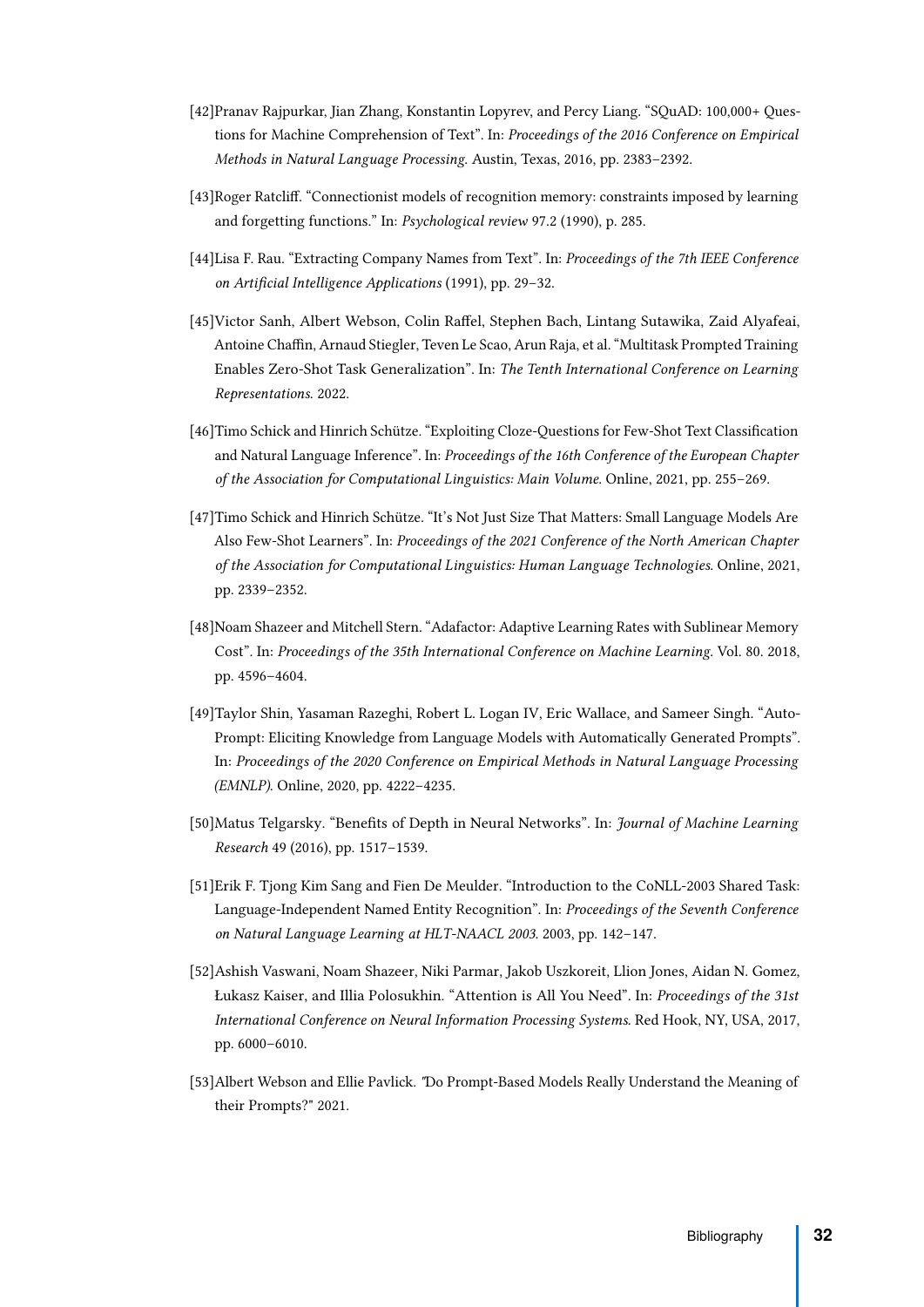- <span id="page-39-4"></span>[54]Jason Wei, Maarten Bosma, Vincent Y Zhao, Kelvin Guu, Adams Wei Yu, Brian Lester, Nan Du, Andrew M Dai, and Quoc V Le. ""Finetuned language models are zero-shot learners". 2021.
- <span id="page-39-7"></span>[55]Sam Wiseman and Karl Stratos. "Label-Agnostic Sequence Labeling by Copying Nearest Neighbors". In: Proceedings of the 57th Annual Meeting of the Association for Computational Linguistics. Florence, Italy, 2019, pp. 5363–5369.
- <span id="page-39-5"></span>[56]Ikuya Yamada, Akari Asai, Hiroyuki Shindo, Hideaki Takeda, and Yuji Matsumoto. "LUKE: Deep Contextualized Entity Representations with Entity-aware Self-attention". In: Proceedings of the 2020 Conference on Empirical Methods in Natural Language Processing (EMNLP). Online, 2020, pp. 6442–6454.
- <span id="page-39-6"></span>[57]Juntao Yu, Bernd Bohnet, and Massimo Poesio. "Named Entity Recognition as Dependency Parsing". In: Proceedings of the 58th Annual Meeting of the Association for Computational Linguistics. Online, 2020, pp. 6470–6476.
- <span id="page-39-1"></span>[58]Weizhe Yuan, Graham Neubig, and Pengfei Liu. "Bartscore: Evaluating Generated Text as Text Generation". In: Advances in Neural Information Processing Systems 34 (2021).
- <span id="page-39-3"></span>[59]Zihao Zhao, Eric Wallace, Shi Feng, Dan Klein, and Sameer Singh. "Calibrate Before Use: Improving Few-shot Performance of Language Models". In: Proceedings of the 38th International Conference on Machine Learning. 2021, pp. 12697–12706.
- <span id="page-39-2"></span>[60]Zexuan Zhong, Dan Friedman, and Danqi Chen. "Factual Probing Is [MASK]: Learning vs. Learning to Recall". In: Proceedings of the 2021 Conference of the North American Chapter of the Association for Computational Linguistics: Human Language Technologies. Online, 2021, pp. 5017–5033.
- <span id="page-39-0"></span>[61]Morteza Ziyadi, Yuting Sun, Abhishek Goswami, Jade Huang, and Weizhu Chen. "Examplebased named entity recognition". 2020.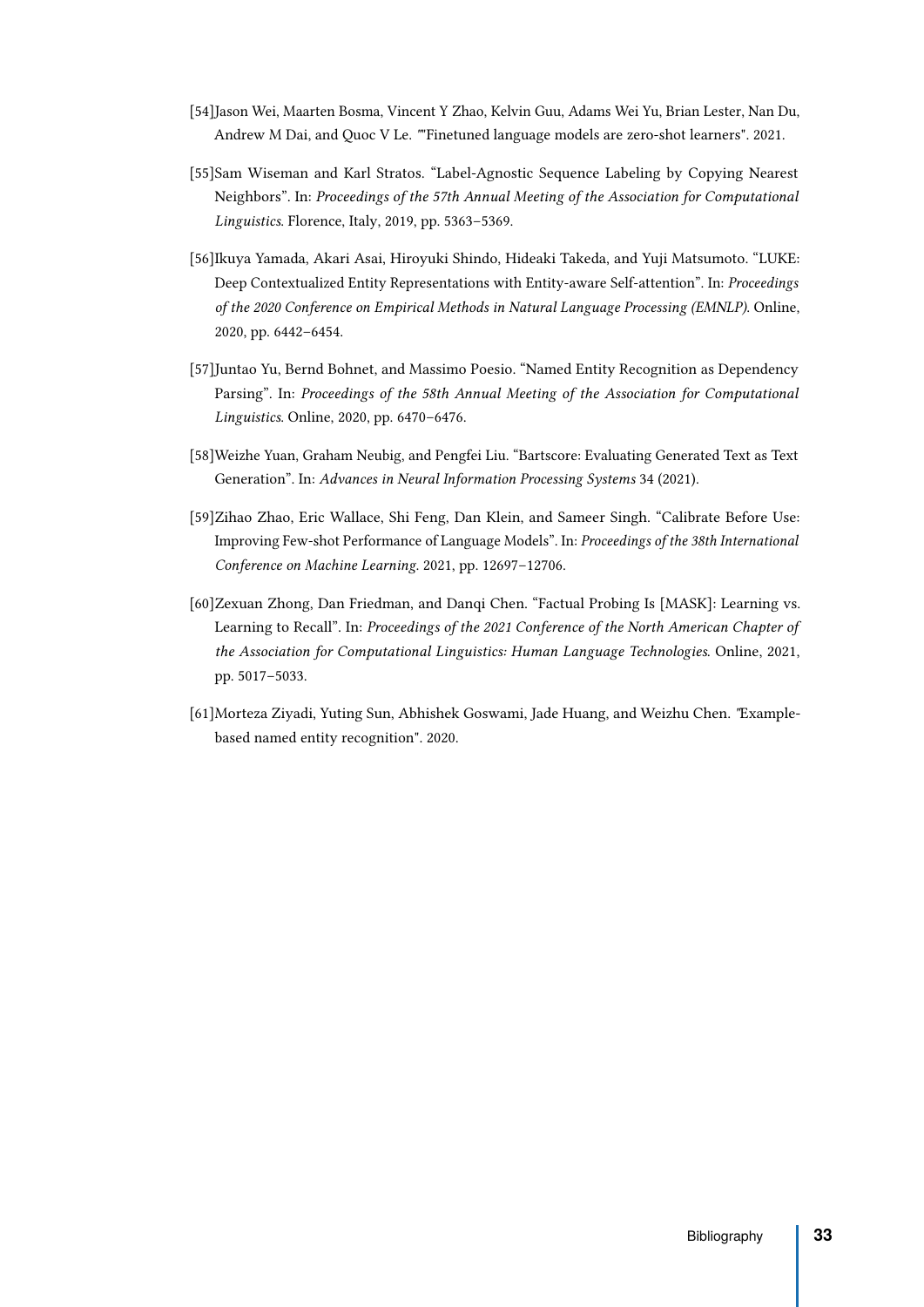# <span id="page-40-0"></span>List of Acronyms

| <b>NER</b> | Named Entity Recognition    |
|------------|-----------------------------|
| <b>NLP</b> | Natural Language Processing |
| QA         | Question Answering          |
| LM         | Language Model              |
| MLM        | Masked Language Model       |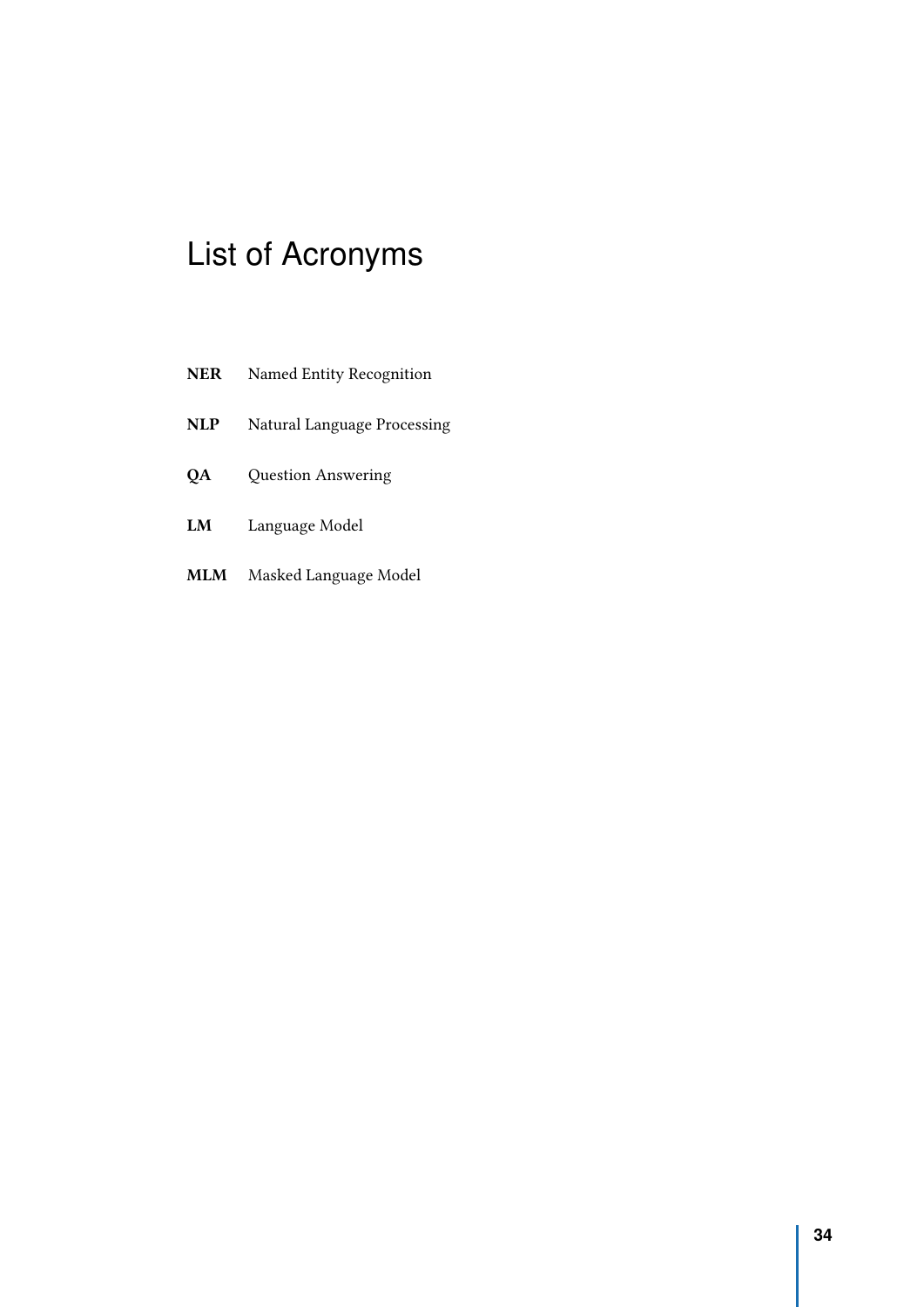# <span id="page-41-0"></span>List of Figures

| 2.1 |                                                                          | 6               |
|-----|--------------------------------------------------------------------------|-----------------|
| 2.2 | Image from the Making Pre-trained Language Models Better Few-shot Learn- |                 |
|     |                                                                          | $7\overline{ }$ |
| 2.3 | Image from the PADA paper [4]. Sydney-siege is the domain name and       |                 |
|     | hostages, cafe, gunman are domain related words. 7                       |                 |
| 2.4 |                                                                          | $\overline{9}$  |
| 3.1 |                                                                          |                 |
| 3.2 |                                                                          |                 |
| 3.3 |                                                                          |                 |
| 4.1 | Auxiliary task using the T5 model. The model is expected to generate the |                 |
|     | named entity category of every named entity present in the sentence. 22  |                 |
| 4.2 | Main NER task using the T5 model. The model is expected to generate      |                 |
|     | a sequence containing the types of named entities in the input sentence  |                 |
|     |                                                                          |                 |
|     |                                                                          |                 |